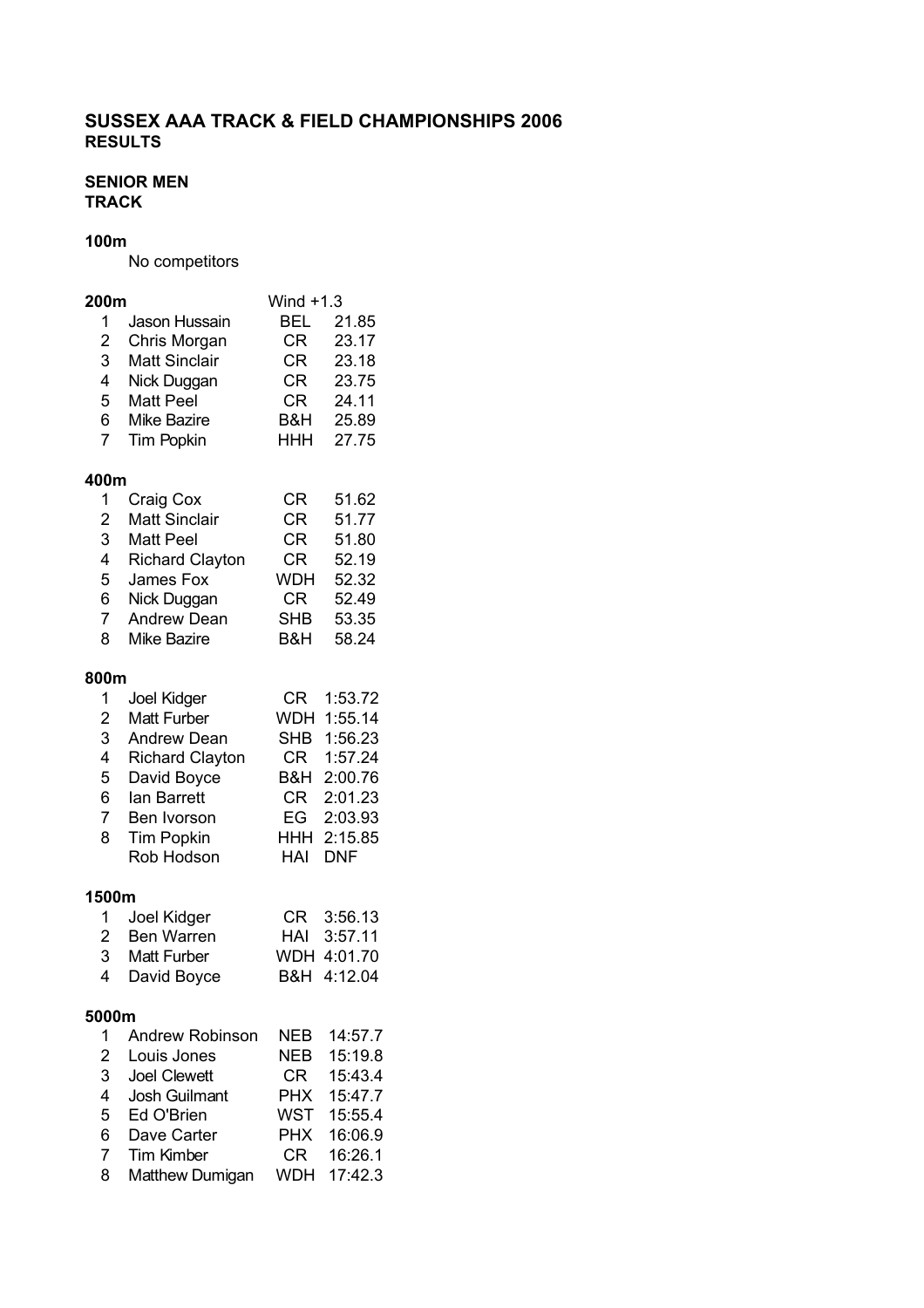| 9                                  | <b>Philip Peters</b>                                                                              | <b>CHI</b>                                                | 19:47.4                                   |                                           |                                           |                                        |                                      |                                           |                                      |              |
|------------------------------------|---------------------------------------------------------------------------------------------------|-----------------------------------------------------------|-------------------------------------------|-------------------------------------------|-------------------------------------------|----------------------------------------|--------------------------------------|-------------------------------------------|--------------------------------------|--------------|
| 1                                  | 110m Hurdles<br>Craig Baker                                                                       | <b>WDH</b>                                                | Wind 0.0<br>15.29                         |                                           |                                           |                                        |                                      |                                           |                                      |              |
| $\mathbf{1}$                       | 400m Hurdles<br>Alan Easey                                                                        | <b>WDH</b>                                                | 69.12                                     |                                           |                                           |                                        |                                      |                                           |                                      |              |
| 1<br>$\overline{2}$<br>3           | 3000m Steeplechase<br>James Baker<br>Josh Painter<br>Rob Hodson                                   | <b>CHI</b><br>B&H<br>HAI                                  | 9:40.05<br>10:46.88<br>11:15.56           |                                           |                                           |                                        |                                      |                                           |                                      |              |
| 1<br>$\overline{2}$<br>3           | 4x100m Relay<br>Eastbourne College<br><b>Brighton &amp; Hove</b><br><b>Hurstpierpoint College</b> |                                                           | 45.4<br>46.4<br>46.8                      |                                           |                                           |                                        |                                      |                                           |                                      |              |
| <b>FIELD</b>                       |                                                                                                   |                                                           |                                           |                                           |                                           |                                        |                                      |                                           |                                      |              |
| 1                                  | <b>Pole Vault</b><br>Craig Baker<br>David Ingram                                                  | WDH o<br>B&H                                              | 3.60                                      | 3.80<br>O<br><b>XXX</b>                   | 3.95<br><b>XXX</b>                        |                                        |                                      |                                           | 3.80<br><b>NH</b>                    |              |
| 1<br>$\overline{2}$                | <b>High Jump</b><br>Craig Baker<br>Dean Storry                                                    | <b>WDH</b><br>WDH o                                       | 1.50                                      | 1.55<br>$\mathsf{o}$                      | 1.60<br>$\circ$                           | 1.65<br>o                              | 1.75<br>o                            | 1.80<br>O<br><b>XXX</b>                   | 2.06<br>xxRetd                       | 1.80<br>1.75 |
| 1<br>$\overline{2}$<br>3<br>4<br>5 | Long Jump<br>Craig Baker<br>Iggy Singh<br>Andrew Webster<br>Chris Morgan<br><b>Andrew Hunt</b>    | <b>WDH</b><br><b>CR</b><br><b>HHH</b><br>CR<br><b>WDH</b> | <b>NJ</b><br>6.53<br>6.32<br>6.18<br>4.97 | 6.35<br><b>NJ</b><br>6.17<br>6.25<br>4.85 | <b>NJ</b><br>6.30<br>6.16<br>6.30<br>Pass | 6.08<br>6.19<br>5.63<br>6.13<br>Pass   | 6.35<br>6.11<br>6.25<br>6.25<br>Pass | 6.63<br>Pass<br><b>NJ</b><br>6.05<br>Pass | 6.63<br>6.53<br>6.32<br>6.30<br>4.97 |              |
| 1<br>$\overline{2}$                | <b>Triple Jump</b><br><b>Andrew Webster</b><br>Dean Storry                                        | <b>HHH</b><br><b>WDH</b>                                  | 12.30<br>12.31                            | 12.39<br>12.06                            |                                           | 12.46 12.26 12.65<br>12.22 12.48 12.46 |                                      | 12.68<br>12.63                            | 12.68<br>12.63                       |              |

| 1              | <b>Andrew Webster</b>  | HHH        | 12.30     | 12.39 | 12.46             |                   | 12.26 12.65 | 12.68     | 12.68 |
|----------------|------------------------|------------|-----------|-------|-------------------|-------------------|-------------|-----------|-------|
| 2              | Dean Storry            | <b>WDH</b> | 12.31     | 12.06 | 12.22             | 12.48             | 12.46       | 12.63     | 12.63 |
| 3              | Rob Hodson             | HAI        | 9.70      | NJ    | 9.30              | 9.80              | 9.23        | NJ        | 9.80  |
| <b>Shot</b>    |                        |            |           |       |                   |                   |             |           |       |
| 1              | David Vandyke          | WDH        | 10.40     |       | 11.15 11.13 11.04 |                   | <b>NP</b>   | <b>NP</b> | 11.15 |
| <b>Discus</b>  |                        |            |           |       |                   |                   |             |           |       |
| 1              | Simon Cooke            | CHI        | 46.50     | 47.63 | ΝT                |                   | 48.21 45.83 | ΝT        | 48.21 |
| 2              | <b>Garry Power</b>     | HER        | NT        | 40.36 | ΝT                | 42.71             | NT.         | ΝT        | 42.71 |
| 3              | Craig Baker            | <b>WDH</b> | 33.91     | 30.90 | ΝT                |                   | 35.39 34.13 | Pass      | 35.39 |
| 4              | <b>Richard Dewdney</b> | <b>HBS</b> | 34.93     | 34.61 | 34.17             |                   | 34.20 33.33 | 34.25     | 34.93 |
| 5              | David Vandyke          | <b>WDH</b> | NT        | 29.03 | ΝT                |                   | 32.17 30.64 | NT.       | 32.17 |
| 6              | David Brown            | <b>HBS</b> | <b>NT</b> | NΤ    |                   | 25.83 27.82 29.93 |             | NT        | 29.93 |
| <b>Javelin</b> |                        |            |           |       |                   |                   |             |           |       |
| 1              | Craig Baker            | WDH        | 39.60     | 43.49 | 43.48             | 39.31             | NT          | ΝT        | 43.49 |
| $\mathcal{P}$  | David Brown            | HBS        | 38.57     | 39.87 |                   | 38.62 37.84 37.81 |             | 37.89     | 39.87 |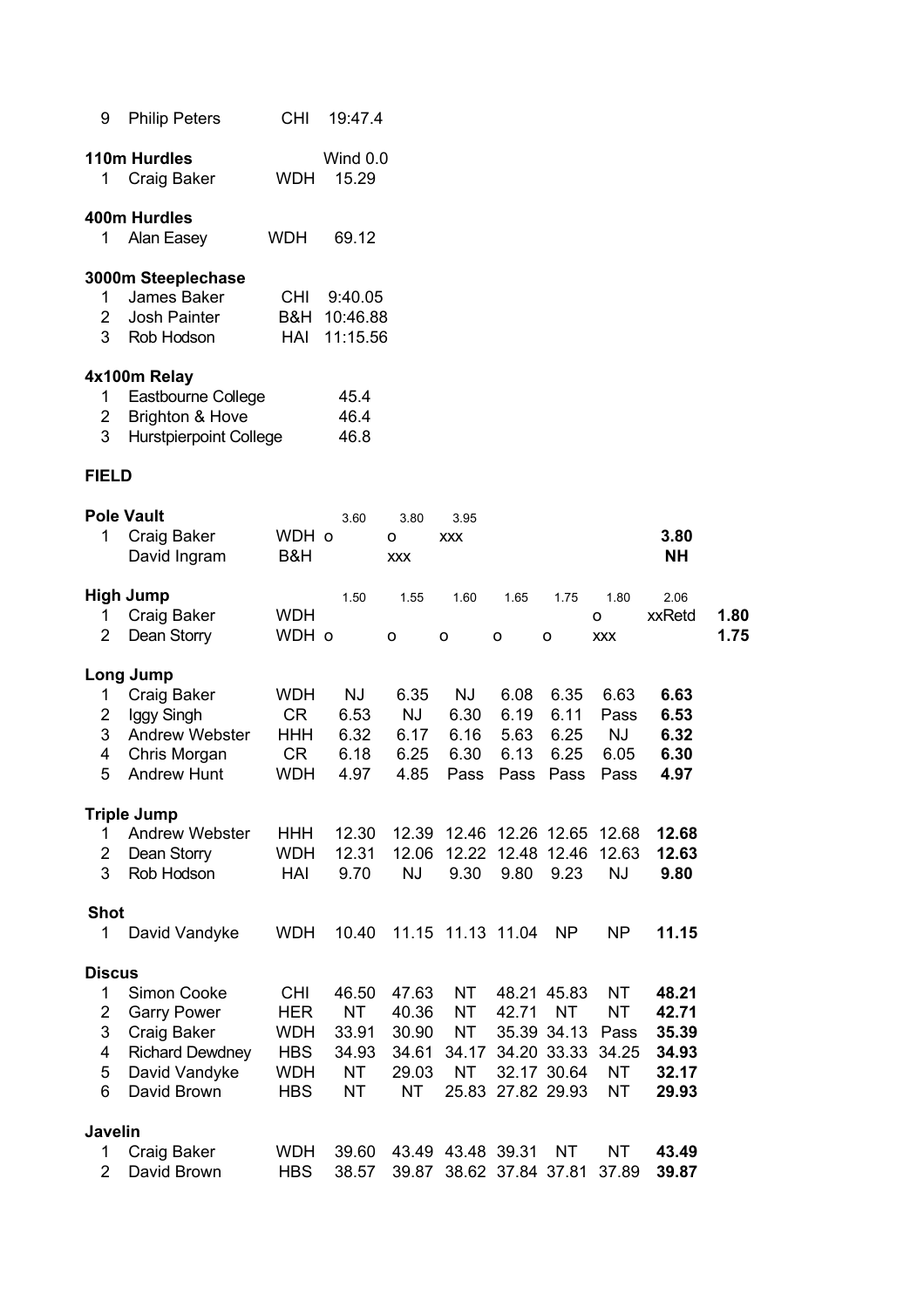|               | 3 Brian Slaughter |       | EBR 32.89 32.49 Pass 32.89 35.11 32.68 35.11 |  |  |                                        |       |
|---------------|-------------------|-------|----------------------------------------------|--|--|----------------------------------------|-------|
| <b>Hammer</b> |                   |       |                                              |  |  |                                        |       |
|               | 1 Mick Jones      | BEL - |                                              |  |  | 65.10 65.47 63.08 63.08 NT 63.54 65.47 |       |
|               | 2 David Pilbeam   | LEW   | 26.35 29.99 27.28 30.23 24.81 NT             |  |  |                                        | 30.23 |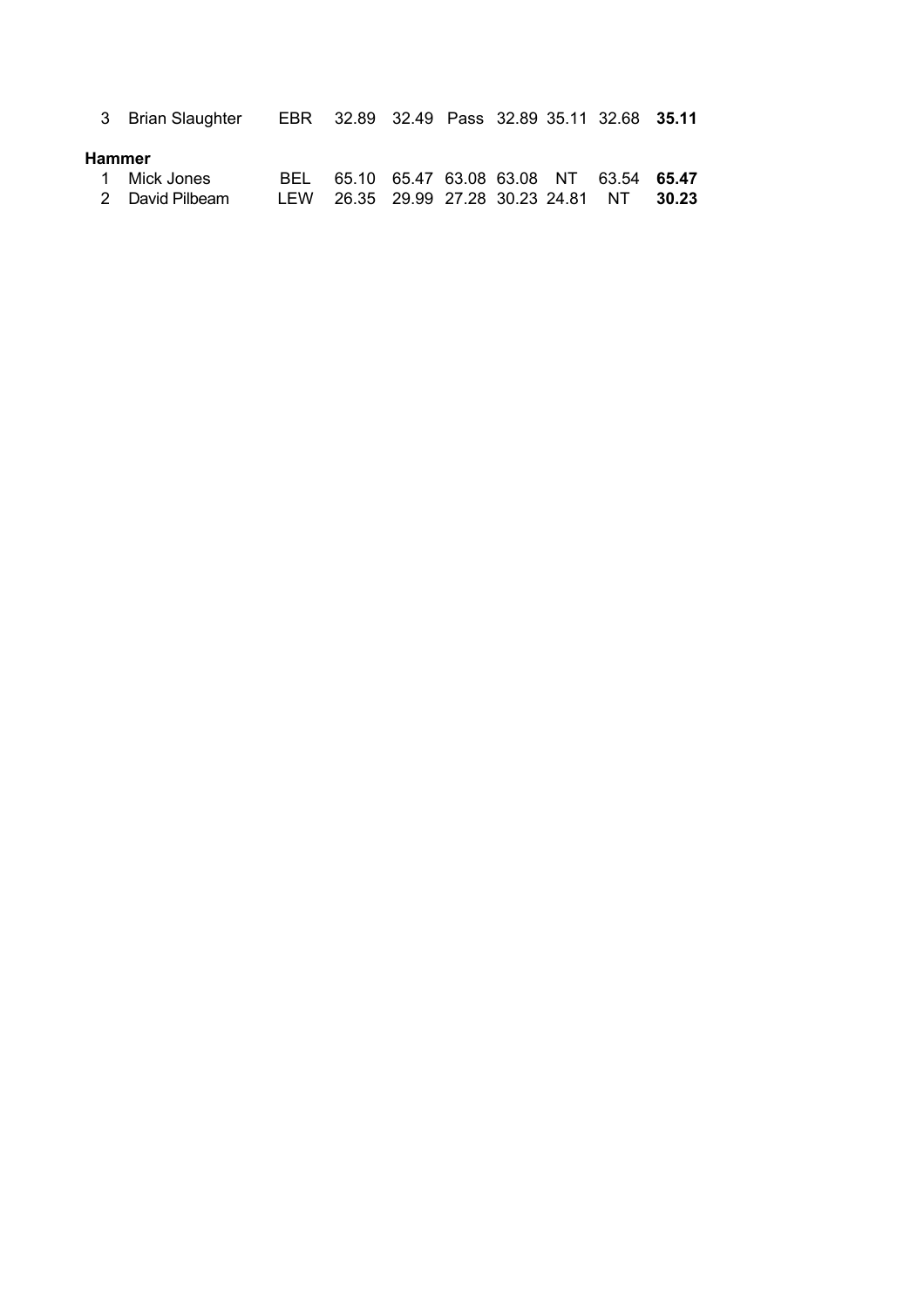#### **UNDER 20 MEN TRACK**

## **100m** Wind +0.6 1 Gareth Lewis HBS 11.63 2 BEL 11.73 Luke Sargeant 3 Venushka Condegiama B&H 11.99 4 Joe Fernandez HC 12.20 5 David Stephens HBS 12.53 6 AC 12.88 James Adeogun **200m Heat 1** Wind +0.6 1 Gareth Lewis **HBS** 22.98 Q 2 Frazer Deans NEB 23.26 Q EBR 23.93 q 4 EBR 24.38 q Steven Trangmar 5 LEW 25.17 Gary Brinkhurst **Heat 2** Wind -0.2 1 BEL 23.44 Q Luke Sargeant 2 Andrew Adair LEW 23.96 Q<br>3 Venushka Condegiama B&H 24.49 q 3 Venushka Condegiama B&H 24.49 q 4 Jonathan Hall **HHH** 24.67 q **Final** Wind +0.2 1 Gareth Lewis HBS 22.56 2 BEL 22.82 Luke Sargeant 3 Frazer Deans NEB 22.89 4 EBR 23.91 Sam Turton 5 Jonathan Hall HHH 24.20 6 EBR 24.24 Steven Trangmar 7 Andrew Adair **LEW** 24.24 B&H DNS **400m Heat 1** 1 Fraser Deans NEB 51.80 Q 2 WDH 52.28 Q Lee Fulham 3 EBR 52.48 q Stuart Pelling 4 Chris Johnson CR 54.36 q 5 Liam Ward CR 57.71 **Heat 2** 1 B&H 52.33 Q Philip McManus 2 Jack Cooper B&H 53.00 Q 3 EBR 53.56 q Sam Turton4 Dave Morris WDH 54.28 q 5 Jonathan Hall HHH 54.42 6 David Riley WDH 60.56 **Final** 1 Fraser Deans NEB 50.80 3 Sam Turton Venushka Condegiama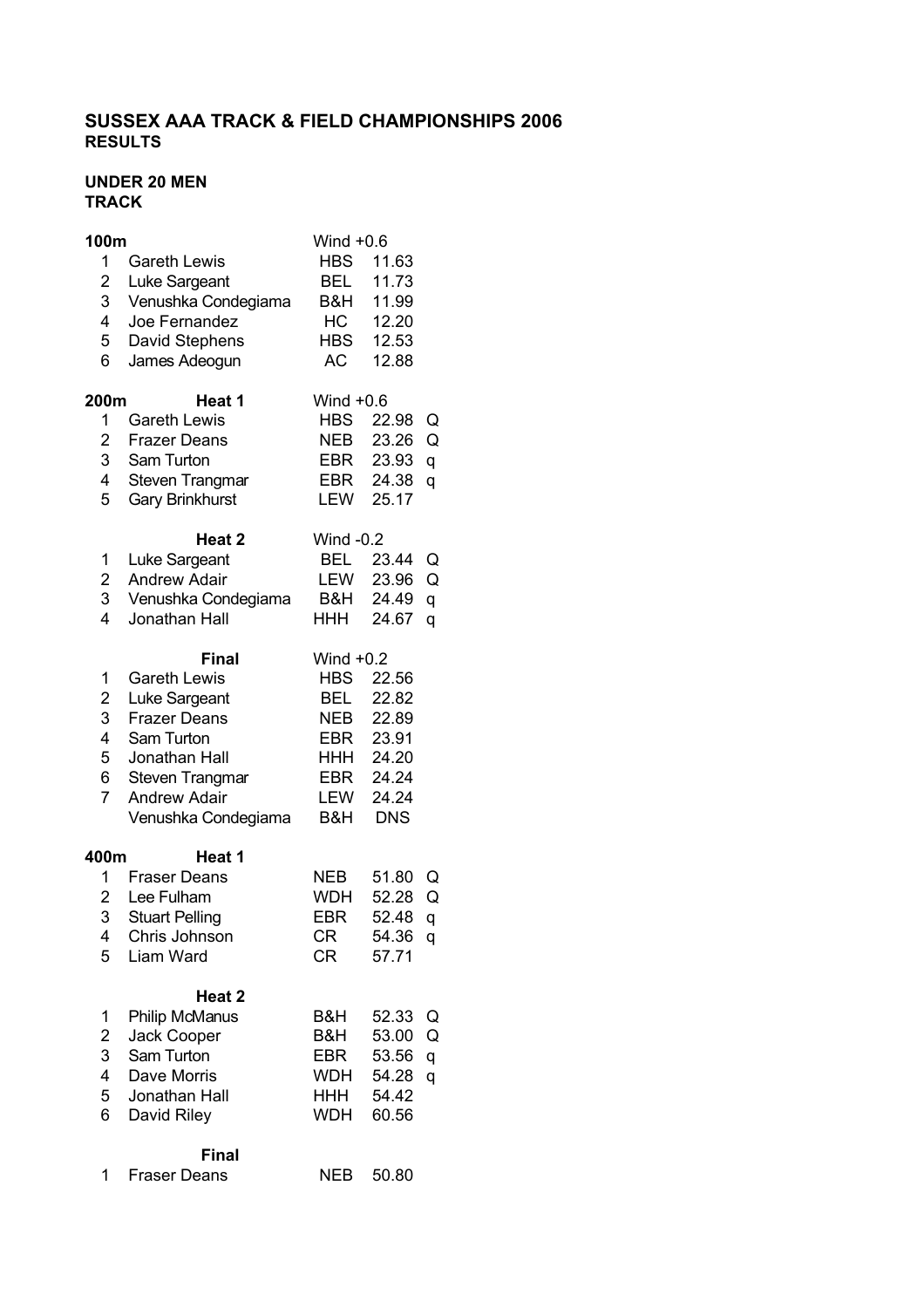| $\overline{\mathbf{c}}$<br>3 <sup>1</sup><br>$4 -$<br>5 <sup>5</sup><br>$6 -$<br>$\overline{7}$ | <b>Philip McManus</b><br><b>Stuart Pelling</b><br>Sam Turton<br>Jack Cooper<br>Chris Johnson<br>Dave Morris | B&H<br><b>EBR</b><br>EBR<br>WDH | 51.62<br>52.07<br>53.48<br>B&H 53.73<br>CR 54.14<br>56.17 |
|-------------------------------------------------------------------------------------------------|-------------------------------------------------------------------------------------------------------------|---------------------------------|-----------------------------------------------------------|
| 800m                                                                                            | Heat 1                                                                                                      |                                 |                                                           |
| 1                                                                                               | <b>Tom Bilham</b>                                                                                           |                                 | NEB 1:59.82 Q                                             |
| $\overline{\mathbf{c}}$<br>3 <sup>1</sup>                                                       | Mark Burchett<br>David Cooper                                                                               |                                 | WDH 2:00.31 Q<br>HAS 2:03.05 q                            |
| 4 <sup>1</sup>                                                                                  | Daniel Titheradge                                                                                           |                                 | B&H 2:04.72 q                                             |
| 5                                                                                               | <b>Chris Grant</b>                                                                                          |                                 | EC 2:08.01 q                                              |
|                                                                                                 | Heat <sub>2</sub>                                                                                           |                                 |                                                           |
| 1                                                                                               | Chris Johnson                                                                                               |                                 | CR 2:04.14 Q                                              |
| $\overline{\mathbf{c}}$                                                                         | Matt Southam                                                                                                |                                 | EBR 2:04.60 Q                                             |
| 3 <sup>1</sup>                                                                                  | <b>Adam Stainsby</b>                                                                                        |                                 | WDH 2:06.29 q                                             |
| 4 <sup>1</sup>                                                                                  | Stephen Jules                                                                                               |                                 | HAS 2:08.02                                               |
| 5                                                                                               | Liam Ward                                                                                                   |                                 | CR 2:10.62                                                |
| 6                                                                                               | David Riley                                                                                                 |                                 | WDH 2:18.2                                                |
|                                                                                                 | <b>Final</b>                                                                                                |                                 |                                                           |
| 1                                                                                               | Tom Bilham                                                                                                  | <b>NEB</b>                      | 1:57.1                                                    |
| $\overline{\mathbf{c}}$<br>3 <sup>1</sup>                                                       | Chris Johnson                                                                                               | CR —<br><b>WDH</b>              | 1:57.8                                                    |
| 4 <sup>1</sup>                                                                                  | <b>Mark Burchett</b><br>Matt Southam                                                                        | EBR                             | 1:59.6<br>2:03.4                                          |
| 5                                                                                               | David Cooper                                                                                                | <b>HAS</b>                      | 2:04.1                                                    |
| 6                                                                                               | <b>Adam Stainsby</b>                                                                                        | WDH                             | 2:05.1                                                    |
| 7                                                                                               | Daniel Titheradge                                                                                           | B&H                             | 2:05.3                                                    |
| 8                                                                                               | <b>Chris Grant</b>                                                                                          | EC                              | 2:08.0                                                    |
| 1500m                                                                                           |                                                                                                             |                                 |                                                           |
| 1                                                                                               | <b>Scott Harris</b>                                                                                         |                                 | EBR 3:59.31                                               |
| $\overline{2}$                                                                                  | Daniel Stepney                                                                                              |                                 | PHX 4:02.51                                               |
| 3                                                                                               | <b>Mark Burchett</b>                                                                                        |                                 | WDH 4:11.02                                               |
| 4                                                                                               | David Cooper                                                                                                |                                 | HAS 4:11.04                                               |
| 5                                                                                               | Matt Southam                                                                                                |                                 | EBR 4:16.97                                               |
| $6 -$                                                                                           | <b>Adam Stainsby</b>                                                                                        |                                 | WDH 4:19.58                                               |
| 7 <sup>7</sup>                                                                                  | Daniel Titheradge                                                                                           |                                 | B&H 4:23.48                                               |
| 8                                                                                               | Liam Ward                                                                                                   |                                 | CR 4:50.23                                                |
| 5000m                                                                                           |                                                                                                             |                                 |                                                           |
| 1<br>$\overline{2}$                                                                             | Luke Lambourne<br>Willi Westenberger                                                                        | EC                              | B&H 17:42.3<br>19:07.1                                    |
|                                                                                                 | 110m Hurdles                                                                                                | Wind 0.0                        |                                                           |
| 1                                                                                               | <b>Billy Marchant</b>                                                                                       | B&H                             | 15.60                                                     |
| $\overline{2}$                                                                                  | Philip Barrington-JohnsorEC                                                                                 |                                 | 15.95                                                     |
| 3                                                                                               | <b>Josh Mouland</b>                                                                                         | B&H                             | 16.11                                                     |
|                                                                                                 | 400m Hurdles                                                                                                |                                 |                                                           |
| 1                                                                                               | Alex Stimpson                                                                                               | EC                              | 58.70                                                     |
| $\overline{2}$                                                                                  | Dave Morris                                                                                                 | <b>WDH</b>                      | 62.27                                                     |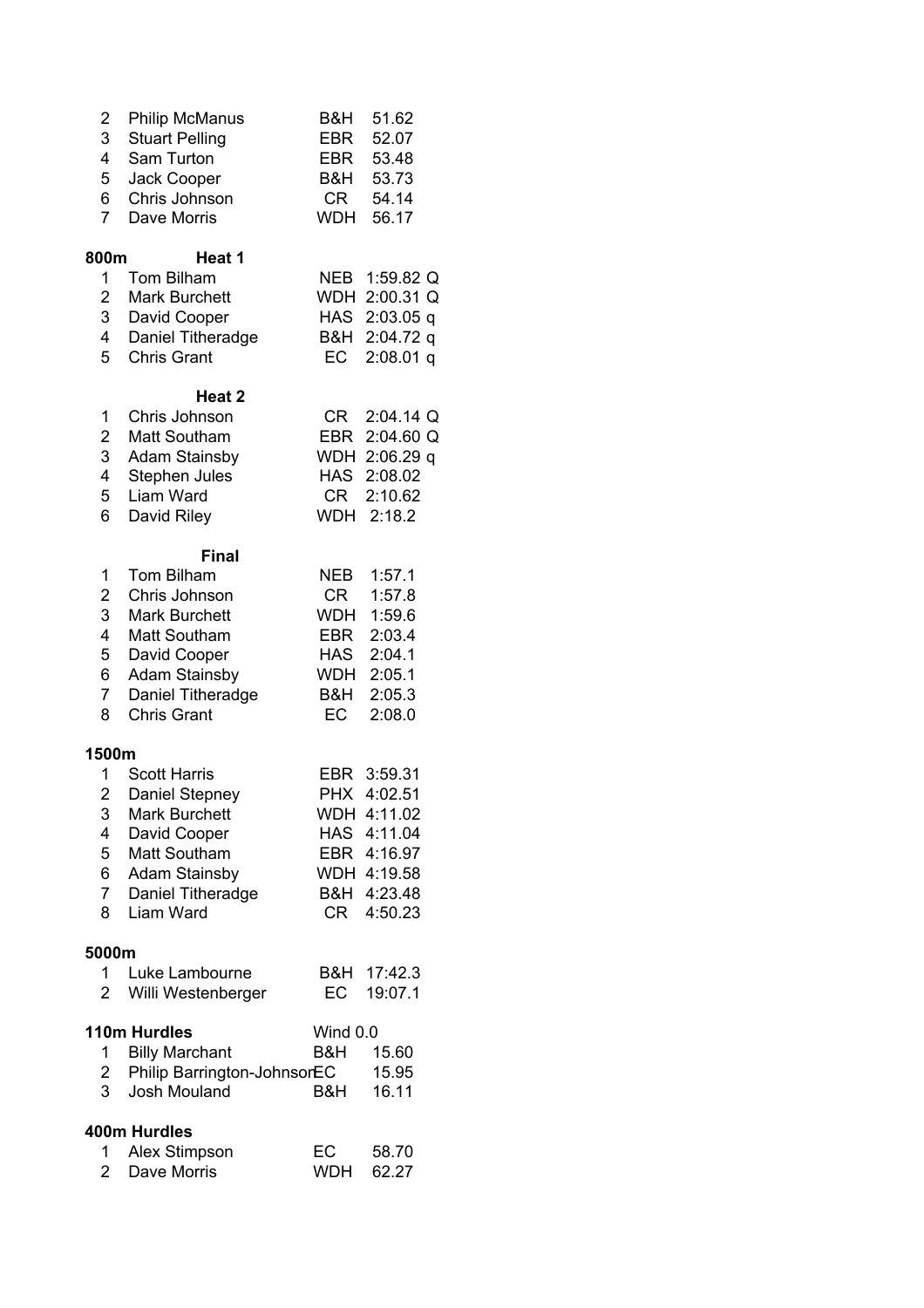| 3 | Adam Nicholls  | <b>HAS</b> | 64.01      |
|---|----------------|------------|------------|
| 4 | David Stephens | <b>HBS</b> | 68.69      |
|   | Jack Cooper    | B&H        | <b>DNF</b> |
|   | Andrew McLaren | FC.        | <b>DNF</b> |
|   |                |            |            |

## **3000m Steeplechase**

| 1 Andrew Donno       | B&H 9:36.44 <b>CBP</b> |  |
|----------------------|------------------------|--|
| 2 Simon Baker        | HAS 10:37.68           |  |
| 3 Joshua Varney      | EBR 10:40.67           |  |
| 4 Willi Westenberger | EC 11:56.34            |  |

| 1                                                                          | <b>Pole Vault</b><br>Josh Mouland                                                                                        | B&H xo                                                   | 3.00                                         | 3.10                                              | 3.20<br><b>XXX</b>                           | 3.00                                                        |                                              |                                              |                                              |
|----------------------------------------------------------------------------|--------------------------------------------------------------------------------------------------------------------------|----------------------------------------------------------|----------------------------------------------|---------------------------------------------------|----------------------------------------------|-------------------------------------------------------------|----------------------------------------------|----------------------------------------------|----------------------------------------------|
| 1<br>$\overline{2}$                                                        | <b>High Jump</b><br>Tom Shaw<br>Josh Mouland                                                                             | HC o<br>B&H o                                            | 1.50                                         | 1.55<br>O                                         | 1.60<br>o<br>XX                              | 1.65<br>o                                                   | 1.70<br>XO<br>X                              | 1.75<br>XO                                   | 1.80<br><b>XXX</b>                           |
| 1<br>$\overline{2}$<br>3<br>$\overline{\mathbf{4}}$<br>5<br>$6\phantom{1}$ | Long Jump<br>Philip Johnson<br>Josh Mouland<br>Andrew McLaren<br>Michael Buchanan<br>David Stephens<br>Dave Morris       | EC<br>B&H<br>EC<br><b>CH</b><br><b>HBS</b><br><b>WDH</b> | 5.65<br>5.57<br>5.66<br>5.41<br>5.06<br>5.02 | <b>NJ</b><br>5.47<br>5.67<br>5.21<br>5.08<br>5.08 | 5.92<br>5.78<br>5.71<br>5.04<br>5.28<br>5.20 | <b>NJ</b><br><b>NJ</b><br>4.69<br><b>NJ</b><br>4.84<br>Pass | 5.70<br>5.62<br>5.12<br>5.37<br>5.15<br>Pass | 5.52<br>5.65<br>4.45<br>5.18<br>5.33<br>Pass | 5.92<br>5.78<br>5.71<br>5.41<br>5.33<br>5.20 |
| 1<br>$\overline{c}$<br>$\sqrt{3}$<br>$\overline{\mathbf{4}}$<br>5          | <b>Triple Jump</b><br>Philip Barrington-Johnson EC<br>Dominick Whitney<br>David Stephens<br>Dave Morris<br>James Adeogun | LEW<br><b>HBS</b><br><b>WDH</b><br>AC                    | 11.68<br>11.06<br>11.19<br>10.80<br>10.46    | 11.74<br>11.41<br>11.19<br>10.74<br>10.46         | 11.85<br>11.25<br>Pass<br>10.26<br>10.39     | 11.79<br>11.20<br>10.82<br>10.94<br>10.70                   | 11.30<br>11.02<br>Pass<br>10.63<br>10.89     | Pass<br>11.07<br><b>NJ</b><br>10.79<br>10.93 | 11.85<br>11.41<br>11.19<br>10.94<br>10.93    |
| <b>Shot</b><br>1<br>$\overline{2}$                                         | Josh Mouland<br>David Freeman                                                                                            | B&H<br><b>CR</b>                                         | <b>NP</b><br>8.05                            | 9.40<br>8.20                                      | 10.33<br><b>NP</b>                           | 10.23<br>7.90                                               | 10.26<br><b>NP</b>                           | 10.13<br>7.99                                | 10.33<br>8.20                                |
| <b>Discus</b><br>$\mathbf 1$<br>$\overline{2}$<br>3                        | Josh Mouland<br>Vincent Leblond<br>David Freeman                                                                         | B&H<br>EC<br><b>CR</b>                                   | 31.43<br>27.27<br><b>NT</b>                  | 29.62<br>19.37<br>21.17                           | 31.65<br>24.26<br>20.67                      | 28.70<br><b>NT</b><br>18.29                                 | 25.60<br>27.91<br><b>NT</b>                  | 27.06<br>22.95<br><b>NT</b>                  | 31.65<br>27.91<br>21.17                      |
| <b>Javelin</b><br>$\mathbf{1}$<br>$\overline{2}$<br>3                      | Joe Waller<br><b>Alex Dawkins</b><br>Josh Mouland                                                                        | <b>HBS</b><br>EC<br>B&H                                  | 54.12<br>41.93<br>33.31                      | <b>NT</b><br>38.27<br>31.58                       | 53.82<br>38.09<br>28.80                      | <b>NT</b><br>40.45<br>29.16                                 | 53.34<br>41.83<br>33.05                      | 57.90<br>38.69<br>35.23                      | 57.90<br>41.93<br>35.23                      |
| <b>Hammer</b><br>$\mathbf 1$<br>$\overline{2}$<br>3                        | <b>Alex Dawkins</b><br>Alex Stimpson<br>David Freeman                                                                    | EC<br>EC<br><b>CR</b>                                    | 22.43<br>20.54<br>15.81                      | 25.10<br>22.44<br>17.59                           | <b>NT</b><br><b>NT</b><br>16.79              | 24.39<br>21.58<br>16.83                                     | <b>NT</b><br>21.37<br>16.52                  | 23.06<br><b>NT</b><br>15.47                  | 25.10<br>22.44<br>17.59                      |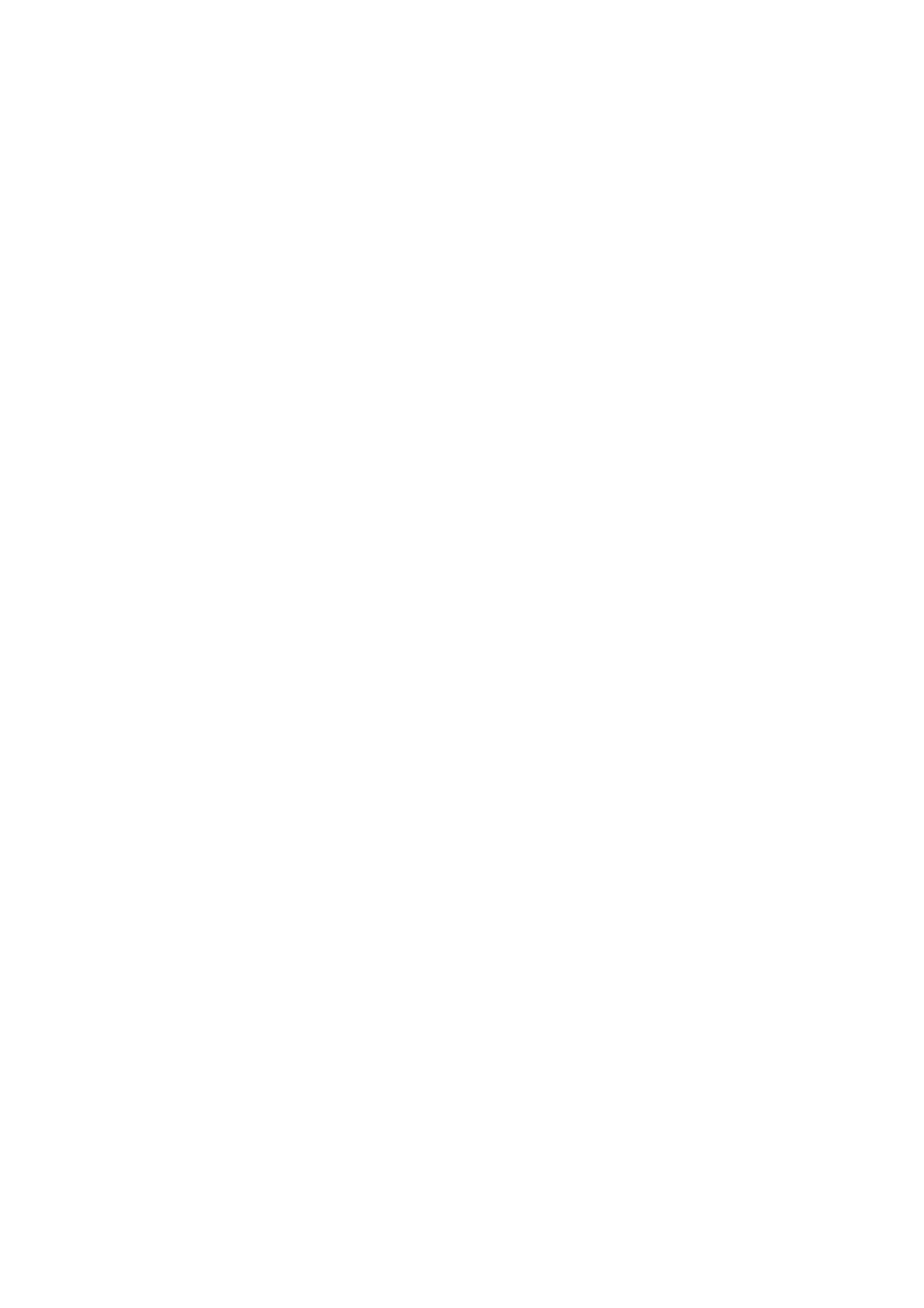**1.75 1.55**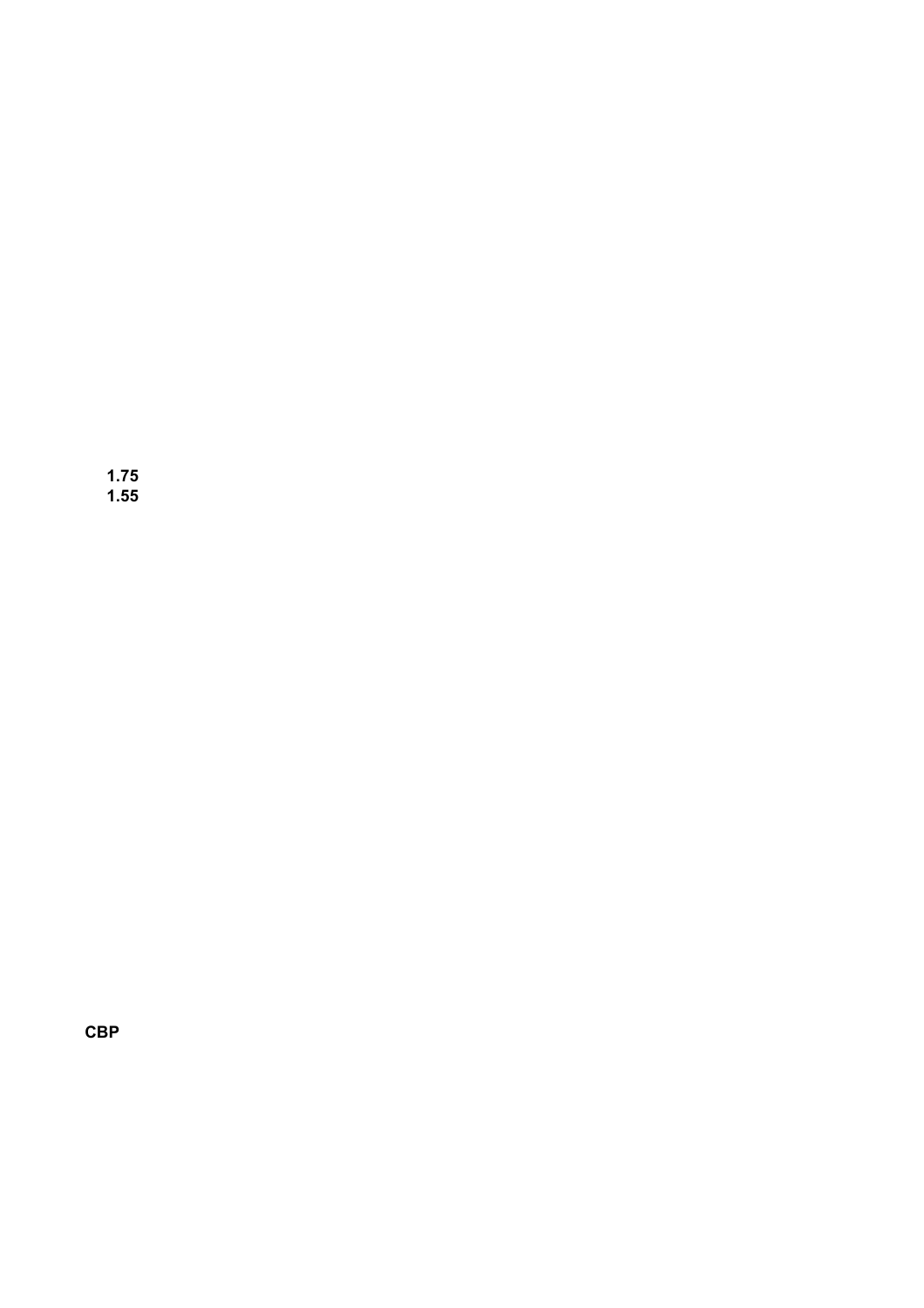### **UNDER 17 MEN TRACK**

| 100m                                                       | Heat 1                                                                                                                                            |                                                                  |                                                                |             |                                                                            |
|------------------------------------------------------------|---------------------------------------------------------------------------------------------------------------------------------------------------|------------------------------------------------------------------|----------------------------------------------------------------|-------------|----------------------------------------------------------------------------|
| 1<br>$\overline{2}$<br>3                                   | Olufunmi Sobadu<br>Ed Bowden<br>Andy Millen                                                                                                       | WDH<br>HC<br>WDH                                                 | 11.30<br>11.81<br>11.85 q                                      | Q<br>Q      |                                                                            |
| 4<br>5                                                     | Nathan Fox<br><b>Edward Brittain</b>                                                                                                              | HHH<br>EC                                                        | 12.26<br>12.87                                                 | q<br>q      |                                                                            |
| 1<br>$\overline{2}$<br>3<br>4<br>5                         | Heat 2<br>Harvey Byrne<br><b>Alex Hunte</b><br>Harry Mishon<br>Luke Duckworth<br><b>Christopher Hewitt</b>                                        | <b>CHI</b><br>B&H<br>B&H<br>AC<br>B&H                            | 11.45<br>11.62<br>12.39<br>12.91<br>12.97                      | Q<br>Q<br>q |                                                                            |
| 1<br>2<br>3<br>$\overline{\mathbf{4}}$<br>5<br>6<br>7<br>8 | <b>Final</b><br>Olufunmi Sobadu<br>Harvey Byrne<br>Alex Hunte<br>Ed Bowden<br>Andy Millen<br>Nathan Fox<br>Harry Mishon<br><b>Edward Brittain</b> | WDH<br><b>CHI</b><br>B&H<br>HC<br>WDH<br>HHH<br>B&H<br>EC        | 11.0<br>11.3<br>11.7<br>11.7<br>11.9<br>12.3<br>12.3<br>12.7   |             |                                                                            |
| 200m<br>1<br>2<br>3<br>4<br>5<br>$6\phantom{a}$<br>7       | Heat 1<br>Olufunmi Sobadu<br>Andy Millen<br>Mike West<br>Jack Maybank<br><b>Edward Brittain</b><br><b>Thomas Ward</b><br>Vito Huhn                | <b>WDH</b><br><b>WDH</b><br><b>HAS</b><br>HC<br>EC<br>WOR<br>EC  | Manual<br>22.4<br>24.0<br>24.0<br>25.3<br>25.6<br>26.0<br>27.4 | Q<br>Q<br>q | Wind $+0.1$<br>22.34<br>24.01<br>24.03<br>25.26<br>25.73<br>26.02<br>27.46 |
| 1<br>2<br>3<br>4<br>5<br>6<br>$\overline{7}$               | Heat 2<br>Harvey Byrne<br>Liam Cox<br><b>Dominic Ross</b><br>Ferdi Mendes<br><b>Steven Brinkhurst</b><br>Yohan Theodore<br><b>Anthony Riley</b>   | <b>CHI</b><br>CR<br>LEW<br>EC<br>LEW<br><b>WOR</b><br><b>WOR</b> | Manual<br>23.6<br>24.0<br>24.6<br>25.2<br>25.4<br>25.9<br>26.0 | Q<br>Q<br>q | Wind $+0.7$<br>23.58<br>24.12<br>24.74<br>25.19<br>25.49<br>25.88<br>26.12 |
| 1<br>2<br>3<br>4<br>5                                      | Heat 3<br>Ed Bowden<br>Liam Kenny<br>David Wheeler<br>Macsen Lake-Edwards<br>Harry Mishon                                                         | НC<br>B&H<br>LEW<br><b>STB</b><br>B&H                            | Manual<br>23.6<br>24.2<br>24.6<br>25.0<br>25.1                 | Q<br>Q      |                                                                            |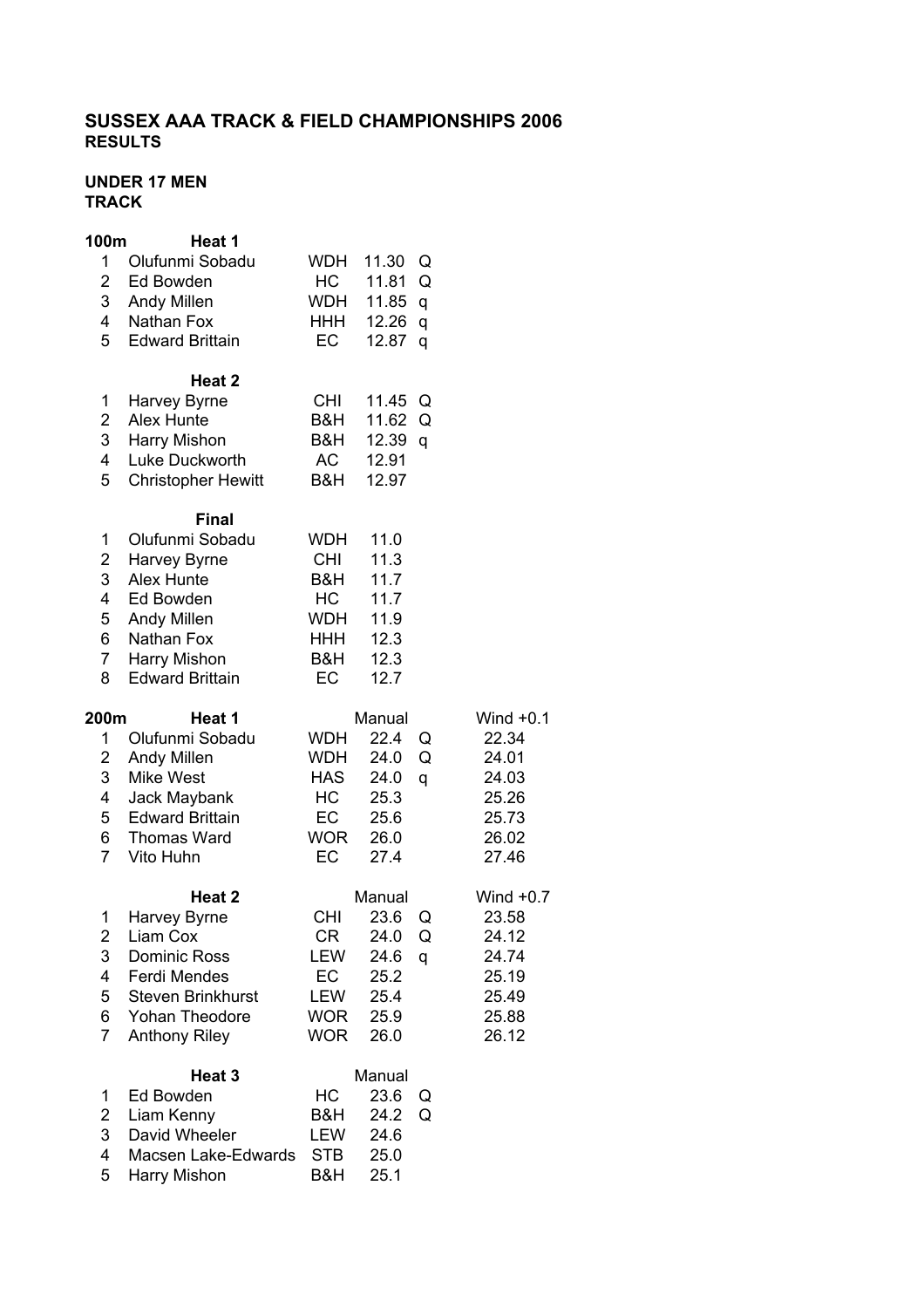| 6                                                                      | <b>Ben Collingwood</b>                                                                                                                                                                                         | <b>EBR</b>                                                                           | 27.7                                                                                             |
|------------------------------------------------------------------------|----------------------------------------------------------------------------------------------------------------------------------------------------------------------------------------------------------------|--------------------------------------------------------------------------------------|--------------------------------------------------------------------------------------------------|
| 1<br>$\overline{c}$<br>3<br>4<br>5<br>6<br>7<br>8                      | <b>Final</b><br>Olufunmi Sobadu<br>Harvey Byrne<br>Ed Bowden<br>Liam Cox<br><b>Mike West</b><br>Liam Kenny<br><b>Andy Millen</b><br><b>Dominic Ross</b>                                                        | WDH<br>CHI<br>HC .<br>CR<br><b>HAS</b><br>B&H<br>WDH<br>LEW                          | Wind $+0.0$<br>21.73<br>22.44<br>23.05<br>23.60<br>23.92<br>23.93<br>24.03<br>24.70              |
| 400m                                                                   |                                                                                                                                                                                                                |                                                                                      |                                                                                                  |
| 1<br>$\overline{2}$<br>3<br>$\overline{4}$<br>5<br>6<br>$\overline{7}$ | Liam Cox<br>Liam Kenny<br><b>Matthew Barber</b><br><b>Graham Hill</b><br>Adam Boothroyd<br><b>Will Baker</b><br>Stephen Denman<br><b>Tawanda Chetse</b>                                                        | CR<br>B&H<br>EBR<br><b>WDH</b><br>EC<br><b>HAS</b><br>B&H<br><b>AC</b>               | 52.70<br>53.47<br>55.50<br>57.05<br>57.53<br>60.13<br>61.67<br><b>DNS</b>                        |
| 800m                                                                   |                                                                                                                                                                                                                |                                                                                      |                                                                                                  |
| 1<br>$\overline{2}$<br>3<br>4<br>5<br>6<br>$\overline{7}$<br>8         | Michael Di Laura<br><b>Christopher Dodd</b><br><b>Stefan Emary</b><br>Luca Galelli<br><b>Fraser Weir</b><br><b>Andrew Wilkinson</b><br><b>Nick Hearn</b><br>Stephen Denman                                     | WDH<br>EBR<br><b>HAS</b><br>AC<br>EBR<br>LEW<br>HC —<br>B&H                          | 2:04.2<br>2:05.9<br>2:06.0<br>2:07.3<br>2:08.3<br>2:08.6<br>2:09.2<br>2:10.0                     |
| 1500m                                                                  |                                                                                                                                                                                                                |                                                                                      |                                                                                                  |
| 1<br>2<br>3<br>4<br>5<br>6<br>$\overline{7}$<br>8<br>9<br>10           | <b>Christopher Dodd</b><br><b>Matt Barrie</b><br><b>Mathew Basford</b><br><b>Fraser Weir</b><br><b>Nick Hearn</b><br><b>Ashley Williams</b><br>Lewis Hards<br><b>Tom Button</b><br>Tom Wade<br>Karl Threadgold | EBR<br><b>PHX</b><br>LEW<br><b>EBR</b><br>LEW<br>LEW<br><b>PHX</b><br>CR<br>AC<br>AC | 4:14.9<br>4:15.3<br>4:20.7<br>4:24.9<br>4:25.8<br>4:27.7<br>4:29.5<br>4:34.5<br>5:04.5<br>5:27.2 |
|                                                                        | 100m Hurdles                                                                                                                                                                                                   |                                                                                      |                                                                                                  |
| 1<br>2<br>3<br>4<br>5<br>6<br>$\overline{7}$                           | Shaun Leigh<br><b>Chris Pilling</b><br>Tim Jolly<br><b>Charlie Harper</b><br><b>Christopher Hewitt</b><br>Sam Caplen<br>Adam Boothroyd                                                                         | B&H<br>LEW<br><b>WDH</b><br>HC<br>B&H<br>EBR<br>EC                                   | 14.85<br>14.94<br>15.16<br>15.62<br>15.91<br>15.91<br>16.52                                      |

## **400m Hurdles**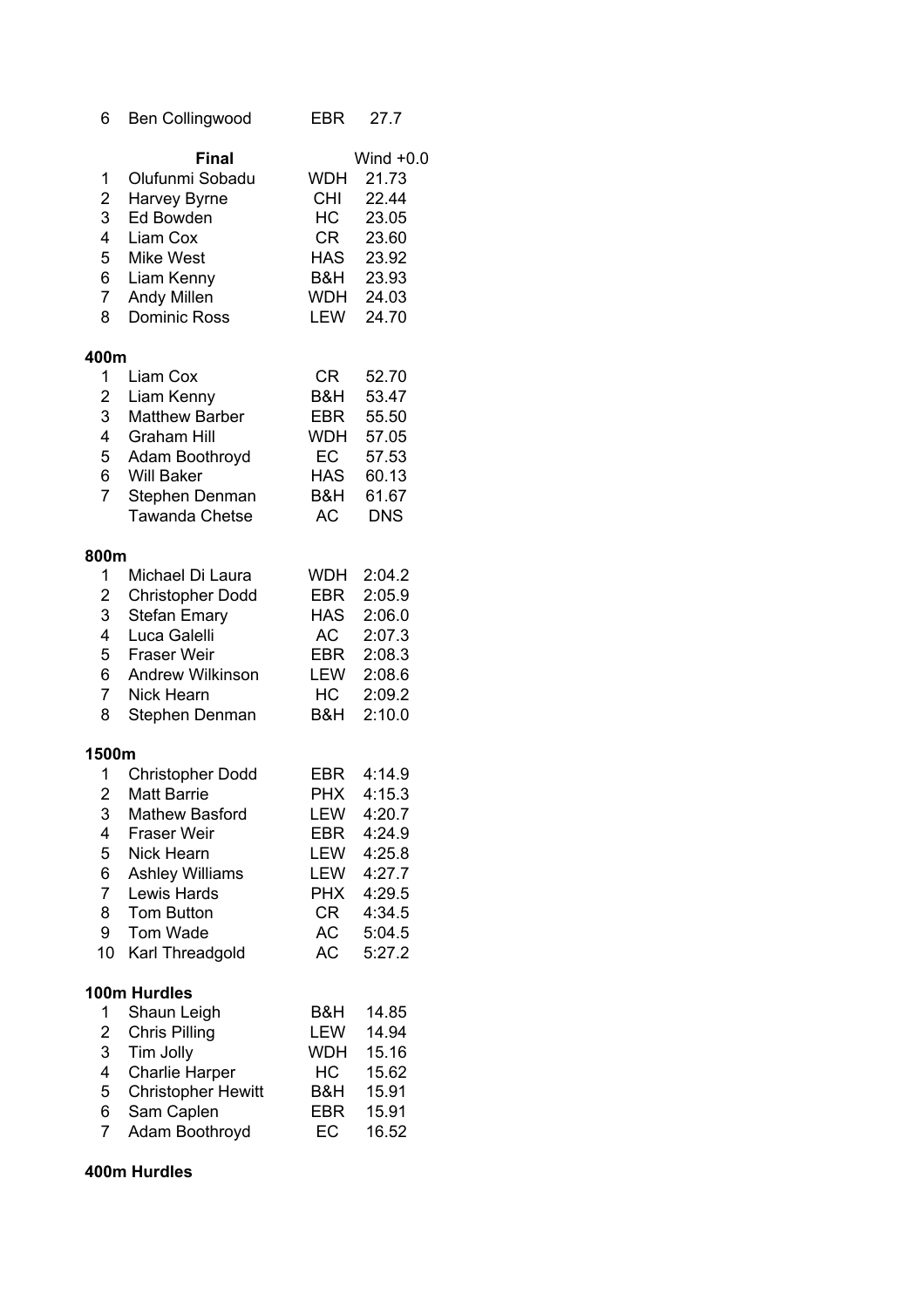| 1                         | Adam Boothroyd                  | Еc    | 62.96       |            |  |  |  |  |  |  |
|---------------------------|---------------------------------|-------|-------------|------------|--|--|--|--|--|--|
| 1500m Steeplechase        |                                 |       |             |            |  |  |  |  |  |  |
| 1.                        | Andrew Wilkinson                |       | LEW 4:39.81 |            |  |  |  |  |  |  |
| 2                         | Stefan Emary                    |       | HAS 4:48.64 |            |  |  |  |  |  |  |
|                           | <b>3000m Walk</b>               |       |             |            |  |  |  |  |  |  |
| 1                         | <b>Toby Woolley</b>             |       | EC 20:09.7  |            |  |  |  |  |  |  |
| 2                         | Edward Hickman Casey EC 21:23.2 |       |             |            |  |  |  |  |  |  |
|                           | 4x100m Relay                    |       |             |            |  |  |  |  |  |  |
| 1.                        | <b>Hurspierpoint College</b>    |       | 46.3        |            |  |  |  |  |  |  |
| 2                         | Lewes                           |       | 46.6        |            |  |  |  |  |  |  |
| <b>FIELD</b>              |                                 |       |             |            |  |  |  |  |  |  |
|                           | <b>Pole Vault</b>               |       | 2.80        | 3.00       |  |  |  |  |  |  |
| 1.                        | <b>Chris Pilling</b>            | LEW o |             | XXO        |  |  |  |  |  |  |
| $\mathbf{2}^{\mathsf{I}}$ | Tim Jolly                       | WDH o |             | <b>XXX</b> |  |  |  |  |  |  |
|                           |                                 |       | 1.80        | 2.00       |  |  |  |  |  |  |
| 3                         | <b>Matthew Wentworth</b>        | EBR o |             | O          |  |  |  |  |  |  |
|                           | High Jump                       |       | 1.40        | 1.45       |  |  |  |  |  |  |

|                         | <b>Pole Vault</b>        |            | 2.80      | 3.00         | 3.10        | 3.20       | 3.50         | 3.60         |            |         |
|-------------------------|--------------------------|------------|-----------|--------------|-------------|------------|--------------|--------------|------------|---------|
| 1                       | <b>Chris Pilling</b>     | LEW o      |           | XXO          | $\circ$     | $\circ$    | $\circ$      | <b>XXX</b>   | 3.50       |         |
| $\overline{2}$          | Tim Jolly                | WDH o      |           | <b>XXX</b>   |             |            |              |              | 2.80       |         |
|                         |                          |            | 1.80      | 2.00         | 2.10        | 2.20       | 2.30         | 2.40         |            |         |
| 3                       | <b>Matthew Wentworth</b> | EBR o      |           | $\mathsf O$  | $\circ$     | <b>XXO</b> | $\mathsf{o}$ | <b>XXX</b>   | 2.30       |         |
|                         | High Jump                |            | 1.40      | 1.45         | 1.50        | 1.55       | 1.60         | 1.65         | 1.70       | 1.75    |
| 1                       | Dan Dunscombe            | <b>WDH</b> |           |              |             |            |              |              | $\circ$    | $\circ$ |
| $\overline{2}$          | <b>Mike West</b>         | <b>HAS</b> |           |              |             |            | $\circ$      | o            | <b>XXO</b> | $\circ$ |
| $3=$                    | <b>Edward Stubbs</b>     | EG         |           |              |             |            | $\circ$      | O            | <b>XXX</b> |         |
| $3=$                    | Shaun Leigh              | B&H        |           |              |             |            |              | $\mathsf{o}$ | <b>XXX</b> |         |
| $3=$                    | <b>Will Sibley</b>       | <b>HBS</b> |           |              |             |            |              | $\mathsf{o}$ | <b>XXX</b> |         |
| $\,6$                   | <b>Chris Pilling</b>     | <b>LEW</b> |           |              | $\mathsf O$ |            | XXO          | $\mathsf{o}$ | <b>XXX</b> |         |
| $7 =$                   | <b>Matt Plunkett</b>     | HHH        |           |              |             | o          | o            | XO           | <b>XXX</b> |         |
| $7 =$                   | <b>Richard Evans</b>     | EC         |           |              |             | $\circ$    | $\mathsf{o}$ | XO           | <b>XXX</b> |         |
| 9                       | Tim Jolly                | <b>WDH</b> |           |              | о           |            | o            |              | <b>XXX</b> |         |
| 10                      | Tom Padgington           | CHI 0      |           | $\mathsf{o}$ | <b>XXO</b>  | XO         | <b>XXX</b>   |              |            |         |
|                         | <b>Daniel Charlton</b>   | EBR xRetd  |           |              |             |            |              |              |            |         |
|                         | Long Jump                |            |           |              |             |            |              |              |            |         |
| 1                       | Jack Maslen              | HC         | 5.65      | 5.72         | 5.81        | 6.14       | 4.33         | 5.86         | 6.14       |         |
| $\overline{\mathbf{c}}$ | Shaun Leigh              | B&H        | 6.06      | 3.80         | 5.51        | 5.59       | 5.69         | 5.84         | 6.06       |         |
| 3                       | Tim Jolly                | <b>WDH</b> | 5.80      | 5.82         | 5.99        | <b>NJ</b>  | 5.89         | <b>NJ</b>    | 5.99       |         |
| $\overline{\mathbf{4}}$ | Ferdi Mendes             | EC         | 5.59      | 5.75         | <b>NJ</b>   | 5.42       | 5.56         | 5.89         | 5.89       |         |
| 5                       | James Sleep              | HC         | <b>NJ</b> | <b>NJ</b>    | 5.54        | 5.36       | 5.31         | 5.07         | 5.54       |         |
| 6                       | <b>Will Baker</b>        | <b>HAS</b> | 5.50      | 5.44         | <b>NJ</b>   | <b>NJ</b>  | <b>NJ</b>    | <b>NJ</b>    | 5.50       |         |
| $\overline{7}$          | <b>Martin Denyer</b>     | <b>STB</b> | 5.15      | <b>NJ</b>    | 5.43        |            |              |              | 5.43       |         |
| 8                       | <b>Noel Butler</b>       | <b>WDH</b> | 5.23      | 4.75         | 4.47        |            |              |              | 5.23       |         |
| $\boldsymbol{9}$        | <b>Chris Pilling</b>     | <b>LEW</b> | 5.01      | 4.76         | 5.15        |            |              |              | 5.15       |         |
| 10                      | Ben Collingwood          | <b>EBR</b> | 4.24      | 4.17         | 4.47        |            |              |              | 4.47       |         |
|                         | <b>Triple Jump</b>       |            |           |              |             |            |              |              |            |         |
| 1                       | <b>Jack Maslen</b>       | HC         | 12.56     | 12.33        | 11.63       | 12.16      | Pass         | Pass         | 12.56      |         |
| $\overline{c}$          | Angus Forrester          | EC         | 11.69     | 11.64        | 11.47       | 11.45      | <b>NJ</b>    | Pass         | 11.69      |         |
| 3                       | Tim Jolly                | <b>WDH</b> | 11.50     | 11.45        | Pass        | Pass       | Pass         | Pass         | 11.51      |         |
| 4                       | <b>Chris Pilling</b>     | <b>LEW</b> | 10.94     | 11.04        | Pass        | Pass       | Pass         | Pass         | 11.04      |         |

**Shot**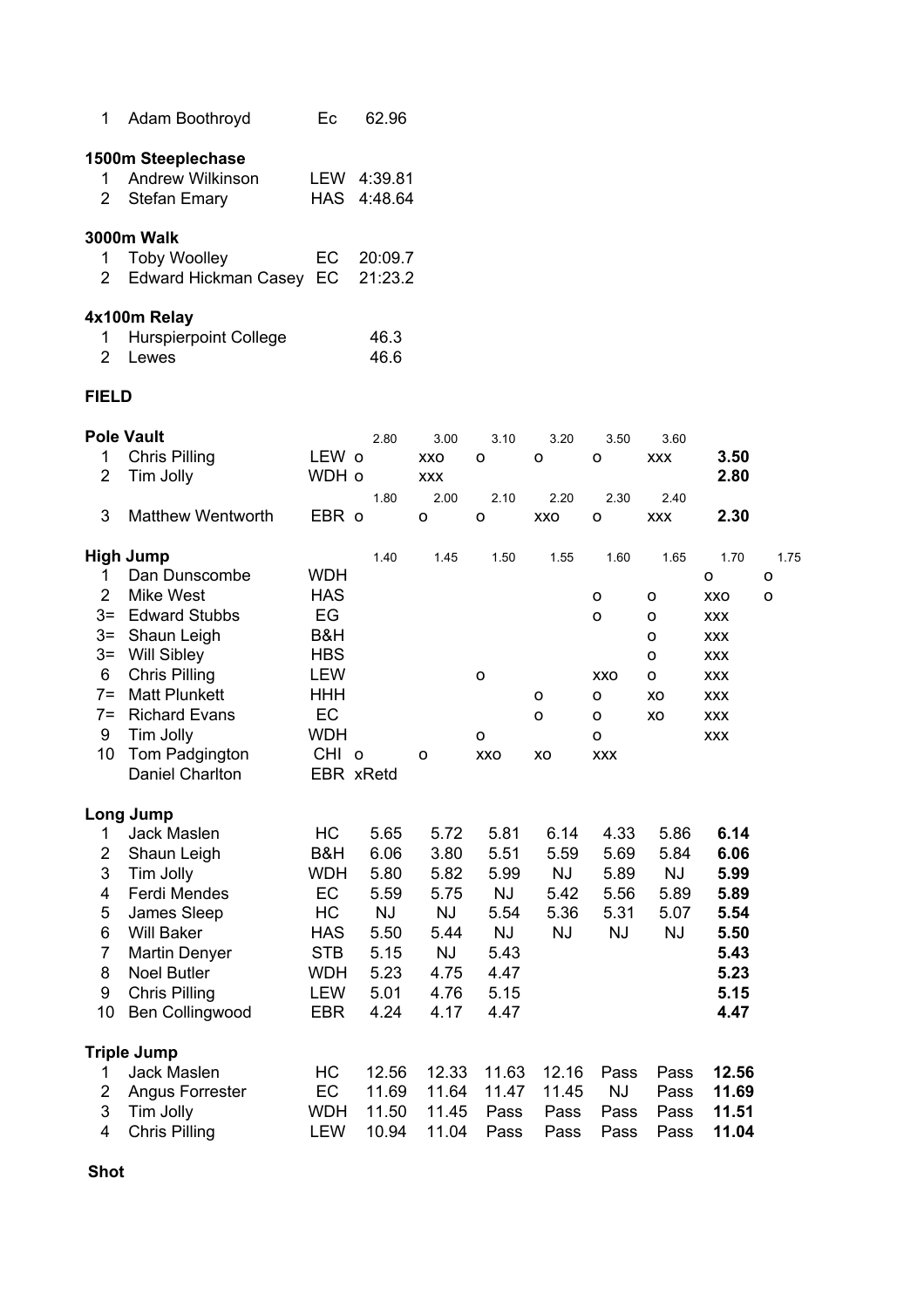| 1                       | Jake Scanlon             | <b>LEW</b> | 12.27     | 12.25     | 12.83     | <b>NP</b> | 11.84     | 12.94     | 12.94 |
|-------------------------|--------------------------|------------|-----------|-----------|-----------|-----------|-----------|-----------|-------|
| $\overline{2}$          | Greg Lowe                | <b>STB</b> | 9.61      | 11.39     | 11.43     | 11.78     | 11.26     | 12.34     | 12.34 |
| $\sqrt{3}$              | Jordan Trayfoot          | HC         | 11.57     | 11.97     | 11.98     | 11.53     | 11.33     | 11.57     | 11.98 |
| $\overline{\mathbf{4}}$ | <b>Will Baker</b>        | <b>HAS</b> | 10.87     | 11.15     | <b>NP</b> | <b>NP</b> | NP        | 10.78     | 11.15 |
| 5                       | Michael Tame             | HC         | 10.75     | <b>NP</b> | NP        | 10.33     | 10.72     | <b>NP</b> | 10.75 |
| $6\phantom{1}$          | Simon Jukes              | <b>WOR</b> | 9.55      | 8.92      | 9.09      | 8.94      | 9.09      | 8.77      | 9.55  |
| $\overline{7}$          | Shaun Leigh              | B&H        | <b>NP</b> | NP        | 9.52      |           |           |           | 9.52  |
| <b>Discus</b>           |                          |            |           |           |           |           |           |           |       |
| $\mathbf{1}$            | Jake Scanlon             | <b>LEW</b> | 44.08     | 46.64     | 43.40     | <b>NT</b> | 43.98     | 39.82     | 46.64 |
| $\overline{2}$          | Michael Tame             | HC         | 27.60     | <b>NT</b> | 29.17     | <b>NT</b> | <b>NT</b> | 30.27     | 30.27 |
| 3                       | Shaun Leigh              | B&H        | 25.34     | <b>NT</b> | 25.55     | 27.86     | <b>NT</b> | 27.50     | 27.86 |
| $\overline{\mathbf{4}}$ | <b>William Bunn</b>      | HC         | 25.04     | 25.75     | 27.53     | 26.51     | <b>NT</b> | 27.59     | 27.59 |
| $\sqrt{5}$              | <b>Will Baker</b>        | <b>HAS</b> | 25.72     | 27.45     | <b>NT</b> | 24.17     | 25.49     | <b>NT</b> | 27.45 |
| $\,6$                   | Jonathan Sherlock        | EC         | 20.03     | 16.96     | 22.85     | 20.78     | 21.90     | 24.34     | 24.34 |
| $\overline{7}$          | <b>William Wilson</b>    | B&H        | 19.11     | 20.29     | 22.45     |           |           |           | 22.45 |
| Javelin                 |                          |            |           |           |           |           |           |           |       |
| 1                       | Michael Steele-Martin    | B&H        | 40.26     | 39.08     | 42.17     | 43.67     | 42.11     | 41.38     | 43.67 |
| $\overline{2}$          | Lewis Turk               | EG         | 41.22     | 39.21     | 38.18     | 38.51     | 38.91     | 42.49     | 42.49 |
| 3                       | Tom Jolly                | <b>WDH</b> | 40.34     | 36.05     | 38.53     | 41.42     | 40.95     | 38.95     | 41.42 |
| $\overline{\mathbf{4}}$ | Andrew Wilkinson         | <b>LEW</b> | 38.71     | 35.26     | 38.76     | Pass      | Pass      | Pass      | 38.76 |
| 5                       | <b>Chris Pilling</b>     | <b>LEW</b> | 34.98     | 27.55     | 38.10     | 30.97     | 36.09     | 36.38     | 38.10 |
| $\,6$                   | Shaun Leigh              | B&H        | 35.09     | 35.86     | 36.80     | 36.98     | 35.92     | <b>NT</b> | 36.98 |
| $\overline{7}$          | Tom Padgington           | <b>CHI</b> | 32.38     | 30.24     | 35.80     |           |           |           | 35.80 |
| $\bf 8$                 | <b>Richard Evans</b>     | EC         | 25.36     | 34.67     | 32.31     |           |           |           | 34.67 |
| 9                       | Jonathan Sherlock        | EC         | 26.22     | Pass      | 27.93     |           |           |           | 27.93 |
| 10                      | <b>Matthew Wentworth</b> | <b>EBR</b> | 21.43     | 24.50     | 22.75     |           |           |           | 24.50 |
| <b>Hammer</b>           |                          |            |           |           |           |           |           |           |       |
| 1                       | Jake Scanlon             | <b>LEW</b> | 47.38     | 49.62     | 49.53     | 52.34     | <b>NT</b> | <b>NT</b> | 52.34 |
| $\overline{2}$          | Nathan Harland-Smith     | <b>CR</b>  | <b>NT</b> | <b>NT</b> | 32.71     | 42.32     | <b>NT</b> | <b>NT</b> | 42.32 |
| 3                       | Ben Robson               | <b>CR</b>  | 36.10     | 33.73     | 35.60     | <b>NT</b> | <b>NT</b> | 32.82     | 36.10 |
| $\overline{\mathbf{4}}$ | <b>William Wilson</b>    | B&H        | 25.21     | <b>NT</b> | <b>NT</b> | 23.52     | 24.51     | 25.54     | 25.54 |
| 5                       | John Bacon               | <b>WDH</b> | 21.12     | <b>NT</b> | <b>NT</b> | 21.12     | <b>NT</b> | 22.45     | 22.45 |
|                         | <b>Will Baker</b>        | <b>HAS</b> | <b>NT</b> | Pass      | <b>NT</b> |           |           |           |       |
|                         |                          |            |           |           |           |           |           |           |       |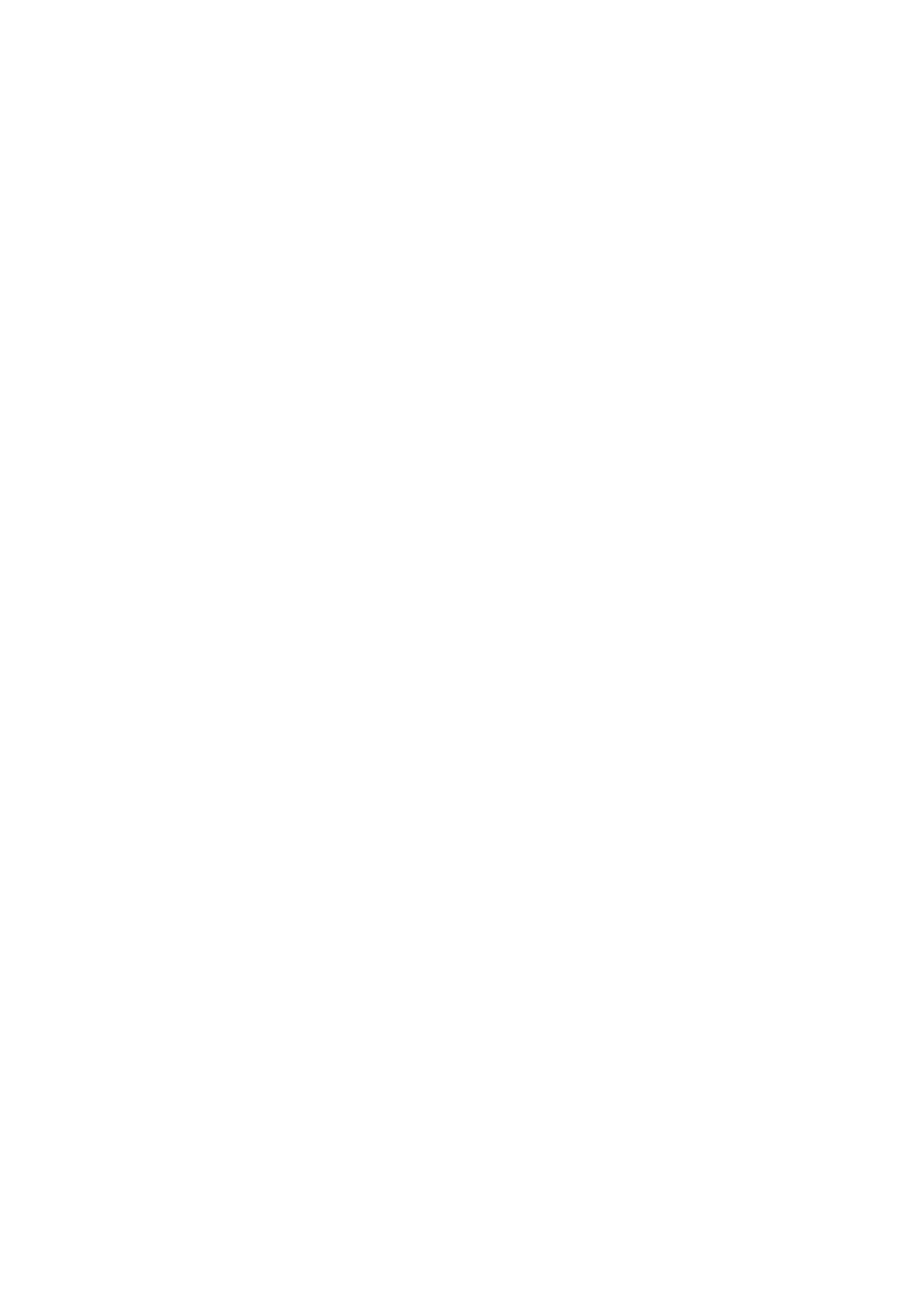| 1.80       | 1.85 | 1.90 | 1.93       |      |
|------------|------|------|------------|------|
| XO         | XO   | XXO  | <b>XXX</b> | 1.90 |
| <b>XXX</b> |      |      |            | 1.75 |
|            |      |      |            | 1.65 |
|            |      |      |            | 1.65 |
|            |      |      |            | 1.65 |
|            |      |      |            | 1.65 |
|            |      |      |            | 1.65 |
|            |      |      |            | 1.65 |
|            |      |      |            | 1.60 |
|            |      |      |            |      |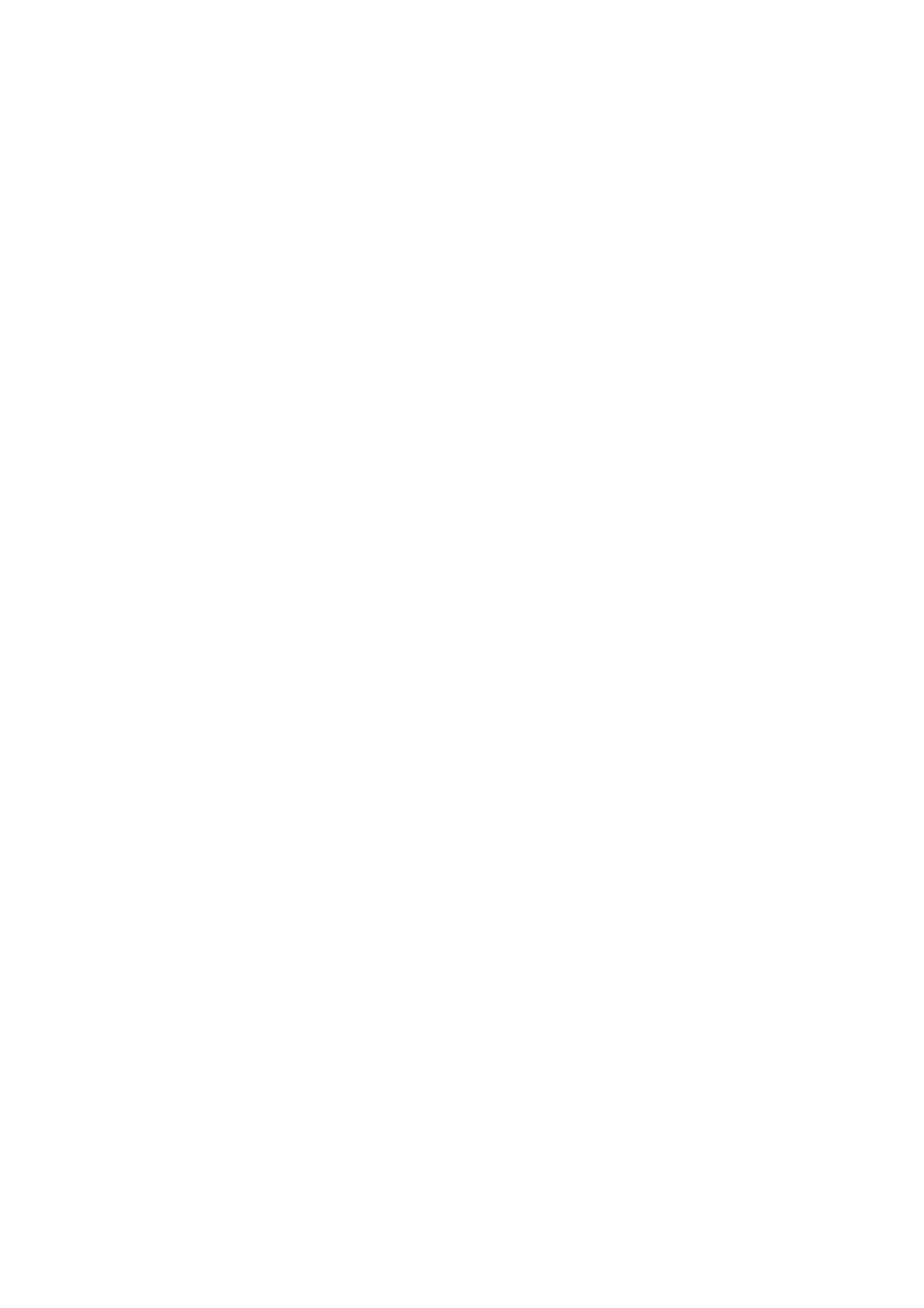### **UNDER 15 BOYS TRACK**

| 100m                    | Heat 1                       | Wind $+0.3$ |             |   |
|-------------------------|------------------------------|-------------|-------------|---|
| 1                       | <b>Adam Meadows</b>          | B&H         | 12.60       | Q |
| 2                       | Darion Naylor                | B&H         | 12.85       | Q |
| 3                       | Giacomo Valeri               | B&H         | 13.13       | q |
| 4                       | <b>Alistair Corless</b>      | HHH         | 13.32       |   |
| 5                       | Ryan Barker                  | B&H         | 14.30       |   |
| 6                       | <b>Matthew Lasis</b>         | CR          | 14.51       |   |
| $\overline{7}$          | <b>Mitchell Stather</b>      | <b>PHX</b>  | 14.71       |   |
|                         | Heat <sub>2</sub>            |             |             |   |
| 1                       | Fernando Ngengo              | <b>STB</b>  | 12.88       | Q |
| 2                       | <b>Thomas Bowden</b>         | <b>PHX</b>  | 12.94       | Q |
| 3                       | Jason Strambi                | AC          | 13.26       | q |
| 4                       | <b>Ryan Norcross</b>         | <b>EBR</b>  | 13.28       |   |
| 5                       | <b>Mostin Davis</b>          | EC          | 13.59       |   |
| 6                       | <b>Mark West</b>             | <b>HAS</b>  | 14.19       |   |
| $\overline{7}$          | <b>Andrew Clark</b>          | EG          | 14.23       |   |
|                         | Heat 3                       | Wind $+0.5$ |             |   |
| 1                       | George O'Shea                | <b>HBS</b>  | 12.87       | Q |
| 2                       | Adib Chawdhury               | AC          | 13.24       | Q |
| 3                       | <b>Trent Ray</b>             | <b>HBS</b>  | 13.47       |   |
| 4                       | Patrick Apantaku             | WDH         | 13.95       |   |
| 5                       | <b>Max Gillies</b>           | EC          | 14.28       |   |
| 6                       | <b>Matthew Hewitt</b>        | B&H         | 14.60       |   |
|                         | Final                        |             |             |   |
| 1                       | <b>Adam Meadows</b>          | B&H         | 12.7        |   |
| $\overline{\mathbf{c}}$ | Darion Naylor                | B&H         | 12.8        |   |
| 3                       | George O'Shea                | <b>HBS</b>  | 12.9        |   |
| 4                       | Fernando Ngengo              | <b>STB</b>  | 12.9        |   |
| 5                       | Thomas Bowden                | <b>PHX</b>  | 12.9        |   |
| 6                       | Adib Chawdhury               | AC          | 13.2        |   |
| 7                       | Giacomo Valeri               | B&H         | 13.4        |   |
|                         | Jason Strambi                | AC          | <b>DNS</b>  |   |
| 200m                    | Heat 1                       |             | Wind $+0.3$ |   |
| 1.                      | <b>Adib Chawdhury</b>        | <b>AC</b>   | 26.0        | Q |
| 2                       | Thomas Bowden                | <b>PHX</b>  | 26.1        | Q |
| 3                       | <b>Elliott Franklin-Page</b> | LEW         | 26.5        | q |
| 4                       | Giacomo Valeri               | B&H         | 26.8        | q |
| 5                       | <b>Edward Stapley</b>        | EC          | 26.9        | q |
|                         | Heat <sub>2</sub>            |             | Wind $+0.4$ |   |
| 1                       | <b>Ryan Norcross</b>         | EBR         | 26.02       | Q |
| $\overline{\mathbf{c}}$ | Fernando Ngengo              | <b>STB</b>  | 26.37       | Q |
| 3                       | Mathews Stagnetto            | <b>WOR</b>  | 27.17       | q |
| 4                       | Mark West                    | <b>HAS</b>  | 27.91       |   |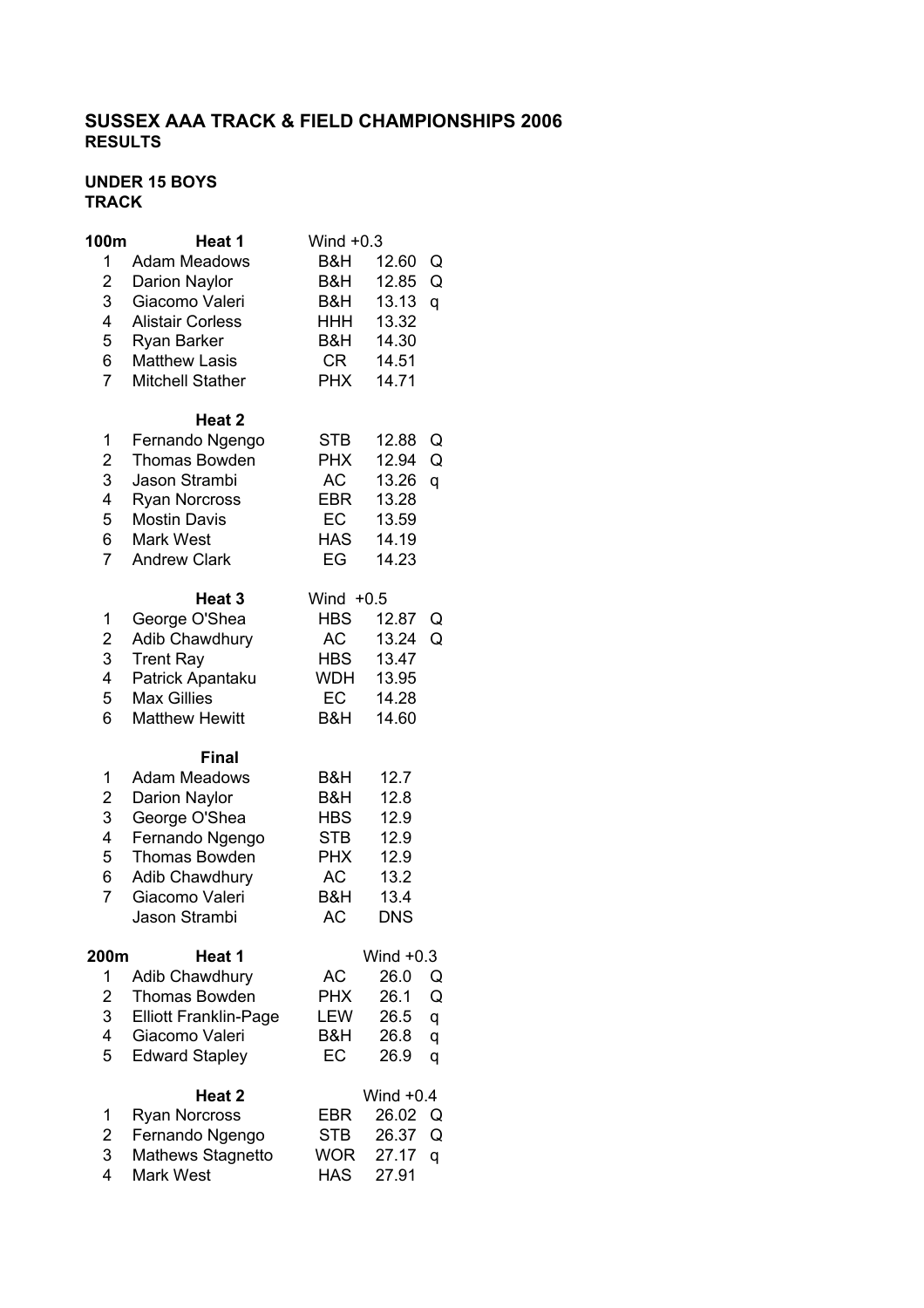| 5                                    | Drew King                                                                                                                                                                                                | EG                                                               | 28.94                                                                               |  |
|--------------------------------------|----------------------------------------------------------------------------------------------------------------------------------------------------------------------------------------------------------|------------------------------------------------------------------|-------------------------------------------------------------------------------------|--|
| 1<br>2<br>3<br>4<br>5<br>6<br>7<br>8 | <b>Final</b><br>Adib Chawdhury<br><b>Ryan Norcross</b><br><b>Thomas Bowden</b><br>Fernando Ngengo<br><b>Elliott Franklin-Page</b><br>Giacomo Valeri<br><b>Edward Stapley</b><br><b>Mathews Stagnetto</b> | <b>AC</b><br>EBR<br>PHX<br>STB<br>LEW<br>B&H<br>EC<br><b>WOR</b> | Wind $+0.8$<br>25.52<br>25.58<br>25.87<br>26.11<br>26.16<br>26.68<br>26.82<br>26.86 |  |
| 400m                                 |                                                                                                                                                                                                          |                                                                  |                                                                                     |  |
| 1                                    | <b>Oliver Smith</b>                                                                                                                                                                                      | НC                                                               | 58.25                                                                               |  |
| 2<br>3                               | <b>Elliott Green</b><br>Ryan Norcross                                                                                                                                                                    | B&H<br>EBR                                                       | 58.77<br>59.20                                                                      |  |
| 4                                    | <b>Alistair Corless</b>                                                                                                                                                                                  | <b>HHH</b>                                                       | 59.38                                                                               |  |
| 5                                    | Tom Johnson                                                                                                                                                                                              | EC                                                               | 59.52                                                                               |  |
| 6                                    | Luke Sidwell                                                                                                                                                                                             | LEW                                                              | 60.03                                                                               |  |
| $\overline{7}$                       | <b>William Sinclair</b>                                                                                                                                                                                  | HC                                                               | 61.45                                                                               |  |
| 8                                    | <b>Mitchell Garrett</b>                                                                                                                                                                                  | EG                                                               | 64.83                                                                               |  |
| 800m                                 |                                                                                                                                                                                                          |                                                                  |                                                                                     |  |
| 1                                    | Tom Marsden                                                                                                                                                                                              | WDH                                                              | 2:05.3                                                                              |  |
| 2                                    | Sam Wade                                                                                                                                                                                                 | AC                                                               | 2:17.1                                                                              |  |
| 3                                    | Joseph Steele-Martin                                                                                                                                                                                     | B&H                                                              | 2:18.5                                                                              |  |
| 4                                    | Jonathan Aston                                                                                                                                                                                           | CR                                                               | 2:18.6                                                                              |  |
| 5                                    | <b>Finn McNally</b>                                                                                                                                                                                      | <b>PHX</b>                                                       | 2:19.9                                                                              |  |
| 6                                    | Max Pickard                                                                                                                                                                                              | <b>PHX</b>                                                       | 2:28.2                                                                              |  |
| 7                                    | <b>Matthew Rethy</b>                                                                                                                                                                                     | LEW                                                              | 2:30.2                                                                              |  |
| 8                                    | <b>Christopher Woolcott</b>                                                                                                                                                                              | B&H                                                              | 2:30.5                                                                              |  |
| 9<br>10                              | William Gray<br>Sam Bennett                                                                                                                                                                              | <b>PHX</b><br>LEW                                                | 2:33.9<br>2:34.6                                                                    |  |
| 11                                   | Kieran Silsby                                                                                                                                                                                            | B&H                                                              | 2:37.5                                                                              |  |
| 12                                   | Adam Wilkinson                                                                                                                                                                                           | LEW                                                              | 2:49.7                                                                              |  |
| 1500m                                |                                                                                                                                                                                                          |                                                                  |                                                                                     |  |
| 1                                    | <b>Tom Marsden</b>                                                                                                                                                                                       | WDH                                                              | 4:13.41                                                                             |  |
| $\overline{2}$                       | Aaron Stone                                                                                                                                                                                              |                                                                  | CR 4:19.3                                                                           |  |
| 3                                    | <b>Tom Evans</b>                                                                                                                                                                                         | EC                                                               | 4:35.12                                                                             |  |
| 4                                    | <b>Finn McNally</b>                                                                                                                                                                                      | <b>PHX</b>                                                       | 4:38.49                                                                             |  |
| 5                                    | <b>Matt Suter</b>                                                                                                                                                                                        | LEW                                                              | 4:45.14                                                                             |  |
| 6                                    | Joseph Steele-Martin                                                                                                                                                                                     | B&H                                                              | 4:47.58                                                                             |  |
| 7                                    | Jonathon Aston                                                                                                                                                                                           |                                                                  | CR  4:51.71                                                                         |  |
| 8                                    | Max Pickard                                                                                                                                                                                              |                                                                  | PHX 5:01.45                                                                         |  |
| 9                                    | Luke Sidwell                                                                                                                                                                                             |                                                                  | LEW 5:02.44                                                                         |  |
| 10<br>11                             | <b>Christopher Woolcott</b>                                                                                                                                                                              | <b>PHX</b>                                                       | B&H 5:04.88                                                                         |  |
| 12                                   | William Gray<br>Kieran Silsby                                                                                                                                                                            | B&H                                                              | 5:10.77<br>5:11.22                                                                  |  |
| 13                                   | Louis Gower                                                                                                                                                                                              |                                                                  | LEW 5:24.12                                                                         |  |
| 14                                   | <b>Matthew Rethy</b>                                                                                                                                                                                     |                                                                  | LEW 5:33.14                                                                         |  |
| 15 <sup>15</sup>                     | <b>Ben Lewis</b>                                                                                                                                                                                         |                                                                  | WDH 5:34.90                                                                         |  |
|                                      | 16 Adam Wilkinson                                                                                                                                                                                        |                                                                  | LEW 5:37.52                                                                         |  |
|                                      | 17 Stefan Barrie                                                                                                                                                                                         | <b>PHX</b>                                                       | 5:37.74                                                                             |  |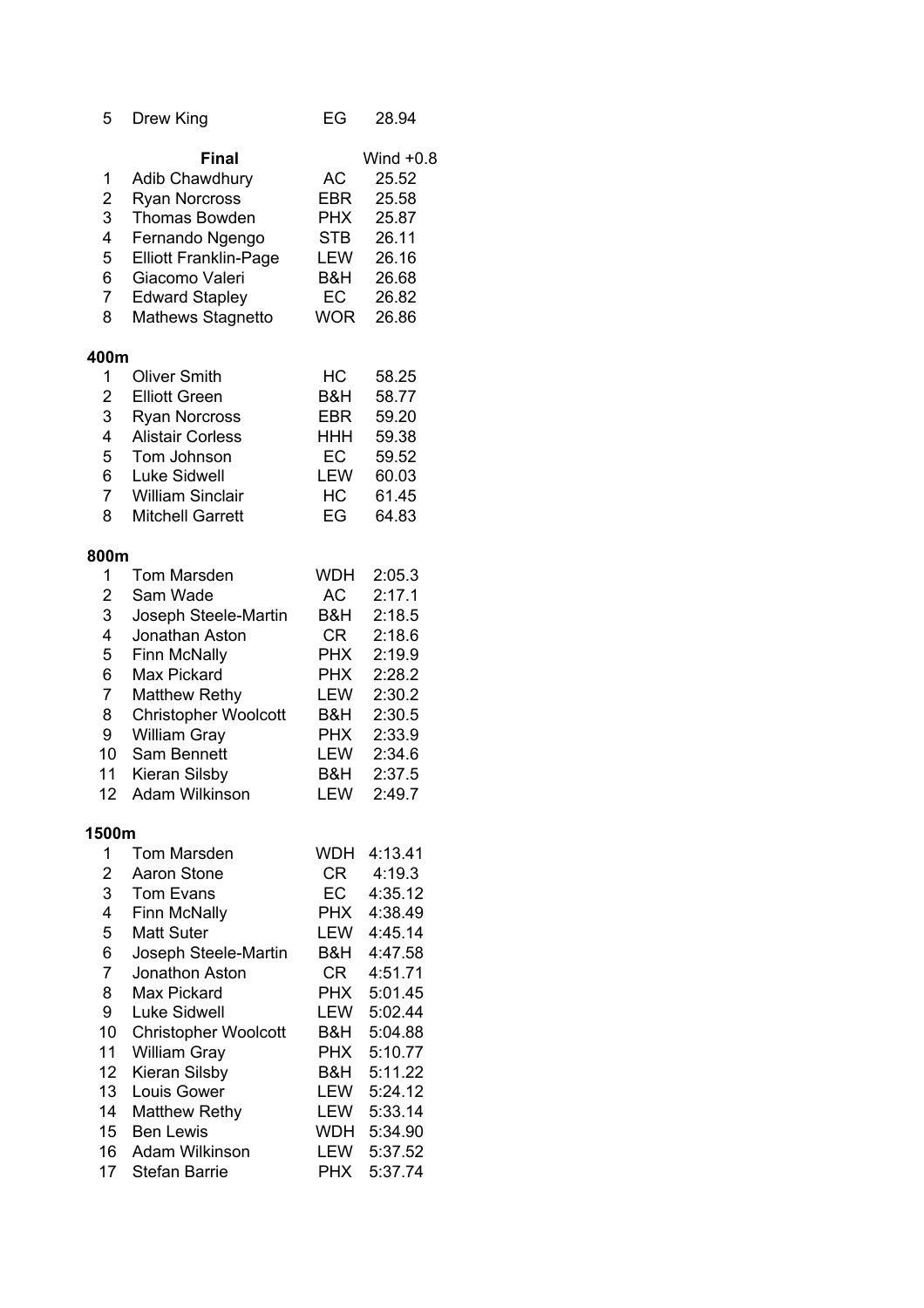| 80m Hurdles |                               |     |              |  |  |  |  |  |  |
|-------------|-------------------------------|-----|--------------|--|--|--|--|--|--|
| 1           | <b>Matthew Hewitt</b>         | B&H | 13.97        |  |  |  |  |  |  |
| 2           | <b>Spencer Bennett</b>        | LEW | 14.16        |  |  |  |  |  |  |
| 3           | Tom Johnson                   | ЕC  | 16.20        |  |  |  |  |  |  |
| 3000m Walk  |                               |     |              |  |  |  |  |  |  |
| 1           | Jaime Docherty                |     | EC $20:10.3$ |  |  |  |  |  |  |
|             | 4x100m Relay                  |     |              |  |  |  |  |  |  |
| 1           | Lewes                         |     | 50.0         |  |  |  |  |  |  |
| 2           | Eastbourne College            |     | 52.6         |  |  |  |  |  |  |
| 3           | <b>East Grinstead</b>         |     | 56.2         |  |  |  |  |  |  |
|             | <b>Hurstpierpoint College</b> |     |              |  |  |  |  |  |  |

|                | <b>Pole Vault</b>         |            | 1.60      | 1.70        | 1.80         | 2.20       | 2.50      | 2.70       | 2.85    |
|----------------|---------------------------|------------|-----------|-------------|--------------|------------|-----------|------------|---------|
| 1              | Sam Brown                 | <b>LEW</b> |           |             |              | o          | O         | $\circ$    | o       |
| $\overline{2}$ | <b>Matthew Rethy</b>      | LEW xo     |           | XXO         | <b>XXX</b>   |            |           |            |         |
|                | <b>High Jump</b>          |            | 1.20      | 1.25        | 1.30         | 1.35       | 1.40      | 1.45       | 1.50    |
| 1              | George O'Shea             | <b>HBS</b> |           |             |              | $\circ$    | O         | O          | $\circ$ |
| $\overline{2}$ | <b>Tom Gardner</b>        | EG         |           |             |              |            | O         | <b>XXX</b> |         |
| $3=$           | David Gardner             | EG         |           | $\mathsf O$ | $\mathsf{o}$ | <b>XXX</b> |           |            |         |
| $3=$           | Adam Meadows              | B&H        |           |             | O            | <b>XXX</b> |           |            |         |
| 5              | Adam Wilkinson            | LEW xo     |           | <b>XXX</b>  |              |            |           |            |         |
|                | Patrick Apantaku          | <b>WDH</b> |           |             |              | <b>XXX</b> |           |            |         |
|                | Long Jump                 |            |           |             |              |            |           |            |         |
| 1              | Benjamin Smith            | <b>LEW</b> | Pass      | 5.25        | 5.13         | 5.14       | 5.48      | 5.09       | 5.48    |
| $\overline{c}$ | Darion Naylor             | B&H        | 4.91      | 4.83        | 5.06         | 5.29       | 5.33      | 5.45       | 5.45    |
| 3              | Sebastian Lampard         | <b>LEW</b> | 4.49      | 4.88        | 4.54         | <b>NJ</b>  | 4.96      | <b>NJ</b>  | 4.96    |
| 4              | <b>Mostin Davis</b>       | EC         | 4.86      | 4.64        | 4.92         | <b>NJ</b>  | 4.90      | 4.93       | 4.93    |
| 5              | <b>Spencer Bennett</b>    | <b>LEW</b> | <b>NJ</b> | 4.90        | 4.93         | 4.83       | 4.86      | <b>NJ</b>  | 4.93    |
| 6              | <b>Tom Gardner</b>        | EG         | 4.84      | 4.64        | <b>NJ</b>    | 4.15       | 4.77      | 4.39       | 4.84    |
| $\overline{7}$ | <b>Matthews Stagnetto</b> | <b>WOR</b> | 4.83      | 4.74        | 4.72         |            |           |            | 4.83    |
| 8              | <b>Trent Ray</b>          | <b>HBS</b> | 4.75      | 4.62        | 4.80         |            |           |            | 4.80    |
| 9              | <b>Ryan Norcross</b>      | <b>EBR</b> | 3.86      | 4.28        | 4.50         |            |           |            | 4.50    |
| 10             | Drew King                 | EG         | 4.35      | 4.26        | 4.44         |            |           |            | 4.44    |
| 11             | Patrick Apantaku          | <b>WDH</b> | 4.32      | <b>NJ</b>   | 4.34         |            |           |            | 4.34    |
| 12             | Giacomo Valeri            | B&H        | 4.06      | 4.34        | <b>NJ</b>    |            |           |            | 4.34    |
| 13             | <b>Baron Ceylan</b>       | HC         | <b>NJ</b> | 4.31        | <b>NJ</b>    |            |           |            | 4.31    |
| 14             | <b>Edward Stapley</b>     | EC         | 4.26      | 4.28        | 4.30         |            |           |            | 4.30    |
| 15             | <b>Max Gillies</b>        | <b>PHX</b> | 3.92      | 4.27        | 4.08         |            |           |            | 4.27    |
| 16             | <b>Mitchell Stather</b>   | <b>PHX</b> | 4.05      | 3.80        | 3.69         |            |           |            | 4.05    |
| 17             | <b>Matthew Hearn</b>      | HC         | 3.95      | 3.81        | 3.66         |            |           |            | 3.95    |
|                | <b>Triple Jump</b>        |            |           |             |              |            |           |            |         |
| 1              | Darion Naylor             | B&H        | 11.93     | 11.72       | 11.78        | 11.95      | <b>NJ</b> | 11.56      | 11.95   |
| $\overline{2}$ | <b>Tom Gardner</b>        | EG         | 10.20     | 10.24       | 10.77        | 10.40      | 10.89     | 10.72      | 10.89   |
| 3              | Sebastian Lampard         | <b>LEW</b> | 10.70     | 10.67       | 10.85        | 10.76      | 10.78     | 10.67      | 10.85   |
| 4              | <b>Trent Ray</b>          | <b>HBS</b> | 10.49     | 10.40       | 10.71        | <b>NJ</b>  | 10.29     | 10.57      | 10.71   |
| 5              | <b>Spencer Bennett</b>    | <b>LEW</b> | <b>NJ</b> | 10.45       | 10.18        | 10.05      | <b>NJ</b> | <b>NJ</b>  | 10.45   |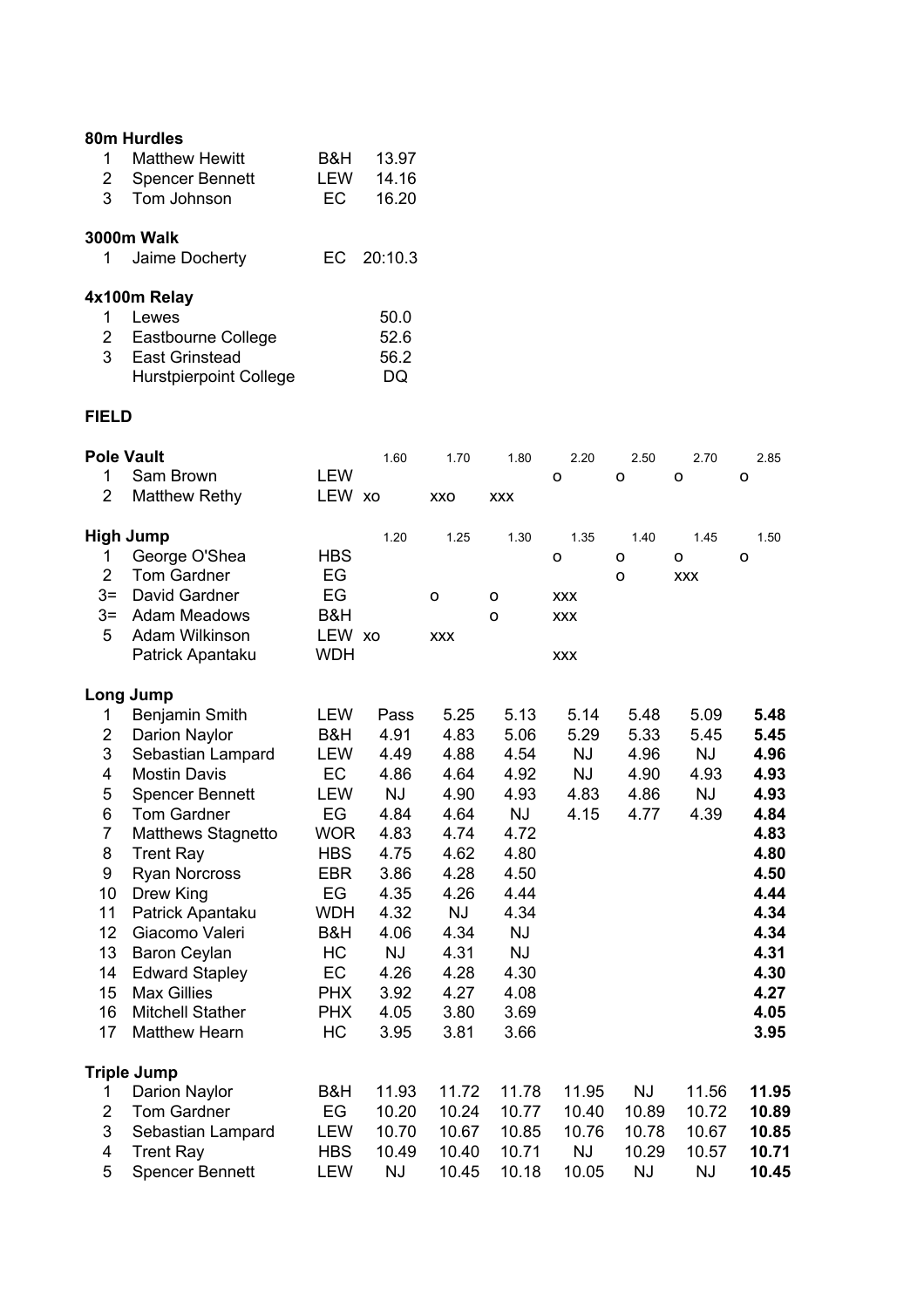| $\,6$                   | <b>Toby Drsydale</b>    | HC         | 9.16      | 10.31     | <b>NJ</b> | 9.85      | <b>NJ</b> | 10.12     | 10.31 |
|-------------------------|-------------------------|------------|-----------|-----------|-----------|-----------|-----------|-----------|-------|
| $\overline{7}$          | <b>Adam Meadows</b>     | B&H        | 9.65      | 10.12     | 9.97      |           |           |           | 10.12 |
| <b>Shot</b>             |                         |            |           |           |           |           |           |           |       |
| $\mathbf{1}$            | <b>William Sinclair</b> | <b>HC</b>  | 10.26     | 10.31     | <b>NP</b> | 8.84      | 9.71      | 9.26      | 10.31 |
| $\overline{\mathbf{c}}$ | James Tighe             | <b>WOR</b> | 9.73      | 9.54      | 8.89      | <b>NP</b> | 10.09     | 9.21      | 10.09 |
| 3                       | <b>Matthew Gue</b>      | <b>HBS</b> | 9.54      | 9.81      | 9.37      | 9.49      | 8.91      | 8.14      | 9.81  |
| 4                       | Drew King               | EG         | 9.53      | 8.84      | 8.57      | <b>NP</b> | 8.84      | 8.82      | 9.53  |
| 5                       | Jonathan Gellett        | <b>HBS</b> | 8.38      | 8.39      | 8.52      | 8.75      | 8.62      | 8.70      | 8.75  |
| 6                       | <b>Christian Walsh</b>  | AC         | 8.41      | 8.37      | 7.99      | 8.57      | 8.58      | <b>NP</b> | 8.58  |
| $\overline{7}$          | <b>Matthew Lasis</b>    | <b>CR</b>  | 7.59      | 8.08      | 7.71      |           |           |           | 8.08  |
| 8                       | Adam Rutherford         | AC         | 8.01      | 7.84      | 7.91      |           |           |           | 8.01  |
| $\boldsymbol{9}$        | <b>Matthew Ward</b>     | <b>HBS</b> | 7.67      | 6.16      | <b>NP</b> |           |           |           | 7.67  |
| 10                      | <b>Matthew Evans</b>    | <b>WDH</b> | 7.31      | 7.50      | 6.31      |           |           |           | 7.50  |
| 11                      | <b>Simon Evans</b>      | <b>WDH</b> | 7.09      | 6.52      | 7.14      |           |           |           | 7.14  |
| 12                      | Ivan Tang               | <b>AC</b>  | <b>NT</b> | 6.04      | 6.84      |           |           |           | 6.84  |
| 13                      | Jamie Docherty          | EC         | 6.76      | <b>NP</b> | Pass      |           |           |           | 6.76  |
| <b>Discus</b>           |                         |            |           |           |           |           |           |           |       |
| $\mathbf{1}$            | <b>Matthew Gue</b>      | <b>HBS</b> | 32.61     | 38.73     | 40.78     | 38.10     | <b>NT</b> | 33.25     | 40.78 |
| $\overline{2}$          | Simon Evans             | <b>WDH</b> | <b>NT</b> | <b>NT</b> | 25.74     | 22.30     | 24.86     | 24.99     | 25.74 |
| 3                       | Darren James            | <b>HBS</b> | 24.82     | 25.12     | 25.35     | 22.25     | 24.28     | 24.62     | 25.35 |
| $\overline{\mathbf{4}}$ | Ivan Tang               | <b>AC</b>  | 17.64     | 20.27     | 20.00     | 23.60     | 23.92     | 21.57     | 23.92 |
| 5                       | <b>Matthew Evans</b>    | <b>WDH</b> | 19.00     | 21.87     | 21.82     | 22.26     | 17.54     | 21.51     | 22.26 |
| $6\phantom{1}$          | <b>Matthew Lasis</b>    | <b>CR</b>  | 20.41     | <b>NT</b> | Pass      | <b>NT</b> | 20.94     | <b>NT</b> | 21.87 |
| $\overline{7}$          | <b>Matthew Rethy</b>    | LEW        | <b>NT</b> | 15.48     | 17.13     |           |           |           | 17.13 |
| Javelin                 |                         |            |           |           |           |           |           |           |       |
| $\mathbf 1$             | Cameron Bygraves        | HC         | 38.61     | 38.85     | 41.24     | <b>NT</b> | 31.37     | <b>NT</b> | 41.24 |
| $\overline{2}$          | Sam Brown               | LEW        | 30.05     | 29.00     | 23.96     | 34.14     | 31.17     | 31.82     | 34.14 |
| 3                       | <b>Oliver Varney</b>    | <b>EBR</b> | 25.66     | 26.69     | 25.53     | 27.43     | 26.53     | 24.61     | 27.43 |
| $\overline{4}$          | Samuel Stewart          | EG         | 23.48     | 25.07     | 23.43     | 24.68     | 23.16     | 23.74     | 25.07 |
| <b>Hammer</b>           |                         |            |           |           |           |           |           |           |       |
| 1                       | <b>Matthew Evans</b>    | <b>WDH</b> | 26.55     | <b>NT</b> | 25.04     | 31.06     | <b>NT</b> | <b>NT</b> | 31.06 |
| $\overline{2}$          | <b>Simon Evans</b>      | <b>WDH</b> | <b>NT</b> | 26.70     | 30.38     | 30.00     | 29.04     | <b>NT</b> | 30.38 |
| 3                       | Sam Dunscombe           | <b>WDH</b> | 23.16     | <b>NT</b> | 20.68     | 21.68     | <b>NT</b> | 23.29     | 23.29 |
| $\overline{\mathbf{4}}$ | Sam Brown               | LEW        | 21.94     | 22.08     | 21.90     | 21.04     | 20.53     | 21.39     | 22.08 |
| 5                       | <b>Matt Lasis</b>       | <b>CR</b>  | <b>NT</b> | <b>NT</b> | 19.17     | 20.82     | <b>NT</b> | <b>NT</b> | 20.82 |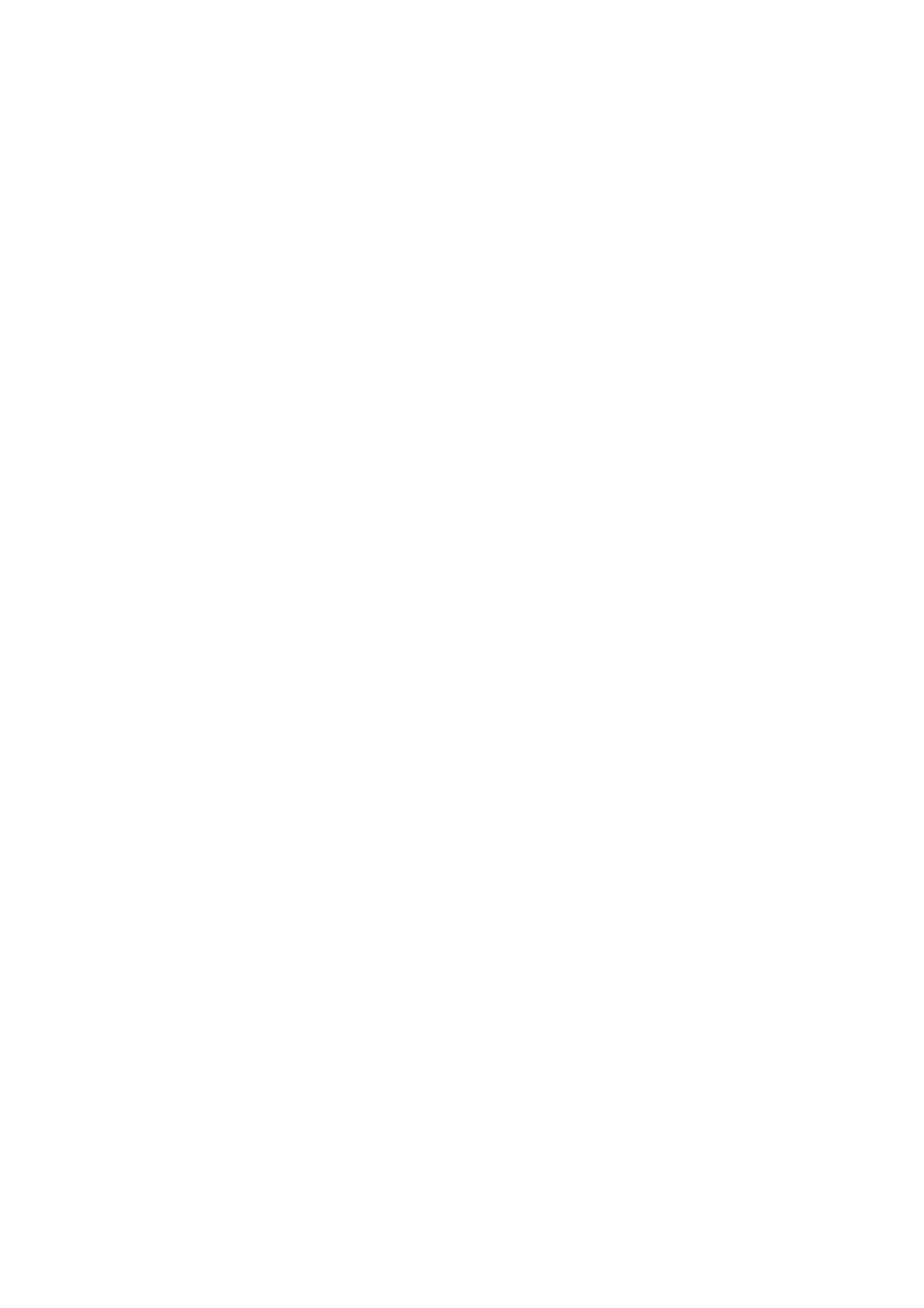| 2.90<br><b>XXX</b> | 2.85<br>1.70       |                                      |
|--------------------|--------------------|--------------------------------------|
| 1.53<br>XO         | 1.56<br><b>XXX</b> | 1.53<br>1.40<br>1.30<br>1.30<br>1.20 |
|                    |                    | NΗ                                   |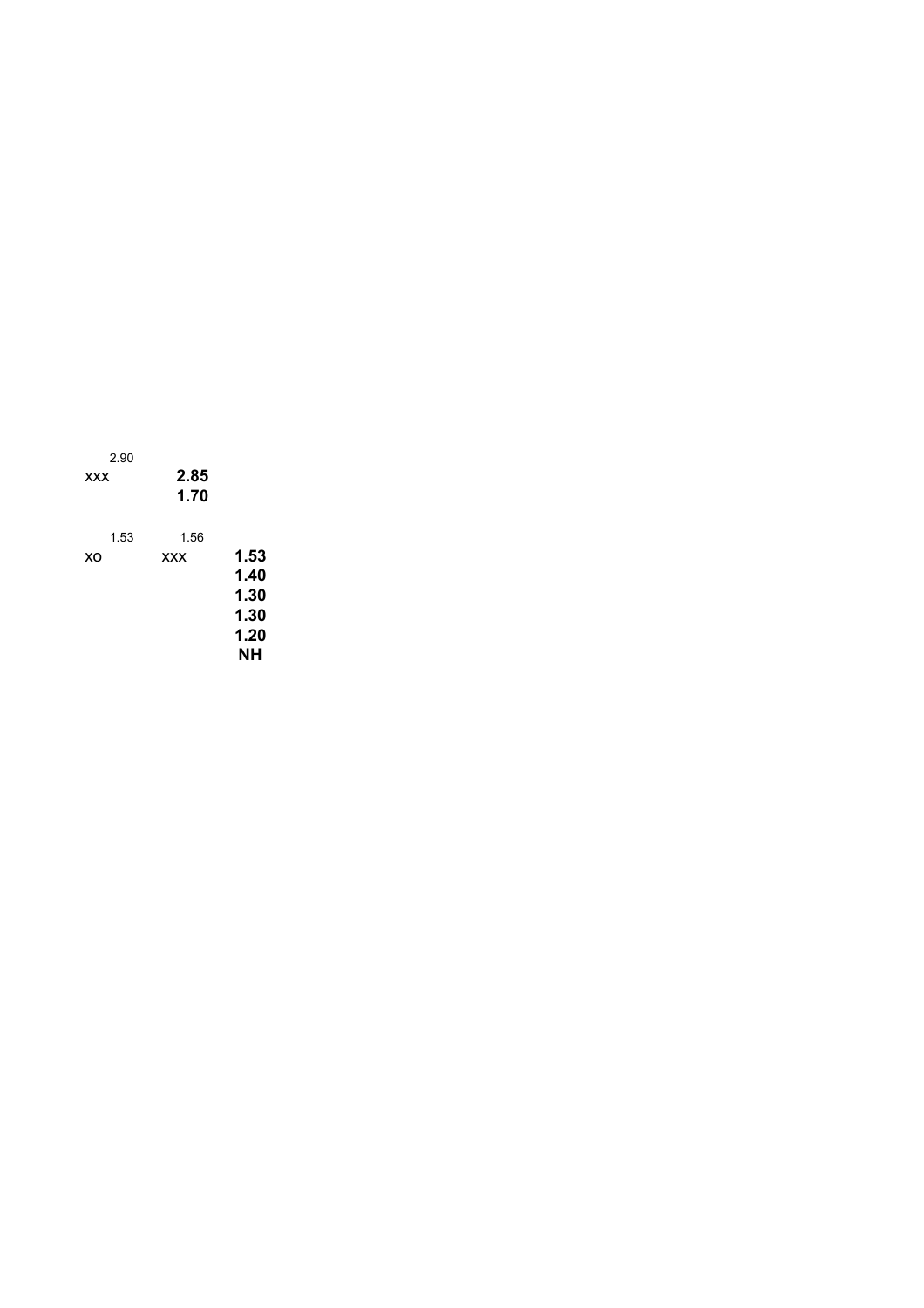**CBP**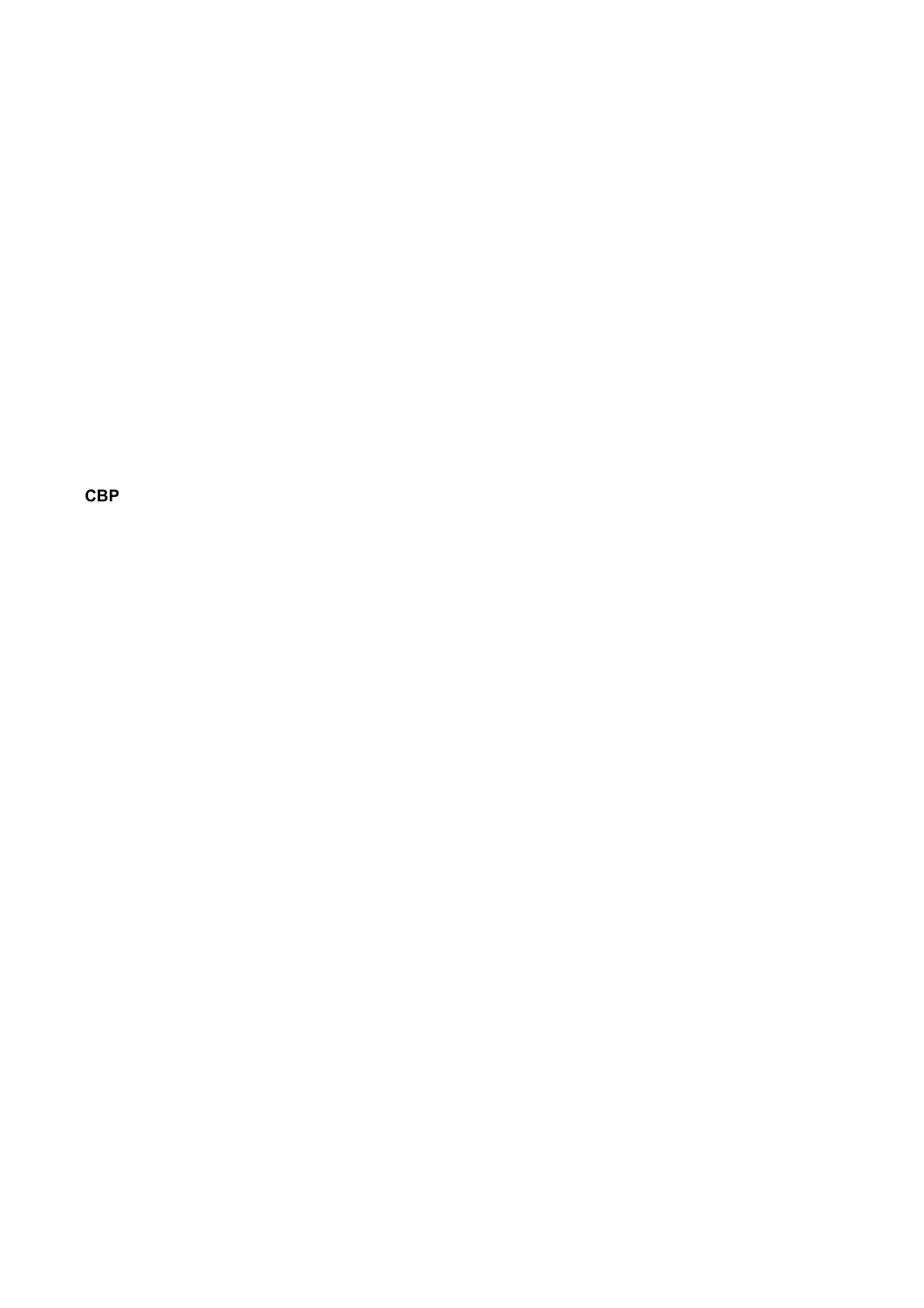### **UNDER 13 BOYS**

#### **MINITHON**

|                | <b>UITELITUI</b>      |            |                        |                |                     |                     |
|----------------|-----------------------|------------|------------------------|----------------|---------------------|---------------------|
|                |                       |            | Jump                   | Throw          | Run                 | <b>Total Points</b> |
|                |                       |            | LJ or HJ               |                | SP or DT 150 or 800 |                     |
| 1              | <b>Warwick Meyler</b> | <b>HBS</b> | 1.41                   | 6.32           | 2:24.9              |                     |
|                |                       |            | 25                     | 14             | 28                  | 67                  |
| $\overline{2}$ | <b>Tom Glenn</b>      | <b>LEW</b> | 1.32                   | 17.04          | 2:36.3              |                     |
|                |                       |            | 21                     | 15             | 24                  | 60                  |
| 3              | Lewis Cullen          | <b>WDH</b> | 4.14                   | 6.56           | 21.30               |                     |
|                |                       |            | 18                     | 15             | 25                  | 58                  |
| $\overline{4}$ | <b>Edward Pillai</b>  | <b>WDH</b> | 3.79                   | 7.20           | 22.16               |                     |
|                |                       |            | 13                     | 20             | 22                  | 55                  |
| 5              | <b>Jake Giles</b>     | <b>EBR</b> | 3.85                   | 5.62           | 20.45               |                     |
|                |                       |            | 14                     | 9              | 27                  | 50                  |
| 6              | <b>Ashley Sykes</b>   | <b>WDH</b> | 4.05<br>16             | 14.50          | 23.10               |                     |
| $7 =$          | <b>Tom Wilmot</b>     | B&H        |                        | 10<br>5.44     | 19<br>2:25.6        | 45                  |
|                |                       |            | 3.24<br>$\overline{7}$ | 8              |                     |                     |
|                |                       | <b>WDH</b> | 4.00                   | 11.23          | 28<br>22.19         | 43                  |
|                | 7= Ryan Smith         |            | 16                     | 5              | 22                  | 43                  |
|                | 7= Edward Dodd        | <b>EBR</b> | 3.67                   | 5.30           | 2:38.5              |                     |
|                |                       |            | 12                     | $\overline{7}$ | 24                  | 43                  |
| 10             | Jack Swift            | <b>WDH</b> | 3.96                   | 5.01           | 22.04               |                     |
|                |                       |            | 15                     | 5              | 22                  | 42                  |
| 11             | <b>Michael Plater</b> | <b>HBS</b> | 3.52                   | 17.18          | 24.23               |                     |
|                |                       |            | 10                     | 15             | 16                  | 41                  |
|                | 12 Billy Payne        | <b>EBR</b> | 1.20                   | 4.22           | 2:41.1              |                     |
|                |                       |            | 15                     | $\overline{2}$ | 23                  | 40                  |
| 13             | Ryan Marsden          | <b>UN</b>  | 1.23                   | 4.92           | 23.44               |                     |
|                |                       |            | 16                     | 5              | 18                  | 39                  |
|                | 14 Jonathon Kenyon    | <b>EBR</b> | 3.44                   | 4.57           | 23.39               |                     |
|                |                       |            | 9                      | 3              | 18                  | 30                  |
|                | 15= Luke Smyth        | EG         | 3.55                   | 3.59           | 23.21               |                     |
|                |                       |            | 10                     | 0              | 18                  | 28                  |
|                | 15= Joe Russell       | <b>EBR</b> | 3.41                   | 3.60           | 2:52.1              |                     |
|                |                       |            | 8                      | 1              | 19                  | 28                  |
| 17             | Oliver O'Shea         | <b>HBS</b> | 2.66                   | 4.42           | 3:08.9              |                     |
|                |                       |            | 3                      | 3              | 14                  | 20                  |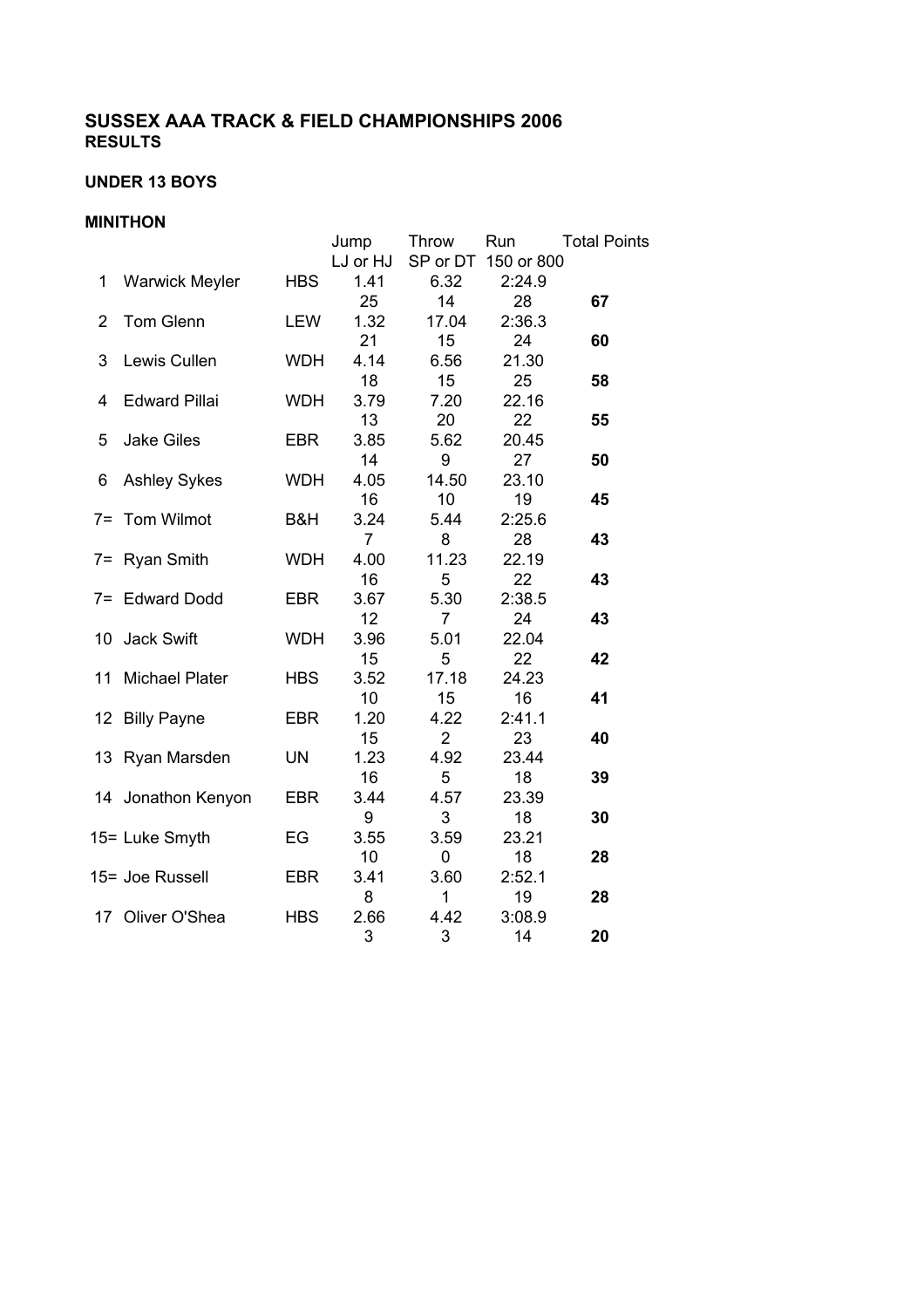## **TRACK**

| 5000m<br>Over <sub>40</sub>                              |                                                                                                              |                                                             |                                                                                           |                                                  |                                           |                                               |                                             |                                                 |                      |
|----------------------------------------------------------|--------------------------------------------------------------------------------------------------------------|-------------------------------------------------------------|-------------------------------------------------------------------------------------------|--------------------------------------------------|-------------------------------------------|-----------------------------------------------|---------------------------------------------|-------------------------------------------------|----------------------|
| 1<br>$\overline{2}$<br>3<br>5                            | Paul Froud<br>Paul Collicutt<br><b>Gary Thayre</b><br>4 Paul Lowden<br>Jonathan Britten<br><b>Mark Halls</b> | B&H                                                         | B&H 16:59.40<br>PHX 17:12.87<br>PHX 17:27.63<br>EC 19:02.18<br>A80 21:10.22<br><b>DNF</b> |                                                  |                                           |                                               |                                             |                                                 |                      |
| Over <sub>40</sub><br>$1 \quad$                          | 3000m Steeplechase<br>Chris Lee                                                                              | <b>HBS</b>                                                  | 13:22.33                                                                                  |                                                  |                                           |                                               |                                             |                                                 |                      |
| 1<br>$\overline{2}$<br>3                                 | 3000m Walk<br><b>Richard Emsley</b><br>Ron Penfold<br>Dave Stevens                                           | ST<br><b>ST</b><br><b>ST</b>                                | 16:09.3<br>17:01.8<br>18:14.4                                                             |                                                  |                                           |                                               |                                             |                                                 |                      |
| Over <sub>40</sub><br>1<br>$\overline{2}$<br>3           | <b>Pole Vault</b><br>Alan Easey<br><b>Brian Slaughter</b><br><b>Wayne Martin</b>                             | <b>WDH</b><br><b>EBR</b><br>HAS xo                          | 2.60                                                                                      | 2.80<br>o<br>o<br>XXO                            | 3.00<br>хo<br>0<br><b>XXX</b>             | 3.10<br>o<br>X                                | 3.20<br>XXX<br>XX                           | 3.10<br>3.00<br>2.80                            |                      |
| Over 50<br>1                                             | <b>Mick Cole</b>                                                                                             | HBS xxo                                                     | 2.20                                                                                      | 2.40<br><b>XXX</b>                               |                                           |                                               |                                             | 2.20                                            |                      |
| Over <sub>40</sub>                                       | Triple Jump                                                                                                  |                                                             |                                                                                           |                                                  |                                           |                                               |                                             |                                                 |                      |
| 1.<br>$\overline{2}$                                     | <b>Charlie Bostock</b><br>Alan Easey                                                                         | EC<br><b>WDH</b>                                            | 9.18<br>9.61                                                                              | NJ 1<br>9.49                                     | Pass<br>Pass                              | 9.98<br>9.72                                  | NJ 1<br>9.94                                | 9.88                                            | 9.67 9.98<br>9.94    |
| Over <sub>50</sub><br>1<br>2                             | lan Turner<br><b>Robert Ruff</b>                                                                             | EBR<br>HHH                                                  | 9.34<br>8.50                                                                              | <b>NJ</b><br>8.58                                | <b>NJ</b><br>8.47                         | Pass<br><b>NJ</b>                             | 8.58<br>8.65                                | 8.72<br>8.05                                    | 9.34<br>8.65         |
|                                                          | Hammer                                                                                                       |                                                             |                                                                                           |                                                  |                                           |                                               |                                             |                                                 |                      |
| Over <sub>40</sub><br>1<br>$\overline{2}$<br>3<br>4<br>5 | <b>Brian Slaughter</b><br>David Brown<br><b>Mike Bale</b><br>Philip Bacon<br>Paul Figg                       | EBR<br><b>HBS</b><br><b>HHH</b><br><b>WDH</b><br><b>WDH</b> | 29.84<br>25.78<br>28.23<br>24.24<br><b>NT</b>                                             | Pass<br><b>NT</b><br>26.68<br>26.10<br><b>NT</b> | 29.73<br>27.75<br>27.93<br>25.72<br>22.67 | <b>NT</b><br>26.67<br>27.68<br>27.23<br>24.54 | NT.<br><b>NT</b><br>28.47<br>26.55<br>25.12 | NT<br>27.81 28.47<br>26.33 27.23<br>25.14 25.14 | 29.84<br>29.06 29.06 |
| Over 50<br>1                                             | Les Monahan                                                                                                  | <b>WDH</b>                                                  | 26.20                                                                                     | <b>NT</b>                                        | 30.89                                     | NT.                                           | <b>NT</b>                                   | 30.63 30.89                                     |                      |
| 2                                                        | Doug Birch                                                                                                   | <b>HHH</b>                                                  | 17.20                                                                                     | 15.62                                            | <b>NT</b>                                 | 14.45                                         | 16.16                                       |                                                 | 16.83 17.20          |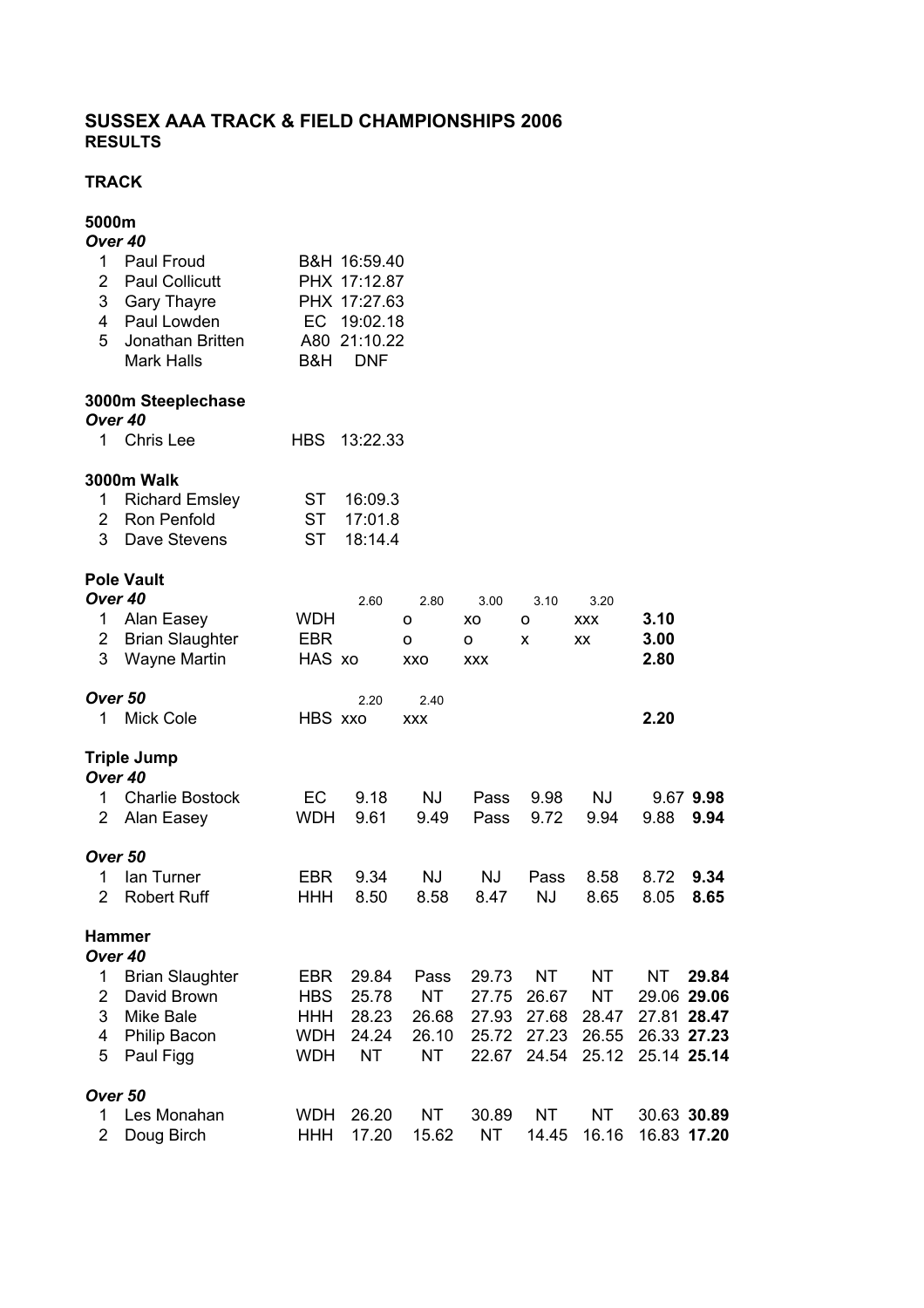## **SENIOR WOMEN TRACK**

#### **100m**

| 1<br>$\overline{2}$<br>3                                        | Lianne George<br>Laura Penfold<br>Lindsay Badman                                                                           | <b>PHX</b><br>HHH<br><b>PHX</b>                                         | 12.65<br>13.03<br>13.37                                                                    |  |  |  |  |
|-----------------------------------------------------------------|----------------------------------------------------------------------------------------------------------------------------|-------------------------------------------------------------------------|--------------------------------------------------------------------------------------------|--|--|--|--|
| 200m<br>1<br>2                                                  | Lianne George<br>Lindsay Badman                                                                                            | Wind +1.1<br><b>PHX</b><br><b>PHX</b>                                   | 26.22<br>28.17                                                                             |  |  |  |  |
| 400m<br>1<br>$\overline{2}$<br>3                                | Phillipa Aukett<br>Racahel Ogden<br><b>Lucy Aukett</b><br><b>Elaine Wells</b>                                              | <b>WDH</b><br><b>WDH</b><br><b>WDH</b><br><b>CR</b>                     | 57.81<br>58.11<br>58.59<br><b>DNF</b>                                                      |  |  |  |  |
| 800m<br>1<br>$\overline{2}$<br>3 <sup>1</sup><br>4<br>5<br>6    | Rachel Ogden<br>Philippa Aukett<br><b>Elizabeth Austen</b><br><b>Sharon Whitby</b><br>Lauren Fawke<br>Jenny Hughes         | <b>WDH</b><br><b>WDH</b><br><b>PHX</b><br>CR<br>B&H<br>A80              | 2:07.72<br>2:10.50<br>2:17.12<br>2:20.11<br>2:29.18<br>2:33.45                             |  |  |  |  |
| 1500m<br>1<br>$\overline{2}$<br>3 <sup>1</sup><br>4<br>5<br>6   | Linda Spencer<br><b>Elizabeth Austen</b><br><b>Fiona Clark</b><br><b>Sharon Whitby</b><br>Elizabeth Durman<br>Lauren Fawke | <b>CHI</b><br><b>PHX</b><br><b>CR</b><br><b>CR</b><br><b>PHX</b><br>B&H | 4:36.2<br>4:42.5<br>4:44.1<br>4:49.8<br>4:59.5<br>5:22.7                                   |  |  |  |  |
| 3000m<br>1<br>$\overline{2}$<br>3<br>4<br>5<br>6<br>$7^{\circ}$ | Linda Spencer<br><b>Fiona Clark</b><br>Gemma Sharp<br><b>Kirsty Fenn</b><br>Laura Burton<br>Lauren Fawke<br>Emma Rollings  | <b>CHI</b><br>CR<br>A80<br><b>CR</b>                                    | 9:50.5<br>10:04.72<br>10:48.83<br>11:03.72<br>B&H 11:05.92<br>B&H 11:30.86<br>A80 11:37.22 |  |  |  |  |
| 1.                                                              | 100m Hurdles<br>Leanne Buxton<br>2 Helen Morton                                                                            | Wind $+0.8$<br><b>HBS</b>                                               | BED 14.48<br>15.38                                                                         |  |  |  |  |
| 1                                                               | 400m Hurdles<br>BED<br>Leanne Buxton<br>62.94                                                                              |                                                                         |                                                                                            |  |  |  |  |

## **3000m Walk**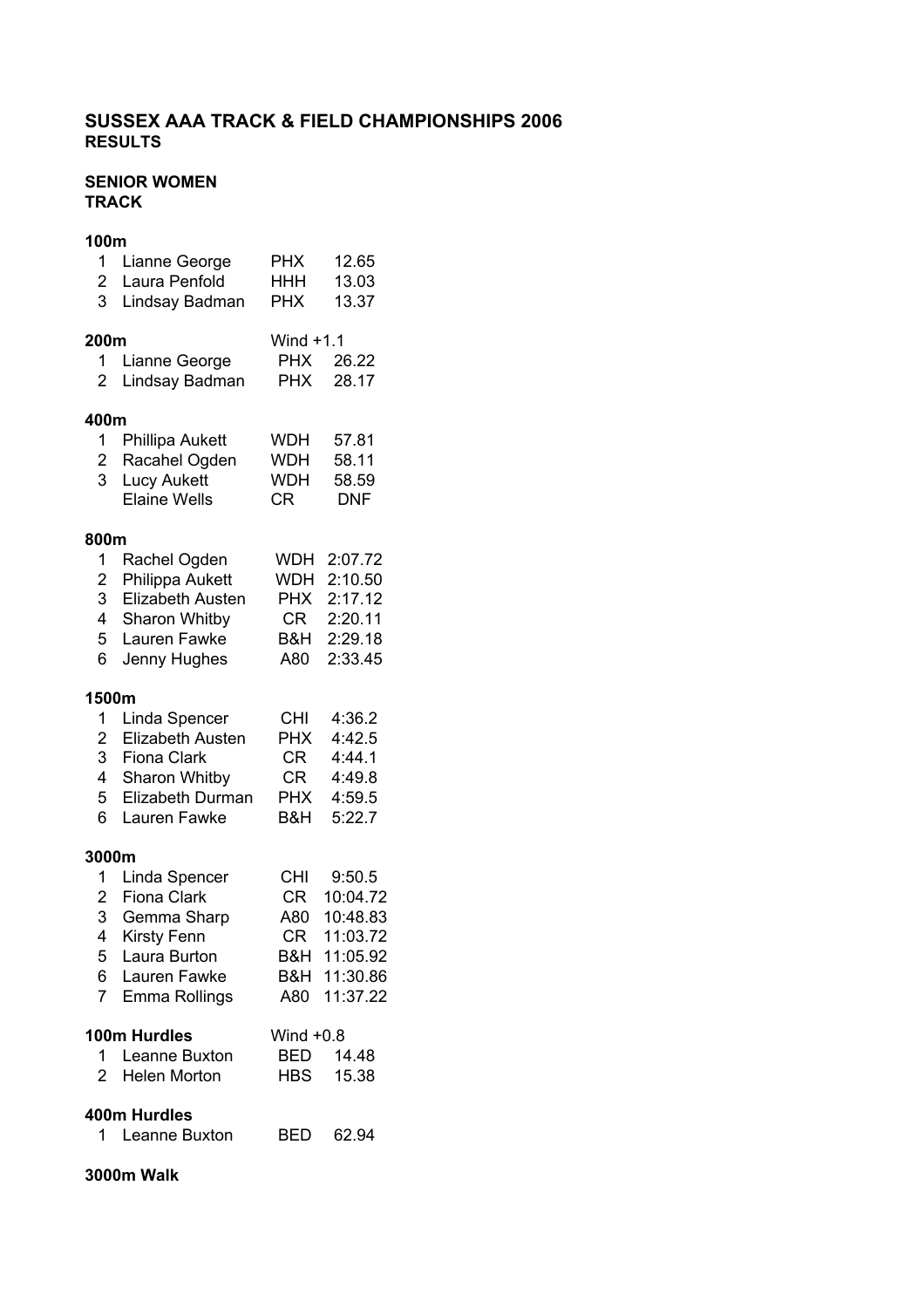| 1                                        | Victoria Burford                                                                         | EC                                     | 21:30.4                 |                        |                             |                                                       |                                  |                         |                             |                      |
|------------------------------------------|------------------------------------------------------------------------------------------|----------------------------------------|-------------------------|------------------------|-----------------------------|-------------------------------------------------------|----------------------------------|-------------------------|-----------------------------|----------------------|
| 1<br>$\overline{2}$<br>3                 | 4x100m Relay<br>Brighton & Hove<br><b>Hurspierpoint College</b><br><b>East Grinstead</b> |                                        | 51.69<br>53.23<br>55.32 |                        |                             |                                                       |                                  |                         |                             |                      |
| <b>FIELD</b><br>1<br>$\overline{2}$<br>3 | <b>High Jump</b><br>Leanne Buxton<br><b>Helen Morton</b><br>Rosanne Warner               | <b>BED</b><br><b>HBS</b><br>B&H o      | 1.35                    | 1.40<br>o<br>o         | 1.45<br>0<br>$\circ$<br>XXO | 1.50<br>XXO<br>XXO<br><b>XXX</b>                      | 1.55<br><b>XXX</b><br><b>XXX</b> | 1.55<br>x<br>X          | 1.50<br>o<br>$\mathsf{x}$   | 1.50<br>1.50<br>1.45 |
| $\overline{2}$                           | Long Jump<br>1 Leanne Buxton<br><b>Helen Morton</b>                                      | <b>BED</b><br><b>HBS</b>               | 5.22<br>4.98            | <b>NJ</b><br><b>NJ</b> | 5.19<br>4.89                | 5.42<br>5.01                                          | 5.53<br>4.82                     | 5.40<br>4.99            | 5.53<br>5.01                |                      |
|                                          | <b>Triple Jump</b><br>1 Helen Diack                                                      | HHH                                    | 9.01                    | 8.91                   | 8.67                        | 8.58                                                  | 8.24                             | 8.76                    | 9.01                        |                      |
| <b>Shot</b><br>1<br>2                    | <b>Candie Lintern</b><br>Leanne Buxton                                                   | <b>CR</b><br><b>BED</b>                | 10.89<br>10.32          | 11.21<br>9.70          | 8.91                        | 10.38 10.85 10.94 10.76 11.21                         |                                  | 10.09 10.45 10.10 10.45 |                             |                      |
| <b>Discus</b><br>1.<br>$\overline{2}$    | Joanne Davison<br><b>Candie Lintern</b>                                                  | <b>WDH</b><br>CR                       | 32.81<br>29.83          |                        |                             | 30.23 31.38 27.52<br>30.09 28.29 29.55                | NT<br><b>NT</b>                  | NT                      | 32.81<br>31.47 31.47        |                      |
| Javelin<br>$\mathbf 1$                   | <b>Caroline Garrett</b>                                                                  | <b>WDH</b>                             | 36.26                   | 34.29                  | 35.8                        | 37.45                                                 | <b>NT</b>                        |                         | 35.54 37.45                 |                      |
| 1<br>$\overline{2}$<br>3                 | <b>Hammer</b><br>Joanne Davison<br>Rachel Basford<br><b>Candie Lintern</b>               | <b>WDH</b><br><b>UWIC</b><br><b>CR</b> | 48.14<br>36.85<br>34.46 | 43.07<br>33.50         |                             | 46.57 47.06 48.36<br>45.18 45.62 45.80<br>34.77 35.12 | <b>NT</b><br>NT                  | NT<br><b>NT</b><br>Pass | 48.36 CBP<br>45.80<br>35.12 |                      |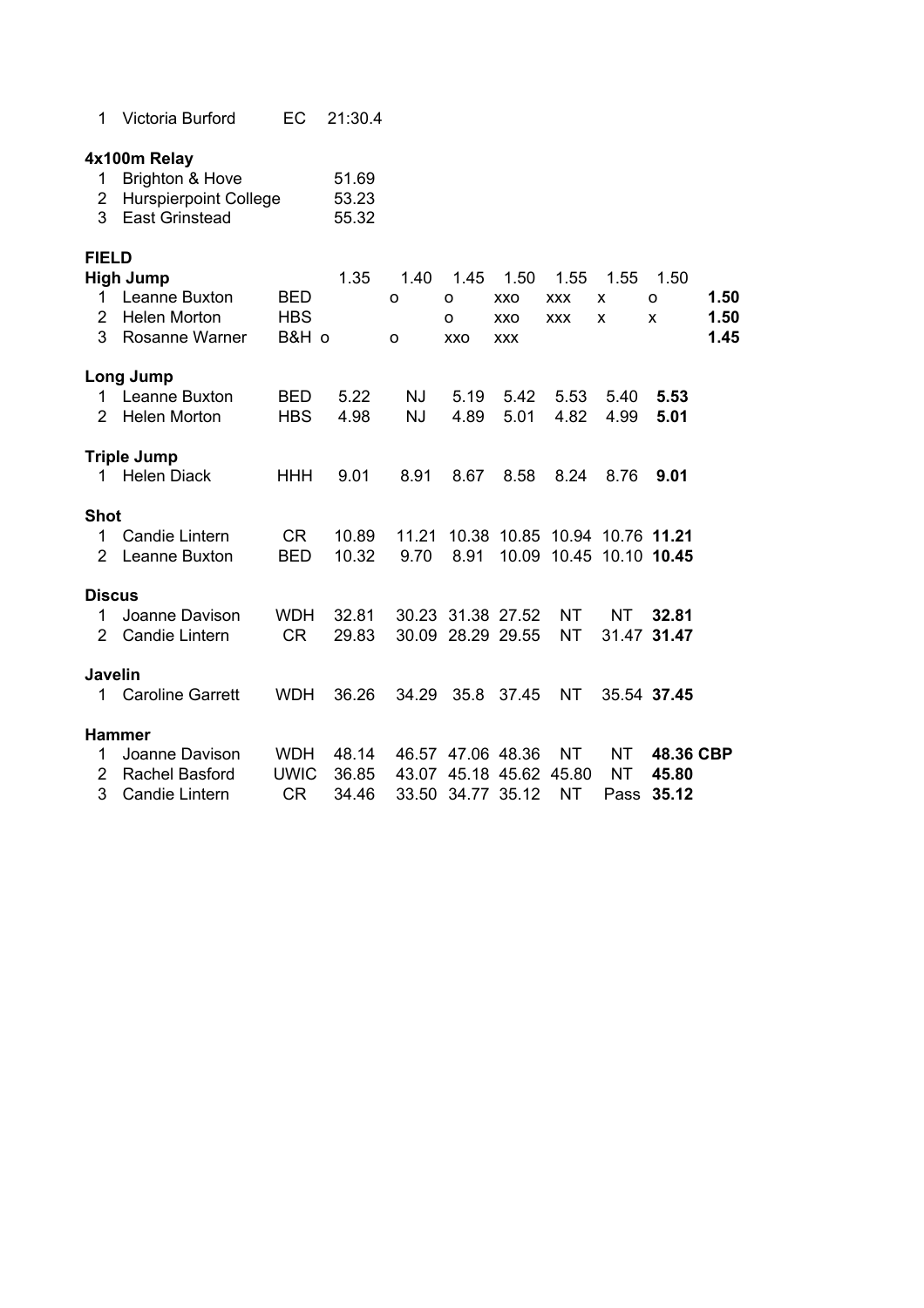#### **UNDER 20 WOMEN TRACK**

| 100m                                                    |                                                                                                                                       |                                                     | Wind $+1.3$                                                         |  |
|---------------------------------------------------------|---------------------------------------------------------------------------------------------------------------------------------------|-----------------------------------------------------|---------------------------------------------------------------------|--|
| 1<br>$\overline{2}$<br>3                                | Carley Wenham<br>Natalie Pettifer<br><b>Emily Jones</b>                                                                               | <b>CR</b><br><b>HHH</b><br>EBR                      | 12.25 CBP<br>13.30<br>13.32                                         |  |
| 200m                                                    |                                                                                                                                       |                                                     | Wind $+0.0$                                                         |  |
| 1<br>$\overline{2}$<br>$\overline{3}$<br>$\overline{4}$ | Carley Wenham<br>Laura Hitchman<br><b>Emily Jones</b><br><b>Cassie Hall</b><br>5 Alex Flavell<br>6 Katharine Giddings<br>7 Kate Agent | CR<br>B&H<br>EBR<br>EBR<br>EC<br>CH <sub>1</sub>    | 25.07 CBP<br>26.46<br>27.62<br>28.23<br>28.26<br>HBS 28.33<br>29.71 |  |
| 400m<br>1<br>$\overline{2}$<br>5<br>6                   | Jo Lister<br>Laura Hitchman<br>3 Emily Jones<br>4 Lisa Henderson<br>Victoria Woolcott<br>Katharine Giddings                           | EG<br>B&H<br><b>EBR</b><br><b>HBS</b><br>B&H<br>HBS | 59.71<br>60.61<br>61.96<br>64.59<br>67.62<br>71.08                  |  |
| 800m<br>1<br>$\overline{2}$<br>3<br>4                   | Florence Ray<br><b>Charlotte Browning</b><br>Keely Gunn<br>Eloise Lee                                                                 | <b>AFD</b><br><b>PHX</b><br><b>HBS</b>              | B&H 2:15.52<br>2:16.32<br>2:25.76<br>2:30.29                        |  |
| 1500m<br>1<br>$\overline{2}$                            | Keely Gunn<br>Eloise Lee                                                                                                              | <b>PHX</b><br><b>HBS</b>                            | 5:11.0<br>5:31.1                                                    |  |
| 1.<br>2                                                 | 100m Hurdles<br>Chelsie Bearman<br>Victoria Woolcott                                                                                  | Wind $+0.8$<br>CR<br>B&H                            | 18.01<br>19.28                                                      |  |
| 3<br>5                                                  | 400m Hurdles<br>1 Cara Pain<br>2 Hannah Sargeant<br><b>Cassie Hall</b><br>4 Katharine Giddings<br><b>Vicky Woolcott</b>               | HAS<br>CR -<br>EBR<br><b>HBS</b><br>B&H             | 64.51<br>71.67<br>72.71<br>73.87<br>75.43                           |  |
| 1                                                       | <b>3000m Walk</b><br>Sophie Wilson                                                                                                    | EC                                                  | 20:44.6                                                             |  |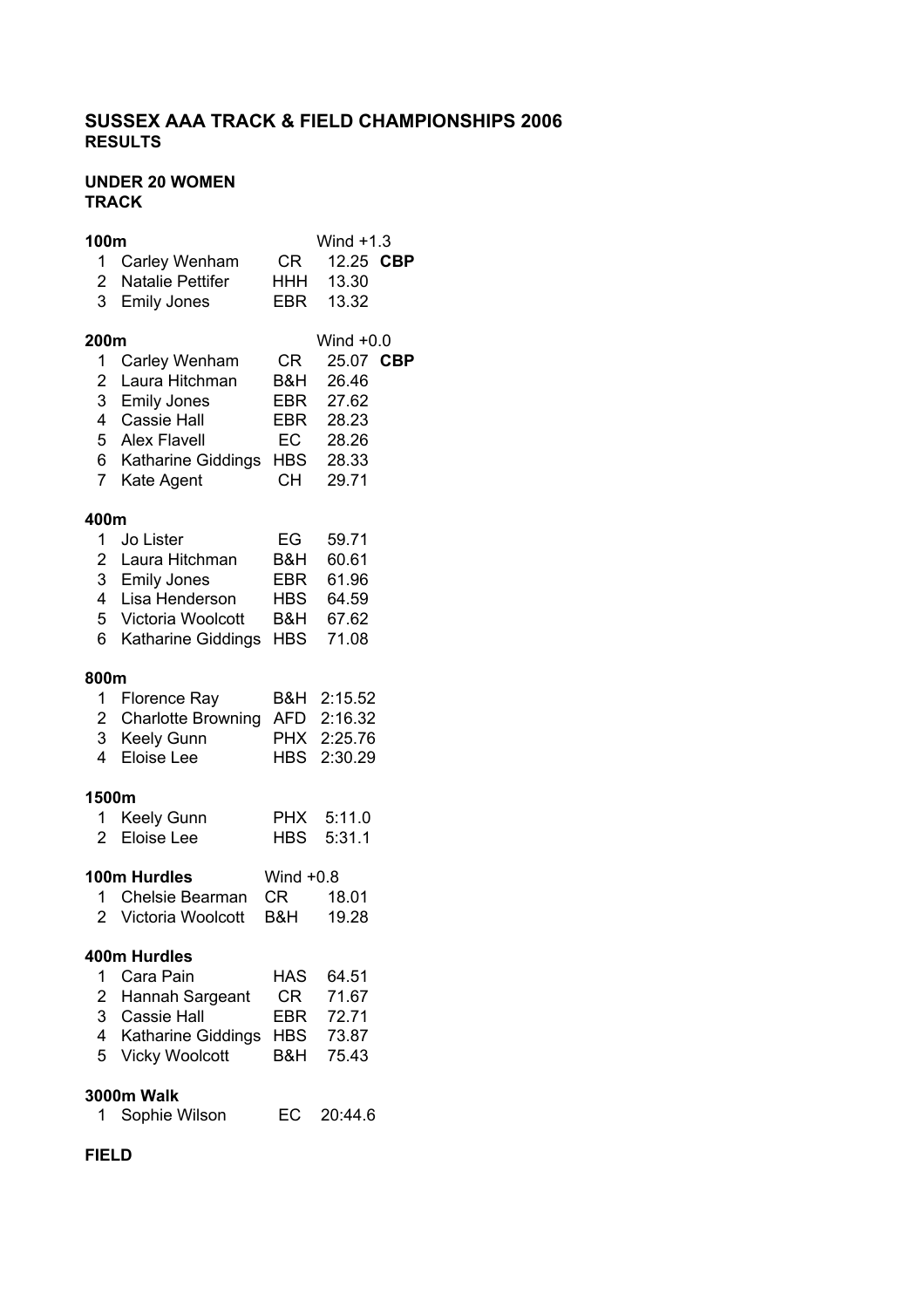|                | <b>Pole Vault</b>       |            | 2.00      | 2.10      | 2.20      | 2.30      | 2.40      | 2.50       |       |
|----------------|-------------------------|------------|-----------|-----------|-----------|-----------|-----------|------------|-------|
| 1              | Stepahnie Downes HBS    |            | o         | o         | 0         | o         | O         | <b>XXX</b> | 2.40  |
| $\overline{2}$ | <b>Natalie Masters</b>  | <b>HBS</b> |           |           | o         | o         | XO        | XX         | 2.40  |
|                | <b>High Jump</b>        |            | 1.30      |           |           |           |           |            |       |
| 1              | Katharine Giddings HBS  |            | O         | Withdrew  |           |           |           |            | 1.30  |
|                | Long Jump               |            |           |           |           |           |           |            |       |
| 1              | <b>Natalie Pettifer</b> | <b>HHH</b> | 4.40      | 4.22      | 4.49      | 4.60      | 4.63      | 4.54       | 4.63  |
| $\overline{2}$ | Laura McGarty           | EG         | 4.31      | 4.50      | <b>NJ</b> | 4.58      | 4.23      | <b>NJ</b>  | 4.58  |
| 3              | Carolyn Funnell         | EG         | 4.51      | 4.51      | 4.36      | 4.36      | 4.30      | 4.27       | 4.51  |
|                | <b>Triple Jump</b>      |            |           |           |           |           |           |            |       |
| 1              | <b>Anne Onions</b>      | <b>SDC</b> | 10.81     | 9.55      | 10.41     | 10.27     | 10.37     | 10.49      | 10.81 |
| $\overline{2}$ | Laura McGarty           | EG         | 9.64      | <b>NJ</b> | <b>NJ</b> | 9.85      | 9.71      | 10.36      | 10.36 |
| 3              | Danielle Svoboda        | <b>PHX</b> | 10.23     | 10.01     | 9.89      | 10.04     | 10.14     | 10.09      | 10.23 |
| 4              | Jade Mitchell           | EG         | 9.71      | <b>NJ</b> | 9.43      | 9.68      | <b>NJ</b> | 9.94       | 9.94  |
| 5              | Carolyn Funnell         | EG         | 9.48      | 9.61      | 9.27      | 9.79      | 9.60      | 9.71       | 9.79  |
| 6              | Sam Eatwell             | <b>LEW</b> | 7.73      | 7.64      | 9.46      | Pass      | Pass      | Pass       | 9.46  |
| <b>Shot</b>    |                         |            |           |           |           |           |           |            |       |
| 1              | Katrina Reidon          | EC         | 8.48      | 9.29      | 8.41      | Pass      | Pass      | Pass       | 9.29  |
| $\overline{2}$ | Hannah James            | <b>HBS</b> | 9.19      | 8.48      | 8.76      | 9.02      | 8.43      | <b>NP</b>  | 9.19  |
| 3              | Kim Randall             | <b>HBS</b> | 7.79      | <b>NP</b> | <b>NP</b> | 7.01      | 7.24      | 7.83       | 7.83  |
| <b>Discus</b>  |                         |            |           |           |           |           |           |            |       |
| $\mathbf{1}$   | Hannah James            | <b>HBS</b> | 31.13     | 35.48     | 33.50     | 28.86     | 33.09     | 33.54      | 35.48 |
| $\overline{2}$ | Kim Randall             | <b>HBS</b> | 28.54     | 29.28     | 29.60     | 28.15     | 27.85     | 28.59      | 29.60 |
| Javelin        |                         |            |           |           |           |           |           |            |       |
| 1              | Lucy Brennan            | <b>WDH</b> | 24.92     | 25.19     | 22.22     | <b>NT</b> | 24.95     | <b>NT</b>  | 25.19 |
| $\overline{2}$ | Victoria Woolcott       | B&H        | 14.89     | 16.04     | <b>NT</b> | 15.52     | <b>NT</b> | 17.58      | 17.58 |
|                | <b>Hammer</b>           |            |           |           |           |           |           |            |       |
| 1              | Lucy Tattersall         | <b>WDH</b> | <b>NT</b> | 36.98     | 34.82     | <b>NT</b> | 36.86     | 38.04      | 38.04 |
| $\overline{c}$ | Kelly Coombs            | <b>HAS</b> | 30.50     | 31.78     | 32.18     | 33.92     | 32.86     | 33.10      | 33.92 |
| 3              | <b>Catherine Waite</b>  | <b>LEW</b> | <b>NT</b> | 31.77     | <b>NT</b> | 31.20     | 29.66     | <b>NT</b>  | 31.77 |
| $\overline{4}$ | <b>Emily Woodall</b>    | <b>LEW</b> | 28.40     | <b>NT</b> | <b>NT</b> | <b>NT</b> | <b>NT</b> | <b>NT</b>  | 28.40 |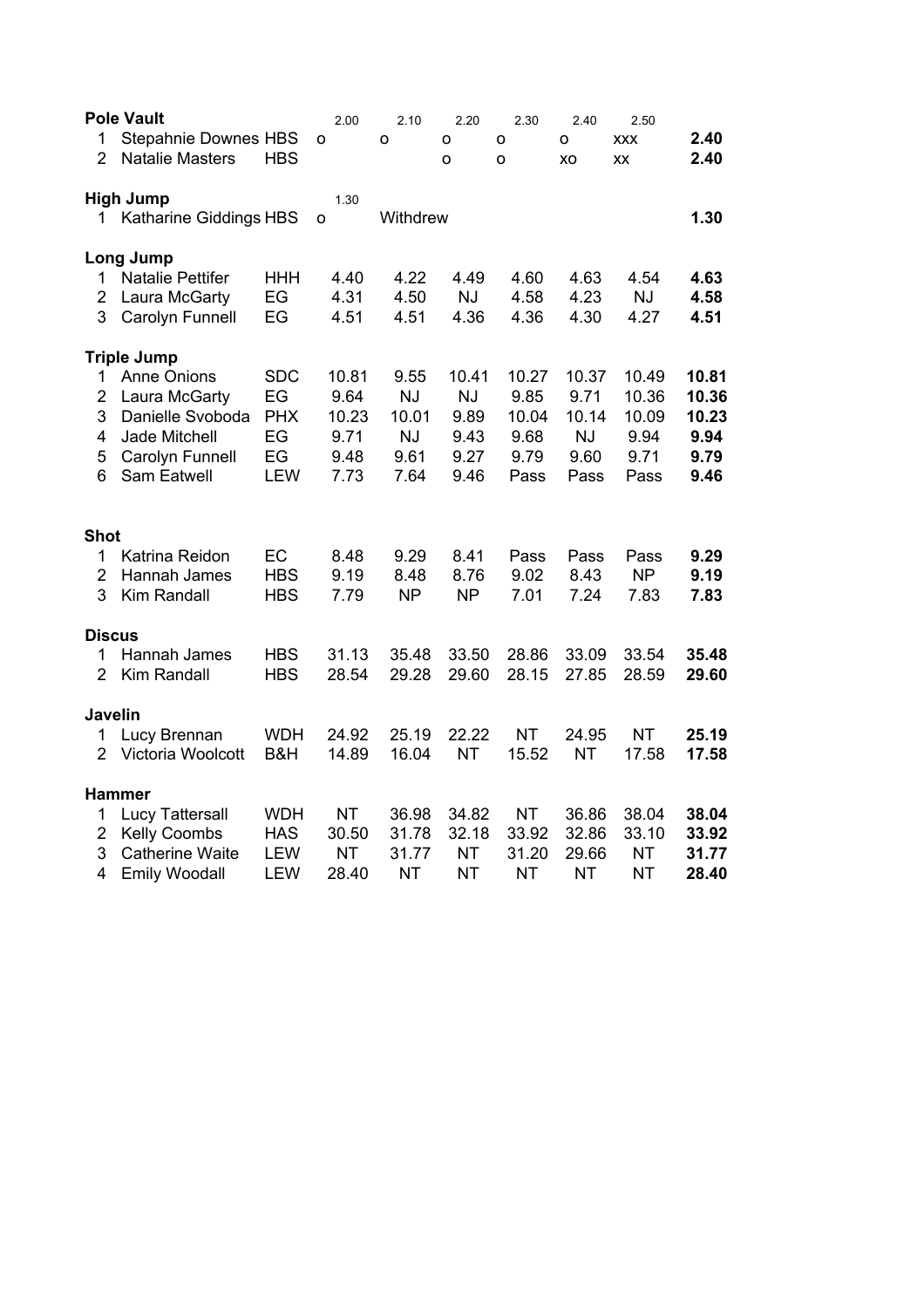### **UNDER 17 WOMEN TRACK**

| 100m                    | Heat 1                     |             | Wind $+0.5$ |   |
|-------------------------|----------------------------|-------------|-------------|---|
| 1                       | Savannah Echel-Thomson PHX |             | 12.61       | Q |
| $\overline{\mathbf{c}}$ | <b>Verity Lipscombe</b>    | B&H         | 13.37       | Q |
| 3                       | Michaela Barnett           | B&H         | 13.58       | q |
| 4                       | <b>Rosie Yates</b>         | <b>WDH</b>  | 13.91       |   |
| 5                       | <b>Denise Chalmers</b>     | EC          | 13.96       |   |
| 6                       | <b>Tracey Ledia</b>        | CR          | 14.13       |   |
| $\overline{7}$          | Daisy White                | <b>HC</b>   | 14.65       |   |
|                         |                            |             |             |   |
|                         | Heat 2                     |             | Wind $+0.9$ |   |
| 1                       | Kelly Denyer               | <b>WDH</b>  | 12.61       | Q |
| $\overline{c}$          | Alice Essam                | EBR         | 13.14       | Q |
| 3                       | Michelle Hodges            | <b>HBS</b>  | 13.26       | q |
| 4                       | <b>Charlotte Hugill</b>    | EC          | 13.31       | q |
| 5                       | Amy Martin                 | EBR         | 13.86       | q |
| 6                       | Lorna Egglestone           | <b>STB</b>  | 14.48       |   |
| 7                       | <b>Lily Pearl</b>          | <b>STB</b>  | 15.05       |   |
|                         |                            |             |             |   |
|                         | <b>Final</b>               |             | Wind $+0.7$ |   |
| 1                       | <b>Kelly Denyer</b>        | <b>WDH</b>  | 12.42       |   |
| 2                       | Savannah Echel-Thomson PHX |             | 12.50       |   |
| 3                       | Alice Essam                | <b>EBR</b>  | 13.15       |   |
| 4                       | <b>Charlotte Hugill</b>    | EC          | 13.22       |   |
| 5                       | Michelle Hodges            | <b>HBS</b>  | 13.30       |   |
| 6                       | Verity Lipscombe           | B&H         | 13.47       |   |
| $\overline{7}$          | Michaela Barnett           | B&H         | 13.59       |   |
| 8                       |                            | <b>EBR</b>  | 13.71       |   |
|                         | Amy Martin                 |             |             |   |
| 200m                    | Heat 1                     | Wind 0.0    |             |   |
| 1                       | Savannah Echel-Thomson PHX |             | 26.16       | Q |
| 2                       | <b>Charlotte Read</b>      | <b>WDH</b>  | 28.20       | Q |
| 3                       | <b>India Liere</b>         | EC          | 28.31       |   |
| 4                       | Michelle Hodges            | HBS         | 28.34       |   |
| 5                       | <b>Grace Shepherd</b>      | HAS         | 28.43       |   |
| 6                       | <b>Joy Davut</b>           | <b>WDH</b>  | 29.69       |   |
|                         |                            |             |             |   |
|                         | Heat 2                     | Wind $+0.3$ |             |   |
| 1                       | Nicki Avery                | <b>HAS</b>  | 27.20       | Q |
| $\overline{\mathbf{c}}$ | Michaela Barnett           | B&H         | 28.08       | Q |
| 3                       | Naomi Carter               | B&H         | 28.36       |   |
| 4                       | Amy Martin                 | <b>EBR</b>  | 28.37       |   |
| 5                       | <b>Bella Hailstone</b>     | B&H         | 28.39       |   |
| 6                       | <b>Rosie Yates</b>         | WDH         | 29.72       |   |
|                         |                            |             |             |   |
|                         | Heat 3                     | Wind 0.0    |             |   |
| 1                       | Sarah Moore                | <b>EBR</b>  | 27.60       | Q |
| $\overline{\mathbf{c}}$ | Alice Essam                | <b>EBR</b>  | 27.61       | Q |
| 3                       | <b>Charlotte Hugill</b>    | EC          | 27.92       | q |
|                         |                            |             |             |   |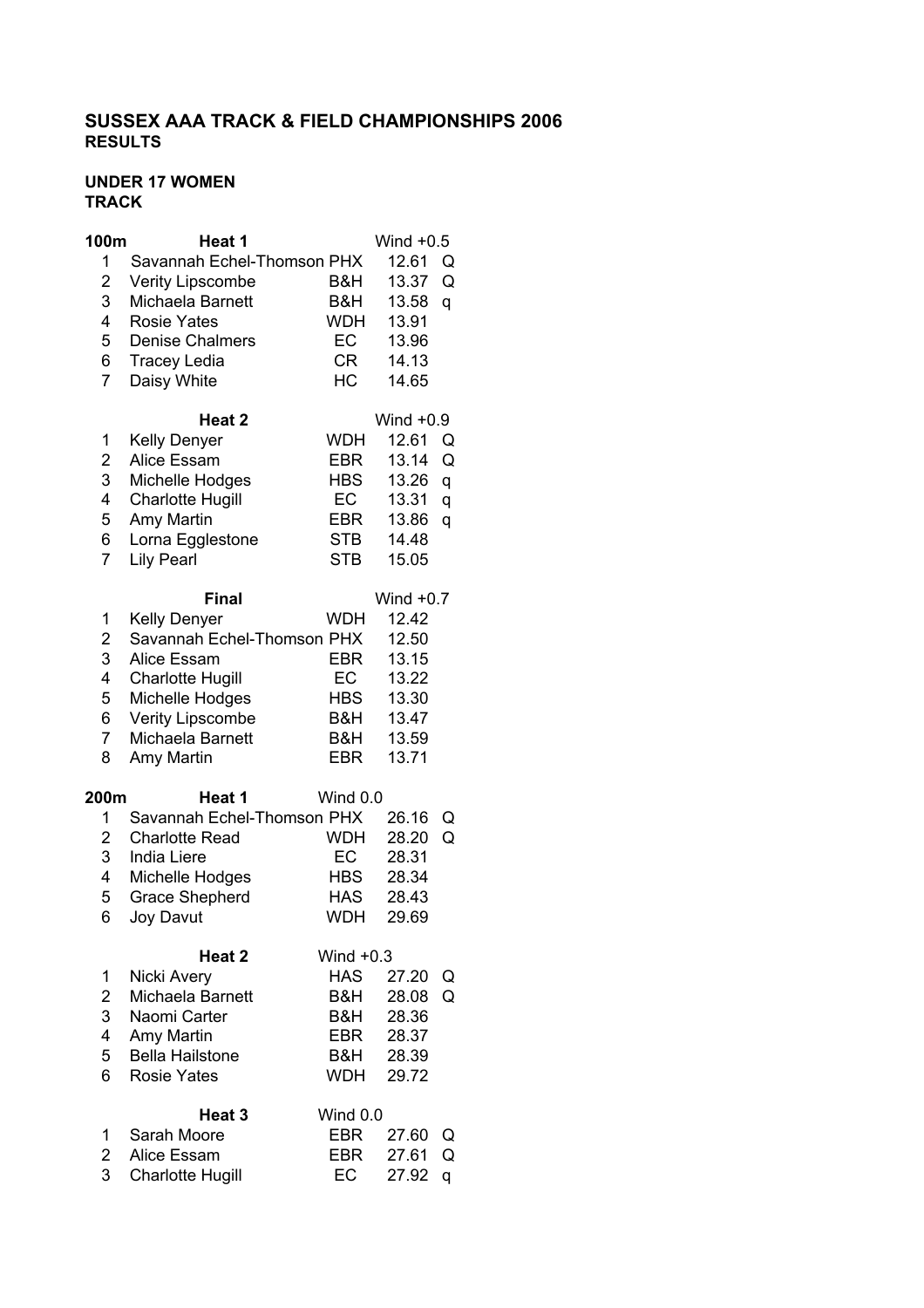| 4<br>5                  | Lucy Lintott<br>Deanna Coggin     | <b>EBR</b><br><b>HAS</b> | 28.24<br>29.26     | q          |
|-------------------------|-----------------------------------|--------------------------|--------------------|------------|
| 6                       | <b>Denise Chalmers</b>            | EC.                      | 30.58              |            |
|                         | <b>Final</b>                      | <b>Wind -1.1</b>         |                    |            |
| 1                       | Savannah Echel-Thomson PHX        |                          | 25.79              |            |
| $\overline{\mathbf{c}}$ | Nicky Avery                       | <b>HAS</b>               | 27.23              |            |
| 3                       | Alice Essam                       | EBR                      | 27.62              |            |
| 4                       | <b>Charlotte Hugill</b>           | EC                       | 27.91              |            |
| 5                       | Sarah Moore                       | EBR                      | 28.54              |            |
| 6                       | Lucy Lintott                      | EBR                      | 28.64              |            |
| $\overline{7}$          | <b>Charlotte Read</b>             | WDH                      | 28.64              |            |
| 8                       | Michaela Barnett                  | B&H                      | 28.80              |            |
| 300m                    | Heat 1                            |                          |                    |            |
| 1                       | <b>Kelly Denyer</b>               | <b>WDH</b>               | 40.98              | Q          |
| 2                       | <b>India Leire</b>                | EC                       | 43.78              | Q          |
| 3                       | Laura Grover                      | EBR                      | 44.11              | q          |
| 4                       | Lucy Lintott                      | EBR                      | 44.56              | q          |
| 5                       | Sophie Evans                      | EC                       | 44.67              | q          |
| 6                       | Natasha Bennett                   | B&H                      | 45.18              | q          |
|                         | Heat 2                            |                          |                    |            |
| 1                       | <b>Nicky Avery</b>                | HAS                      | 44.08              | Q          |
| $\overline{\mathbf{c}}$ | Naomi Carter                      | B&H                      | 45.08              | Q          |
| 3                       | Millie Jones                      | <b>PHX</b>               | 45.52              |            |
| 4                       | <b>Becky Hawkes</b>               | LEW                      | 46.38              |            |
| 5                       | <b>Vicky True</b>                 | <b>HBS</b>               | 46.95              |            |
|                         | <b>Final</b>                      |                          |                    |            |
| 1                       | <b>Kelly Denyer</b>               | <b>WDH</b>               | 40.44              | <b>CBP</b> |
|                         | <b>Nicky Avery</b>                | <b>HAS</b>               | 42.43              |            |
| $\frac{2}{3}$           | India Leire                       | EC                       | 44.07              |            |
| 4                       | Naomi Carter                      | B&H                      | 44.82              |            |
| 5                       | Laura Grover                      | <b>EBR</b>               | 45.14              |            |
| 6                       | Lucy Lintott                      | EBR                      | 45.42              |            |
| $\overline{7}$          | Natasha Bennett                   | B&H                      | 46.31              |            |
|                         | Sophie Evans                      | EC.                      | <b>DNS</b>         |            |
| 800m                    |                                   |                          |                    |            |
| 1                       | Sundai Boulton                    | <b>PHX</b>               | 2:24.25            |            |
| 2                       | <b>Becky Hawkes</b>               | LEW                      | 2:25.58            |            |
| 3                       | <b>Becky Woods</b>                | EBR                      | 2:26.27            |            |
| 4                       | Jessica Douglas                   | CR —                     | 2:26.48            |            |
| 5                       | Isabella Murray                   | CR .                     | 2:26.77            |            |
| 6                       | Elizabeth Keeler                  | EG                       | 2:31.03            |            |
| $\overline{7}$          | <b>Claire Stokes</b>              | CR —                     | 2:32.42            |            |
| 8<br>9                  | Laura Lambourne<br>Alex Wentworth | B&H<br><b>EBR</b>        | 2:36.46<br>2:46.79 |            |
|                         |                                   |                          |                    |            |
| 1500m                   |                                   |                          |                    |            |
| 1                       | Lucy Baker                        | <b>HAS</b>               | 5:12.7             |            |
| 2                       | <b>Holly Horsley</b>              | B&H                      | 5:13.6             |            |
| 3                       | <b>Theresia Gedin</b>             | <b>PHX</b>               | 5:15.5             |            |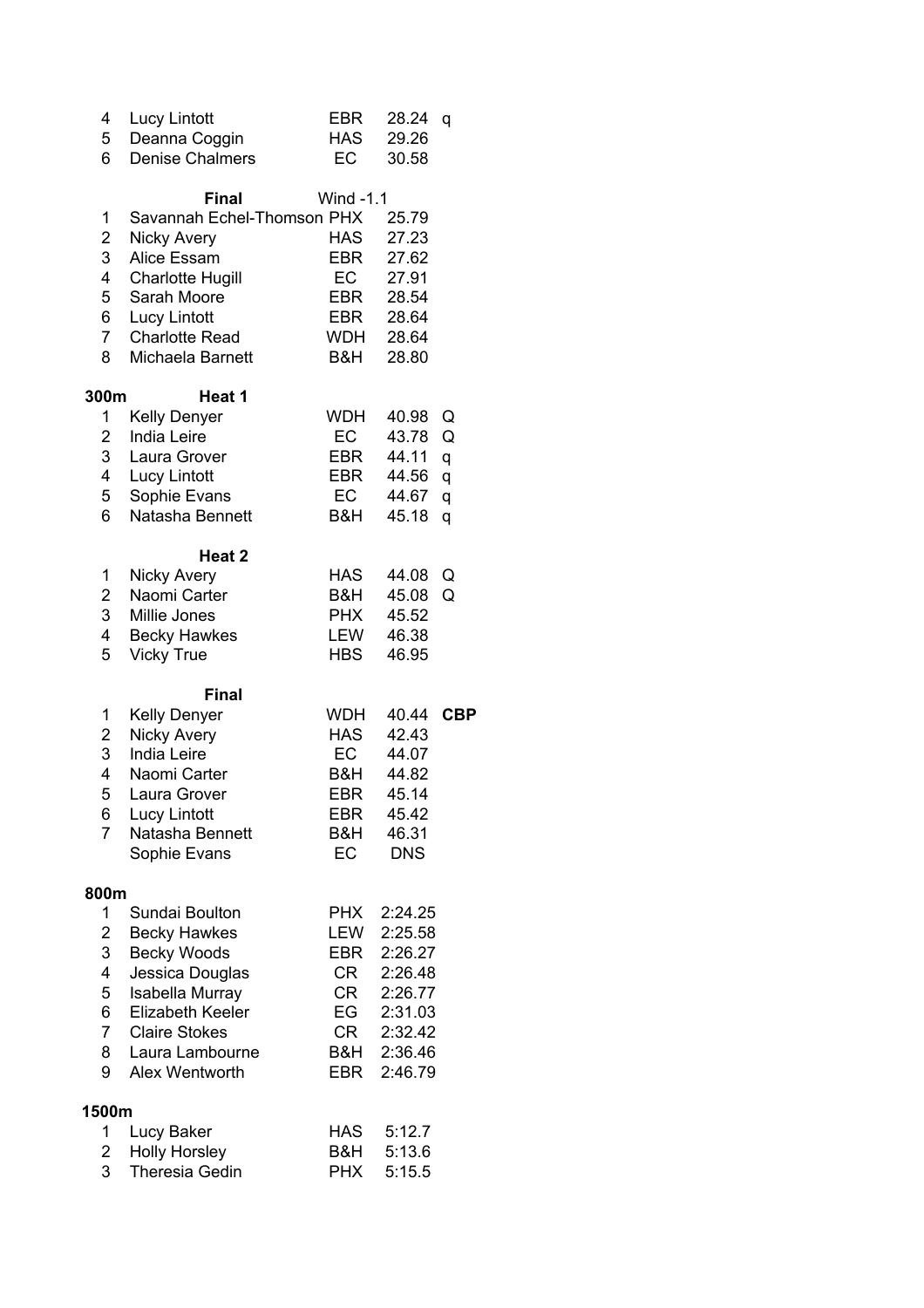| 4                       | Georgina Rennie               | LEW                                                                                                                                                                                                                            | 5:19.1       |
|-------------------------|-------------------------------|--------------------------------------------------------------------------------------------------------------------------------------------------------------------------------------------------------------------------------|--------------|
| 5                       | Kayleigh Veentjer             | <b>CHI</b>                                                                                                                                                                                                                     | 5;22.8       |
| 6                       | Rebecca Gould                 | <b>HBS</b>                                                                                                                                                                                                                     | 5:37.2       |
| 3000m                   |                               |                                                                                                                                                                                                                                |              |
| 1                       | Sarah Wigmore                 |                                                                                                                                                                                                                                | HBS 10:47.45 |
| $\overline{2}$          | Kate Kaye                     |                                                                                                                                                                                                                                | HBS 10:52.33 |
| 3                       | Lucy Baker                    |                                                                                                                                                                                                                                | HAS 11:07.90 |
| 4                       | <b>Theresia Gedin</b>         |                                                                                                                                                                                                                                | PHX 12:05.46 |
|                         | 80m Hurdles                   | Wind $-0.3$                                                                                                                                                                                                                    |              |
| 1                       | Kayley Alcorn                 | WDH                                                                                                                                                                                                                            | 12.05        |
| $\overline{2}$          | Laura Duke                    | WDH                                                                                                                                                                                                                            | 12.42        |
| 3                       | Rebecca Jennings              | <b>HBS</b>                                                                                                                                                                                                                     | 12.46        |
| $\overline{4}$          | <b>Alice Essam</b>            | EBR                                                                                                                                                                                                                            | 13.29        |
| 5                       | <b>Lucy Lintott</b>           | <b>EBR</b>                                                                                                                                                                                                                     | 13.58        |
|                         | <b>Bella Hailstone</b>        | B&H                                                                                                                                                                                                                            | <b>DNF</b>   |
|                         | 300m Hurdles                  |                                                                                                                                                                                                                                |              |
| 1                       | Kayley Alcorn                 | <b>WDH</b>                                                                                                                                                                                                                     | 46.44        |
| $\overline{2}$          | <b>India Leire</b>            | EC and the set of the set of the set of the set of the set of the set of the set of the set of the set of the set of the set of the set of the set of the set of the set of the set of the set of the set of the set of the se | 48.00        |
| 3                       | Rebecca Jennings              | <b>HBS</b>                                                                                                                                                                                                                     | 48.26        |
| $\overline{\mathbf{4}}$ | Laura Grover                  | EBR                                                                                                                                                                                                                            | 48.39        |
| 5                       | <b>Becky Woods</b>            | EBR                                                                                                                                                                                                                            | 49.20        |
| 6                       | <b>Lucy Lintott</b>           | <b>EBR</b>                                                                                                                                                                                                                     | 50.63        |
| $\overline{7}$          | Natasha Bennett               | B&H                                                                                                                                                                                                                            | 74.31        |
|                         | 4x100m Relay                  |                                                                                                                                                                                                                                |              |
| 1                       | <b>Worthing Harriers</b>      |                                                                                                                                                                                                                                | 51.37        |
| $\overline{2}$          | <b>Eastbourne Rovers</b>      |                                                                                                                                                                                                                                | 52.52        |
| 3                       | Eastbourne College            |                                                                                                                                                                                                                                | 52.99        |
| $\overline{\mathbf{4}}$ | Hastings                      |                                                                                                                                                                                                                                | 53.02        |
|                         | <b>Hurstpierpoint College</b> |                                                                                                                                                                                                                                | DQ           |
|                         | <b>Phoenix Non Scoring</b>    |                                                                                                                                                                                                                                | 54.11        |
| <b>FIELD</b>            |                               |                                                                                                                                                                                                                                |              |

|      | <b>Pole Vault</b>      |                 | 1.20      | 1.40 | 1.50    | 1.60 | 1.70       |            |            |
|------|------------------------|-----------------|-----------|------|---------|------|------------|------------|------------|
| 1    | Michaela Barnett       | B&H<br>$\Omega$ |           | XXO  | O       | XXO  | <b>XXX</b> | 1.60       |            |
|      | <b>High Jump</b>       |                 | 1.30      | 1.35 | 1.40    | 1.45 | 1.50       | 1.55       | 1.60       |
|      | <b>Kayley Alcorn</b>   | <b>WDH</b>      |           |      |         |      | o          | o          | o          |
| 2    | <b>Bella Hailstone</b> | B&H             |           |      |         |      | o          | o          | <b>XXX</b> |
| 3    | Sarah Moore            | <b>EBR</b>      |           |      |         |      | XO         | XXO        | <b>XXX</b> |
| 4    | Laura Grover           | <b>EBR</b>      |           |      | $\circ$ | XO   | XO         | <b>XXX</b> |            |
| $5=$ | India Smith            | <b>PHX</b>      |           | O    | $\circ$ | o    | <b>XXX</b> |            |            |
| $5=$ | Laura Duke             | <b>WDH</b>      |           |      | $\circ$ | O    | <b>XXX</b> |            |            |
| 7    | <b>Beth Curtis</b>     | PHX o           |           | O    | O       | XXX  |            |            |            |
|      | Long Jump              |                 |           |      |         |      |            |            |            |
| 1    | Nicki Avery            | <b>HAS</b>      | 5.09      | 5.07 | ΝJ      | 5.13 | 5.27       | 5.38       | 5.38       |
| 2    | Jenny Coe              | B&H             | 4.75      | NJ   | 4.67    | 4.97 | 5.11       | 5.16       | 5.16       |
| 3    | Kayley Alcorn          | <b>WDH</b>      | <b>NJ</b> | 5.00 | 5.06    | NJ   | 5.08       | 5.10       | 5.10       |
| 4    | Laura Duke             | <b>WDH</b>      | 4.85      | NJ   | 5.04    | 4.84 | 4.77       | NJ         | 5.04       |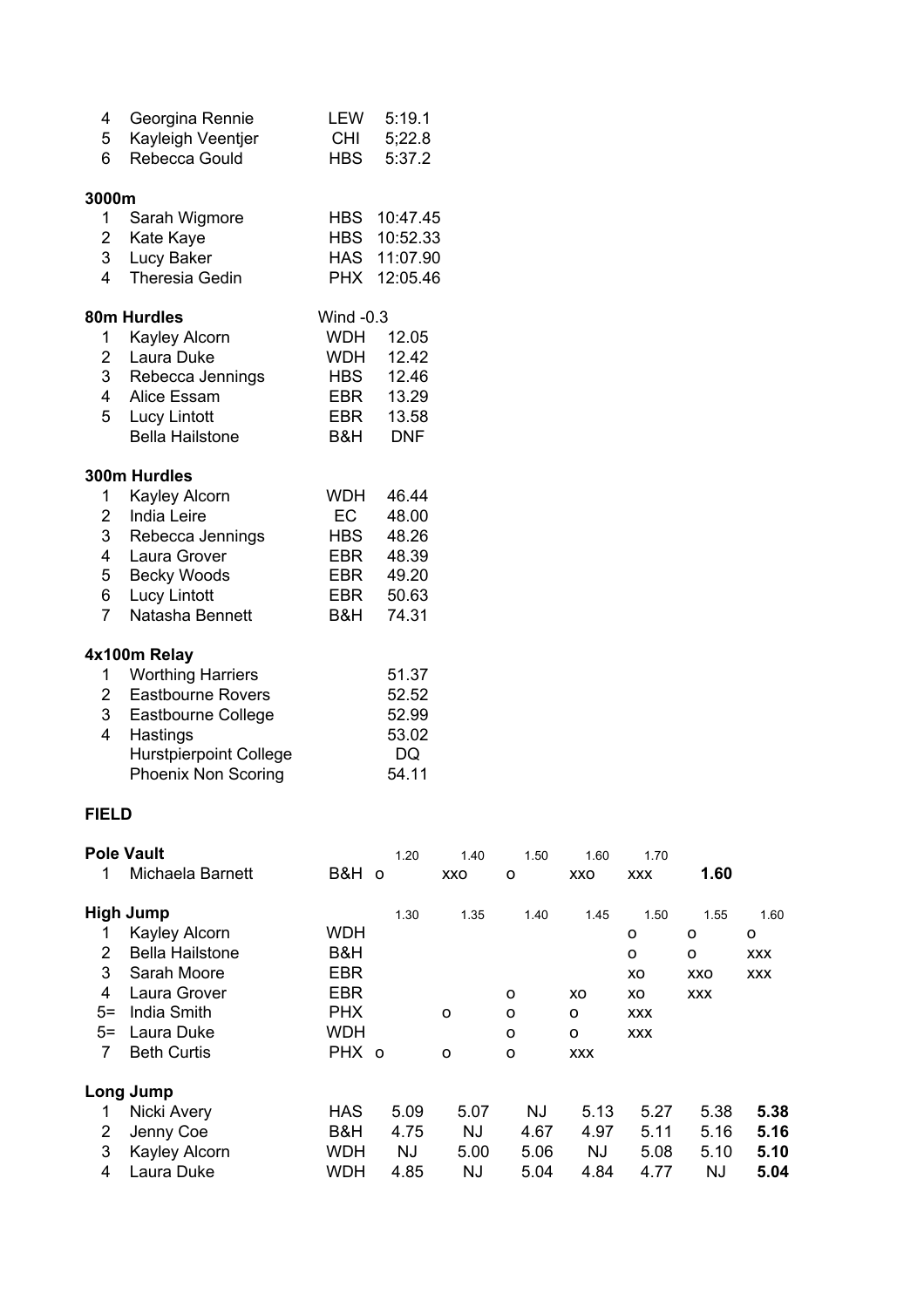| 5                       | Sarah Moore                  | <b>EBR</b> | 4.96      | 4.54      | 4.51      | 4.81      | 4.91      | 4.92      | 4.96  |
|-------------------------|------------------------------|------------|-----------|-----------|-----------|-----------|-----------|-----------|-------|
| 6                       | <b>Verity Lipscombe</b>      | B&H        | 4.75      | 4.68      | 4.74      | 4.15      | 4.53      | 3.73      | 4.75  |
| $\overline{7}$          | <b>Bella Hailstone</b>       | B&H        | 4.55      | 4.36      | 4.70      |           |           |           | 4.70  |
| 8                       | Rebecca Jennings             | <b>HBS</b> | 4.65      | 4.42      | 4.64      |           |           |           | 4.65  |
| 9                       | Georgie Grubb                | EG         | 4.39      | 4.44      | 4.24      |           |           |           | 4.44  |
| 10                      | Laura Grover                 | <b>EBR</b> | 4.35      | 4.21      | 4.23      |           |           |           | 4.35  |
| 11                      | <b>Rosie Yates</b>           | <b>WDH</b> | 4.19      | 3.90      | 3.76      |           |           |           | 4.19  |
| 12                      | <b>Tamsin George-Gilbert</b> | HC         | 4.07      | <b>NJ</b> | 4.18      |           |           |           | 4.18  |
| 13                      | Sacha Lawrence               | EC         | 3.54      | 3.63      | 3.70      |           |           |           | 3.70  |
| 14                      | Kayleigh Clusker             | <b>HAS</b> | 3.64      | 3.50      | <b>NJ</b> |           |           |           | 3.64  |
|                         | Jo Morgan                    | <b>HHH</b> | <b>NJ</b> |           |           |           |           |           |       |
|                         | <b>Triple Jump</b>           |            |           |           |           |           |           |           |       |
| 1                       | Kayley Alcorn                | <b>WDH</b> | 11.41     | 11.60     | 11.45     | 11.71     | 11.62     | 11.33     | 11.71 |
| $\overline{\mathbf{c}}$ | Nicki Avery                  | <b>HAS</b> | 10.42     | 10.62     | 10.38     | 10.77     | 10.84     | 10.71     | 10.84 |
| 3                       | <b>Becky Woods</b>           | <b>EBR</b> | 10.36     | <b>NJ</b> | <b>NJ</b> | NJ        | 10.21     | 10.30     | 10.36 |
| 4                       | Stephanie Black              | <b>EBR</b> | 9.40      | 9.22      | 9.35      | 9.21      | 9.23      | 9.16      | 9.40  |
| 5                       | <b>Summer Sayers</b>         | <b>STB</b> | 9.04      | 8.52      | 7.79      | Pass      | Pass      | Pass      | 9.04  |
| 6                       | Lauren Charman               | <b>LEW</b> | 8.61      | 7.65      | 8.02      | 8.03      | 8.45      | 8.11      | 8.61  |
| $\overline{7}$          | Alexandra Wentworth          | <b>EBR</b> | 8.19      | 7.52      | 7.58      |           |           |           | 8.19  |
| 8                       | <b>Claire Stokes</b>         | <b>CR</b>  | 7.89      | NJ        | <b>NJ</b> |           |           |           | 7.89  |
| <b>Shot</b>             |                              |            |           |           |           |           |           |           |       |
| 1                       | <b>Erica Francis</b>         | <b>EBR</b> | <b>NP</b> | NP        | 9.42      | 10.22     | 10.00     | 10.17     | 10.22 |
| $\overline{2}$          | Laura Duke                   | <b>WDH</b> | 9.45      | 8.30      | 8.60      | 7.86      | 8.22      | 8.86      | 9.45  |
| 3                       | <b>Catherine Shin</b>        | EG         | 8.13      | 8.49      | 8.58      | 7.92      | 7.78      | 8.53      | 8.58  |
| 4                       | Rebecca Karkia               | AC         | 6.32      | 6.99      | 6.93      | 6.93      | 6.53      | 7.29      | 7.29  |
| 5                       | Sarah Moore                  | <b>EBR</b> | 6.84      | 6.58      | 6.37      | 6.31      | <b>NP</b> | NP        | 6.84  |
| 6                       | <b>Stephanie Black</b>       | <b>EBR</b> | 5.97      | 5.74      | 5.73      | 6.18      | 6.18      | 5.62      | 6.18  |
| <b>Discus</b>           |                              |            |           |           |           |           |           |           |       |
| 1                       | Jodie Jacobs                 | <b>CR</b>  | 32.26     | 34.45     | 33.04     | 31.61     | <b>NT</b> | <b>NT</b> | 34.45 |
| $\overline{2}$          | <b>Erica Francis</b>         | <b>EBR</b> | 21.69     | <b>NT</b> | 27.32     | <b>NT</b> | 26.10     | 24.05     | 27.32 |
| Javelin                 |                              |            |           |           |           |           |           |           |       |
| 1                       | Alice Warren                 | <b>UN</b>  | 24.76     | 23.29     | 26.56     | 25.83     | 25.83     | 25.40     | 26.56 |
| $\overline{\mathbf{c}}$ | Jo Morgan                    | <b>HHH</b> | 21.81     | <b>NT</b> | 24.33     | <b>NT</b> | <b>NT</b> | NT        | 24.33 |
| 3                       | Kayley Alcorn                | <b>WDH</b> | 24.27     | <b>NT</b> | 19.88     | <b>NT</b> | 20.43     | 22.17     | 24.27 |
| $\overline{\mathbf{4}}$ | Laura Duke                   | <b>WDH</b> | 21.34     | 21.16     | <b>NT</b> | <b>NT</b> | 22.91     | <b>NT</b> | 22.91 |
| 5                       | <b>Claire Stokes</b>         | <b>CR</b>  | 18.90     | 19.92     | 20.28     | 20.18     | 20.43     | 20.18     | 20.43 |
| 6                       | Alexandra Wentworth          | <b>EBR</b> | 13.23     | <b>NT</b> | 18.19     | 19.80     | 17.99     | <b>NT</b> | 19.80 |
| $\overline{7}$          | Philippa Stimpson            | EC         | <b>NT</b> | 17.98     | 15.92     |           |           |           | 17.98 |
| <b>Hammer</b>           |                              |            |           |           |           |           |           |           |       |
| $\mathbf 1$             | <b>Erica Francis</b>         | <b>EBR</b> | <b>NT</b> | 33.35     | 34.22     | NT        | 34.21     | NT.       | 34.22 |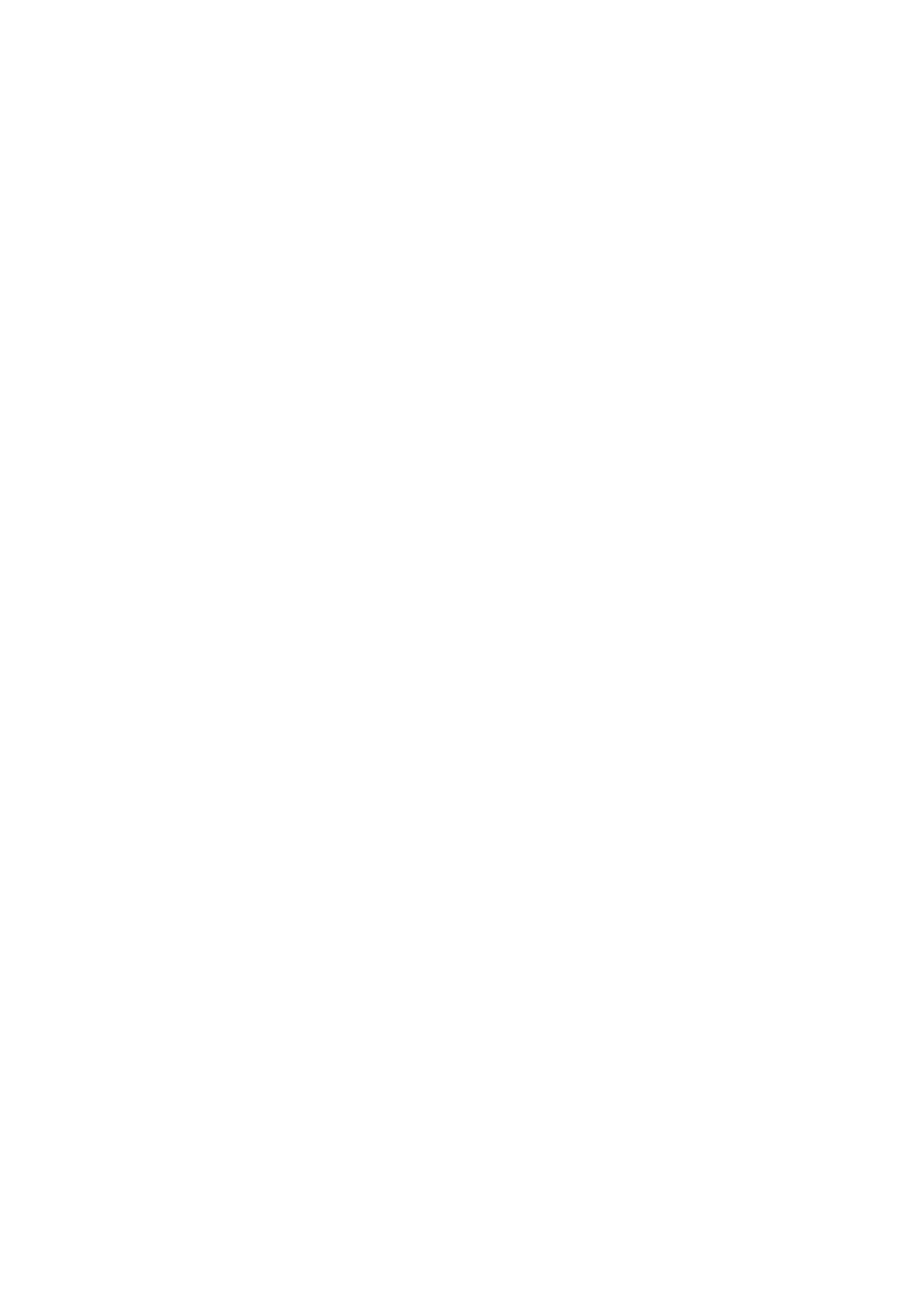|      | 1.71       | 1.68 | 1.65 |
|------|------------|------|------|
| 1.68 | <b>XXX</b> | XO   | XO   |
| 1.55 |            |      |      |
| 1.55 |            |      |      |
| 1.50 |            |      |      |
| 1.45 |            |      |      |
| 1.45 |            |      |      |
| 1.40 |            |      |      |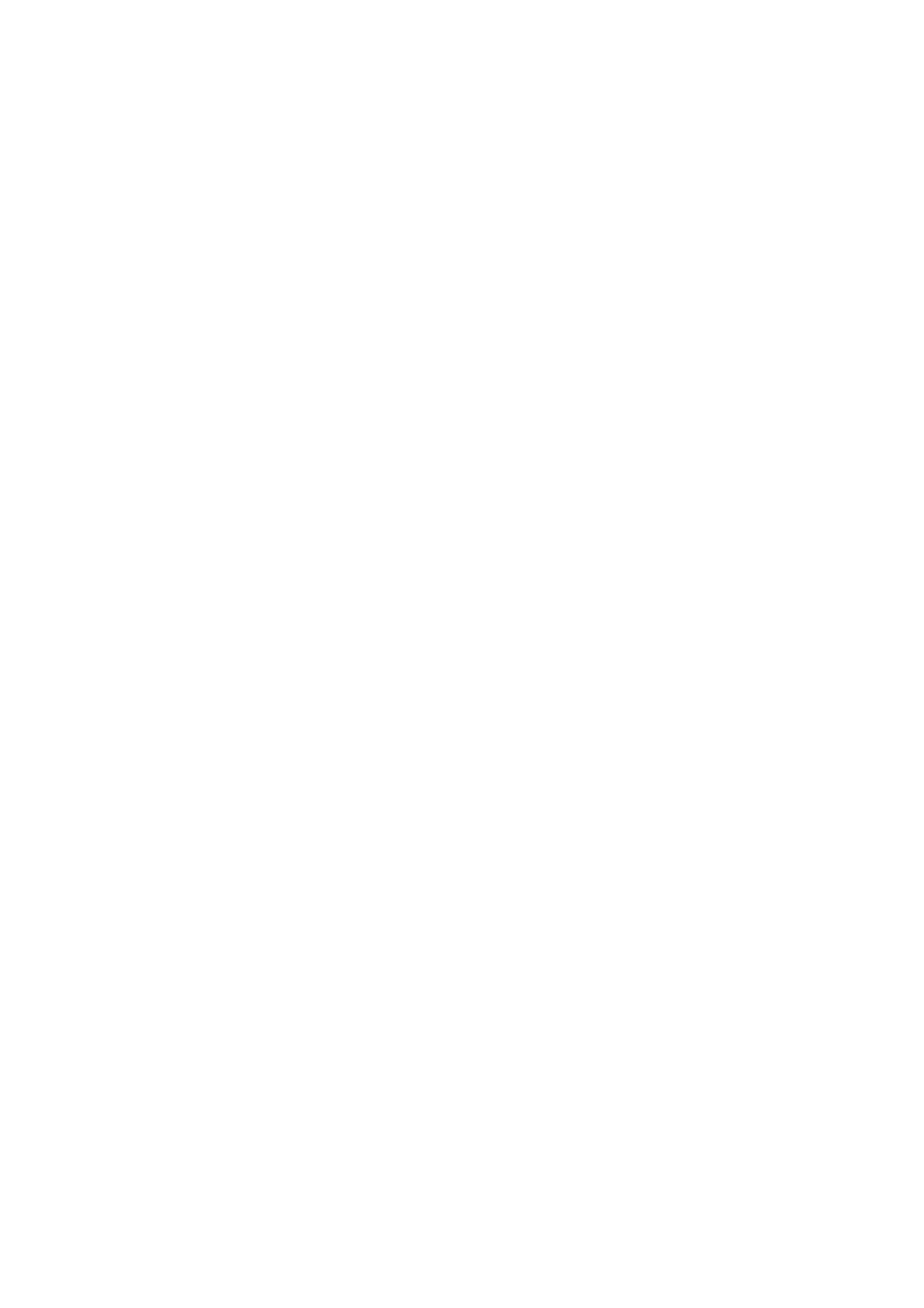### **UNDER 15 GIRLS TRACK**

| Ashleigh Turner<br><b>PHX</b><br>13.06<br>1<br>Q<br>2<br><b>Emily Taylor</b><br>13.23<br>Q<br><b>HBS</b><br>3<br>Georgia Ungoed<br>EBR<br>13.36<br>q<br>Christina Okenla<br>4<br>B&H<br>13.93<br>5<br>Anya Caister<br>14.02<br>B&H<br>14.35<br>6<br>Sophie Holmberg<br>B&H<br>Wind $+0.3$<br>Heat 2<br>13.40<br>1<br><b>Elise Lovell</b><br><b>HAS</b><br>Q<br>$\overline{c}$<br>CR<br>13.60<br>Q<br>Amy Barclay<br>3<br>Sophie Cannon<br><b>WDH</b><br>13.88<br>4<br>Bethany Zalder<br>HC .<br>14.48<br>5<br>April Johns<br>14.57<br><b>HAS</b><br>EC<br>6<br><b>Bethany Suggitt</b><br>14.63<br>Katie Carmichael<br>7<br><b>HBS</b><br>14.68<br>Heat <sub>3</sub><br>Wind $+0.7$<br><b>CR</b><br>13.37<br>1<br>Tayo MacCanna<br>Q<br>$\overline{\mathbf{c}}$<br><b>CHI</b><br>Natasha Cox<br>13.57<br>Q<br>3<br>Kate McCarthy<br>B&H<br>13.64<br>q<br>14.28<br>4<br>EC<br><b>Vicki Groves</b><br>5<br><b>Claire Stokes</b><br>B&H<br>14.65<br>14.94<br>6<br>Zarah Manning<br>AC<br>Wind $+0.3$<br><b>Final</b><br>Ashleigh Turner<br><b>PHX</b><br>13.08<br>1<br>$\overline{c}$<br><b>Emily Taylor</b><br><b>HBS</b><br>13.23<br>3<br><b>Elise Lovell</b><br><b>HAS</b><br>13.24<br>4<br>CR<br>13.45<br>Amy Barclay<br><b>CHI</b><br>5<br>Natasha Cox<br>13.54<br>CR<br>6<br>13.66<br>Tayo MacCanna<br>7<br>Kate McCarthy<br>13.82<br>B&H<br>Georgia Ungoed<br><b>EBR DNS</b><br>Wind $+0.1$<br>200m<br>Heat 1<br>1<br>Ashleigh Turner<br><b>PHX</b><br>27.48<br>Q<br>$\overline{\mathbf{c}}$<br>Isabella King<br>Q<br><b>STB</b><br>28.53<br>3<br>Kate McCarthy<br>B&H<br>28.81<br>q<br>4<br>Hana Teraie-Wood<br><b>PHX</b><br>29.34<br>q<br>5<br>Sophie Holmberg<br>B&H<br>30.55<br>Heat <sub>2</sub><br><b>HBS</b><br>28.15<br>1<br><b>Emily Taylor</b><br>Q<br>$\overline{\mathbf{c}}$<br>28.59<br><b>Elise Lovell</b><br><b>HAS</b><br>Q<br>3<br><b>Grace O'Reilly</b><br>B&H<br>29.46<br>4<br>Sarah Kitchen<br><b>HBS</b><br>30.00<br>5<br>EC<br>30.44<br><b>Vicki Groves</b> | 100m | Heat 1 | Wind $+0.7$ |  |
|---------------------------------------------------------------------------------------------------------------------------------------------------------------------------------------------------------------------------------------------------------------------------------------------------------------------------------------------------------------------------------------------------------------------------------------------------------------------------------------------------------------------------------------------------------------------------------------------------------------------------------------------------------------------------------------------------------------------------------------------------------------------------------------------------------------------------------------------------------------------------------------------------------------------------------------------------------------------------------------------------------------------------------------------------------------------------------------------------------------------------------------------------------------------------------------------------------------------------------------------------------------------------------------------------------------------------------------------------------------------------------------------------------------------------------------------------------------------------------------------------------------------------------------------------------------------------------------------------------------------------------------------------------------------------------------------------------------------------------------------------------------------------------------------------------------------------------------------------------------------------------------------------------------------------------------------------------------------------------------|------|--------|-------------|--|
|                                                                                                                                                                                                                                                                                                                                                                                                                                                                                                                                                                                                                                                                                                                                                                                                                                                                                                                                                                                                                                                                                                                                                                                                                                                                                                                                                                                                                                                                                                                                                                                                                                                                                                                                                                                                                                                                                                                                                                                       |      |        |             |  |
|                                                                                                                                                                                                                                                                                                                                                                                                                                                                                                                                                                                                                                                                                                                                                                                                                                                                                                                                                                                                                                                                                                                                                                                                                                                                                                                                                                                                                                                                                                                                                                                                                                                                                                                                                                                                                                                                                                                                                                                       |      |        |             |  |
|                                                                                                                                                                                                                                                                                                                                                                                                                                                                                                                                                                                                                                                                                                                                                                                                                                                                                                                                                                                                                                                                                                                                                                                                                                                                                                                                                                                                                                                                                                                                                                                                                                                                                                                                                                                                                                                                                                                                                                                       |      |        |             |  |
|                                                                                                                                                                                                                                                                                                                                                                                                                                                                                                                                                                                                                                                                                                                                                                                                                                                                                                                                                                                                                                                                                                                                                                                                                                                                                                                                                                                                                                                                                                                                                                                                                                                                                                                                                                                                                                                                                                                                                                                       |      |        |             |  |
|                                                                                                                                                                                                                                                                                                                                                                                                                                                                                                                                                                                                                                                                                                                                                                                                                                                                                                                                                                                                                                                                                                                                                                                                                                                                                                                                                                                                                                                                                                                                                                                                                                                                                                                                                                                                                                                                                                                                                                                       |      |        |             |  |
|                                                                                                                                                                                                                                                                                                                                                                                                                                                                                                                                                                                                                                                                                                                                                                                                                                                                                                                                                                                                                                                                                                                                                                                                                                                                                                                                                                                                                                                                                                                                                                                                                                                                                                                                                                                                                                                                                                                                                                                       |      |        |             |  |
|                                                                                                                                                                                                                                                                                                                                                                                                                                                                                                                                                                                                                                                                                                                                                                                                                                                                                                                                                                                                                                                                                                                                                                                                                                                                                                                                                                                                                                                                                                                                                                                                                                                                                                                                                                                                                                                                                                                                                                                       |      |        |             |  |
|                                                                                                                                                                                                                                                                                                                                                                                                                                                                                                                                                                                                                                                                                                                                                                                                                                                                                                                                                                                                                                                                                                                                                                                                                                                                                                                                                                                                                                                                                                                                                                                                                                                                                                                                                                                                                                                                                                                                                                                       |      |        |             |  |
|                                                                                                                                                                                                                                                                                                                                                                                                                                                                                                                                                                                                                                                                                                                                                                                                                                                                                                                                                                                                                                                                                                                                                                                                                                                                                                                                                                                                                                                                                                                                                                                                                                                                                                                                                                                                                                                                                                                                                                                       |      |        |             |  |
|                                                                                                                                                                                                                                                                                                                                                                                                                                                                                                                                                                                                                                                                                                                                                                                                                                                                                                                                                                                                                                                                                                                                                                                                                                                                                                                                                                                                                                                                                                                                                                                                                                                                                                                                                                                                                                                                                                                                                                                       |      |        |             |  |
|                                                                                                                                                                                                                                                                                                                                                                                                                                                                                                                                                                                                                                                                                                                                                                                                                                                                                                                                                                                                                                                                                                                                                                                                                                                                                                                                                                                                                                                                                                                                                                                                                                                                                                                                                                                                                                                                                                                                                                                       |      |        |             |  |
|                                                                                                                                                                                                                                                                                                                                                                                                                                                                                                                                                                                                                                                                                                                                                                                                                                                                                                                                                                                                                                                                                                                                                                                                                                                                                                                                                                                                                                                                                                                                                                                                                                                                                                                                                                                                                                                                                                                                                                                       |      |        |             |  |
|                                                                                                                                                                                                                                                                                                                                                                                                                                                                                                                                                                                                                                                                                                                                                                                                                                                                                                                                                                                                                                                                                                                                                                                                                                                                                                                                                                                                                                                                                                                                                                                                                                                                                                                                                                                                                                                                                                                                                                                       |      |        |             |  |
|                                                                                                                                                                                                                                                                                                                                                                                                                                                                                                                                                                                                                                                                                                                                                                                                                                                                                                                                                                                                                                                                                                                                                                                                                                                                                                                                                                                                                                                                                                                                                                                                                                                                                                                                                                                                                                                                                                                                                                                       |      |        |             |  |
|                                                                                                                                                                                                                                                                                                                                                                                                                                                                                                                                                                                                                                                                                                                                                                                                                                                                                                                                                                                                                                                                                                                                                                                                                                                                                                                                                                                                                                                                                                                                                                                                                                                                                                                                                                                                                                                                                                                                                                                       |      |        |             |  |
|                                                                                                                                                                                                                                                                                                                                                                                                                                                                                                                                                                                                                                                                                                                                                                                                                                                                                                                                                                                                                                                                                                                                                                                                                                                                                                                                                                                                                                                                                                                                                                                                                                                                                                                                                                                                                                                                                                                                                                                       |      |        |             |  |
|                                                                                                                                                                                                                                                                                                                                                                                                                                                                                                                                                                                                                                                                                                                                                                                                                                                                                                                                                                                                                                                                                                                                                                                                                                                                                                                                                                                                                                                                                                                                                                                                                                                                                                                                                                                                                                                                                                                                                                                       |      |        |             |  |
|                                                                                                                                                                                                                                                                                                                                                                                                                                                                                                                                                                                                                                                                                                                                                                                                                                                                                                                                                                                                                                                                                                                                                                                                                                                                                                                                                                                                                                                                                                                                                                                                                                                                                                                                                                                                                                                                                                                                                                                       |      |        |             |  |
|                                                                                                                                                                                                                                                                                                                                                                                                                                                                                                                                                                                                                                                                                                                                                                                                                                                                                                                                                                                                                                                                                                                                                                                                                                                                                                                                                                                                                                                                                                                                                                                                                                                                                                                                                                                                                                                                                                                                                                                       |      |        |             |  |
|                                                                                                                                                                                                                                                                                                                                                                                                                                                                                                                                                                                                                                                                                                                                                                                                                                                                                                                                                                                                                                                                                                                                                                                                                                                                                                                                                                                                                                                                                                                                                                                                                                                                                                                                                                                                                                                                                                                                                                                       |      |        |             |  |
|                                                                                                                                                                                                                                                                                                                                                                                                                                                                                                                                                                                                                                                                                                                                                                                                                                                                                                                                                                                                                                                                                                                                                                                                                                                                                                                                                                                                                                                                                                                                                                                                                                                                                                                                                                                                                                                                                                                                                                                       |      |        |             |  |
|                                                                                                                                                                                                                                                                                                                                                                                                                                                                                                                                                                                                                                                                                                                                                                                                                                                                                                                                                                                                                                                                                                                                                                                                                                                                                                                                                                                                                                                                                                                                                                                                                                                                                                                                                                                                                                                                                                                                                                                       |      |        |             |  |
|                                                                                                                                                                                                                                                                                                                                                                                                                                                                                                                                                                                                                                                                                                                                                                                                                                                                                                                                                                                                                                                                                                                                                                                                                                                                                                                                                                                                                                                                                                                                                                                                                                                                                                                                                                                                                                                                                                                                                                                       |      |        |             |  |
|                                                                                                                                                                                                                                                                                                                                                                                                                                                                                                                                                                                                                                                                                                                                                                                                                                                                                                                                                                                                                                                                                                                                                                                                                                                                                                                                                                                                                                                                                                                                                                                                                                                                                                                                                                                                                                                                                                                                                                                       |      |        |             |  |
|                                                                                                                                                                                                                                                                                                                                                                                                                                                                                                                                                                                                                                                                                                                                                                                                                                                                                                                                                                                                                                                                                                                                                                                                                                                                                                                                                                                                                                                                                                                                                                                                                                                                                                                                                                                                                                                                                                                                                                                       |      |        |             |  |
|                                                                                                                                                                                                                                                                                                                                                                                                                                                                                                                                                                                                                                                                                                                                                                                                                                                                                                                                                                                                                                                                                                                                                                                                                                                                                                                                                                                                                                                                                                                                                                                                                                                                                                                                                                                                                                                                                                                                                                                       |      |        |             |  |
|                                                                                                                                                                                                                                                                                                                                                                                                                                                                                                                                                                                                                                                                                                                                                                                                                                                                                                                                                                                                                                                                                                                                                                                                                                                                                                                                                                                                                                                                                                                                                                                                                                                                                                                                                                                                                                                                                                                                                                                       |      |        |             |  |
|                                                                                                                                                                                                                                                                                                                                                                                                                                                                                                                                                                                                                                                                                                                                                                                                                                                                                                                                                                                                                                                                                                                                                                                                                                                                                                                                                                                                                                                                                                                                                                                                                                                                                                                                                                                                                                                                                                                                                                                       |      |        |             |  |
|                                                                                                                                                                                                                                                                                                                                                                                                                                                                                                                                                                                                                                                                                                                                                                                                                                                                                                                                                                                                                                                                                                                                                                                                                                                                                                                                                                                                                                                                                                                                                                                                                                                                                                                                                                                                                                                                                                                                                                                       |      |        |             |  |
|                                                                                                                                                                                                                                                                                                                                                                                                                                                                                                                                                                                                                                                                                                                                                                                                                                                                                                                                                                                                                                                                                                                                                                                                                                                                                                                                                                                                                                                                                                                                                                                                                                                                                                                                                                                                                                                                                                                                                                                       |      |        |             |  |
|                                                                                                                                                                                                                                                                                                                                                                                                                                                                                                                                                                                                                                                                                                                                                                                                                                                                                                                                                                                                                                                                                                                                                                                                                                                                                                                                                                                                                                                                                                                                                                                                                                                                                                                                                                                                                                                                                                                                                                                       |      |        |             |  |
|                                                                                                                                                                                                                                                                                                                                                                                                                                                                                                                                                                                                                                                                                                                                                                                                                                                                                                                                                                                                                                                                                                                                                                                                                                                                                                                                                                                                                                                                                                                                                                                                                                                                                                                                                                                                                                                                                                                                                                                       |      |        |             |  |
|                                                                                                                                                                                                                                                                                                                                                                                                                                                                                                                                                                                                                                                                                                                                                                                                                                                                                                                                                                                                                                                                                                                                                                                                                                                                                                                                                                                                                                                                                                                                                                                                                                                                                                                                                                                                                                                                                                                                                                                       |      |        |             |  |
|                                                                                                                                                                                                                                                                                                                                                                                                                                                                                                                                                                                                                                                                                                                                                                                                                                                                                                                                                                                                                                                                                                                                                                                                                                                                                                                                                                                                                                                                                                                                                                                                                                                                                                                                                                                                                                                                                                                                                                                       |      |        |             |  |
|                                                                                                                                                                                                                                                                                                                                                                                                                                                                                                                                                                                                                                                                                                                                                                                                                                                                                                                                                                                                                                                                                                                                                                                                                                                                                                                                                                                                                                                                                                                                                                                                                                                                                                                                                                                                                                                                                                                                                                                       |      |        |             |  |
|                                                                                                                                                                                                                                                                                                                                                                                                                                                                                                                                                                                                                                                                                                                                                                                                                                                                                                                                                                                                                                                                                                                                                                                                                                                                                                                                                                                                                                                                                                                                                                                                                                                                                                                                                                                                                                                                                                                                                                                       |      |        |             |  |
|                                                                                                                                                                                                                                                                                                                                                                                                                                                                                                                                                                                                                                                                                                                                                                                                                                                                                                                                                                                                                                                                                                                                                                                                                                                                                                                                                                                                                                                                                                                                                                                                                                                                                                                                                                                                                                                                                                                                                                                       |      |        |             |  |
|                                                                                                                                                                                                                                                                                                                                                                                                                                                                                                                                                                                                                                                                                                                                                                                                                                                                                                                                                                                                                                                                                                                                                                                                                                                                                                                                                                                                                                                                                                                                                                                                                                                                                                                                                                                                                                                                                                                                                                                       |      |        |             |  |
|                                                                                                                                                                                                                                                                                                                                                                                                                                                                                                                                                                                                                                                                                                                                                                                                                                                                                                                                                                                                                                                                                                                                                                                                                                                                                                                                                                                                                                                                                                                                                                                                                                                                                                                                                                                                                                                                                                                                                                                       |      |        |             |  |
|                                                                                                                                                                                                                                                                                                                                                                                                                                                                                                                                                                                                                                                                                                                                                                                                                                                                                                                                                                                                                                                                                                                                                                                                                                                                                                                                                                                                                                                                                                                                                                                                                                                                                                                                                                                                                                                                                                                                                                                       |      |        |             |  |
|                                                                                                                                                                                                                                                                                                                                                                                                                                                                                                                                                                                                                                                                                                                                                                                                                                                                                                                                                                                                                                                                                                                                                                                                                                                                                                                                                                                                                                                                                                                                                                                                                                                                                                                                                                                                                                                                                                                                                                                       |      |        |             |  |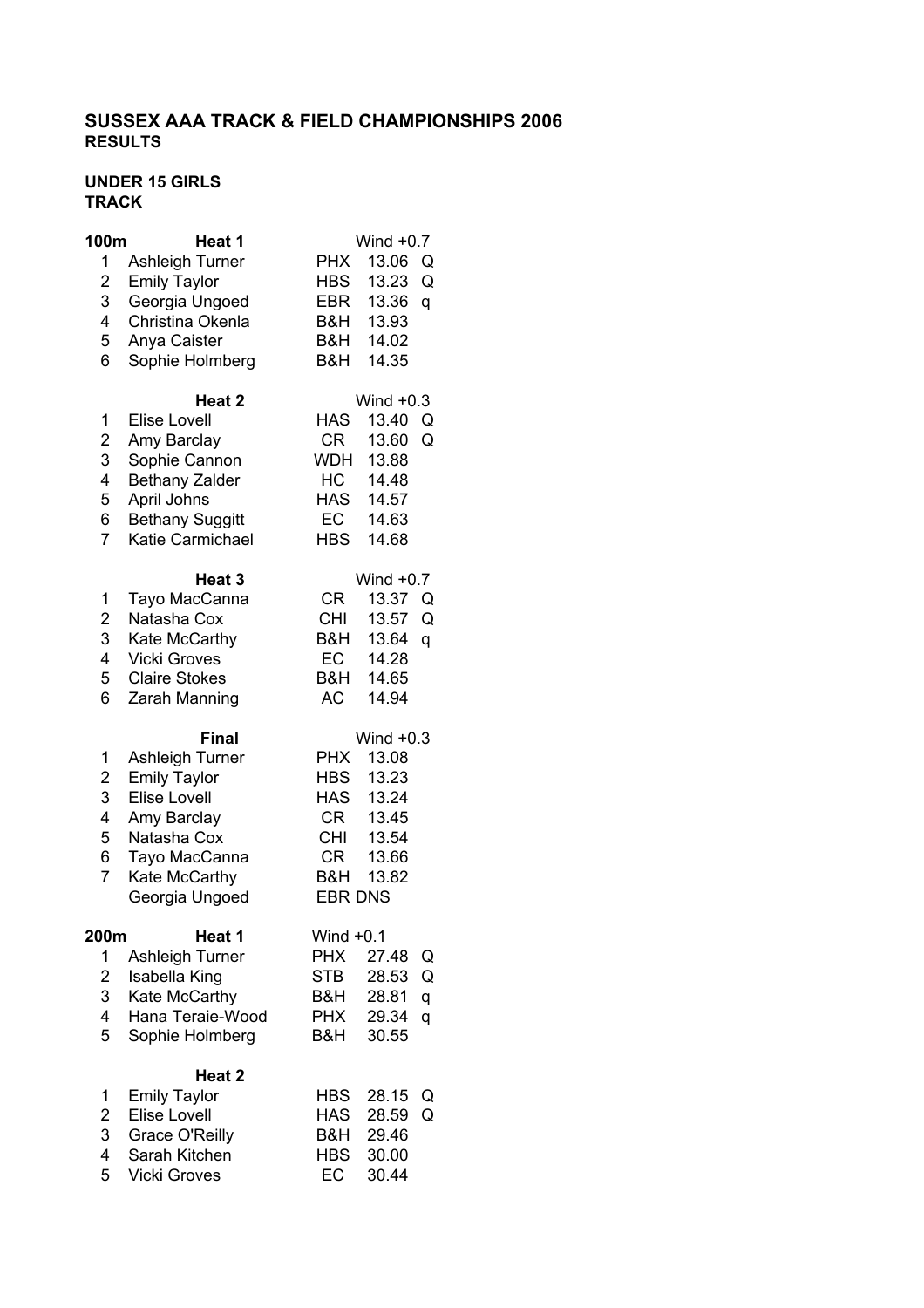| 6                                                                                                       | <b>Briony Radford-Kirby</b>                                                                                                                                                                                | EC                                                                                                                                                                                                                                                                             | 32.70                                                                                                                                                        |                                        |
|---------------------------------------------------------------------------------------------------------|------------------------------------------------------------------------------------------------------------------------------------------------------------------------------------------------------------|--------------------------------------------------------------------------------------------------------------------------------------------------------------------------------------------------------------------------------------------------------------------------------|--------------------------------------------------------------------------------------------------------------------------------------------------------------|----------------------------------------|
| 1<br>2<br>3 <sup>1</sup><br>4<br>5<br>6                                                                 | Heat <sub>3</sub><br>Phoebe Conlan<br>Sophie Cannon<br>Christina Okenla<br>Emma Noel<br><b>Bethany Suggitt</b><br>Laura Williams                                                                           | <b>PHX</b><br>WDH<br>B&H<br>EBR<br>EC and the set of the set of the set of the set of the set of the set of the set of the set of the set of the set of the set of the set of the set of the set of the set of the set of the set of the set of the set of the se<br><b>AC</b> | 28.01<br>28.59<br>29.41<br>29.62<br>33.03<br>35.02                                                                                                           | Q<br>Q                                 |
| 1<br>2<br>3 <sup>1</sup><br>$4 -$<br>5<br>6<br>$\overline{7}$<br>8                                      | <b>Final</b><br>Ashleigh Turner<br>Phoebe Conlan<br><b>Emily Taylor</b><br>Elise Lovell<br>Sophie Cannon<br>Isabella King<br>Kate McCarthy<br>Hana Teraie-Wood                                             | <b>PHX</b><br><b>PHX</b><br>HBS<br>HAS<br>B&H<br><b>PHX</b>                                                                                                                                                                                                                    | 27.40<br>27.58<br>27.76<br>28.13<br>WDH 28.16<br>STB 28.77<br>29.09<br>29.25                                                                                 |                                        |
| 800m<br>1.<br>$\overline{2}$<br>3 <sup>1</sup><br>4<br>5<br>6<br>$\overline{7}$<br>8<br>9<br>10         | Race 1<br>Jessica Mckenzie<br>Rebecca White<br>Paige Brockbank<br>Amy Maggs<br><b>Stacey Clusker</b><br>Sorcha Cotter<br><b>Tanya Pamment</b><br><b>Claire Stokes</b><br>Emma Nicholson<br>Lizzie Williams | <b>CHI</b><br>CR  <br>EG<br><b>HAS</b><br>CR —<br>EC                                                                                                                                                                                                                           | 2:36.74<br>2:38.78<br>2:41.56<br>PHX 2:42.56<br>2:44.69<br>HBS 2:47.06<br>2:49.71<br>B&H 2:51.39<br>CHI 2:55.60<br>3:07.40                                   |                                        |
| 1<br>$\overline{2}$<br>3<br>4<br>5 <sup>5</sup><br>6<br>$\overline{7}$<br>8                             | Race 2<br><b>Rachael Phelps</b><br>Niamh MacCaoilte<br>Isabella King<br><b>Ellen Franks</b><br>Lizzie Keep<br><b>Lily Hayes</b><br>Jessica Lewis<br>Naomi Berrio-Allen                                     | PHX.<br><b>CR</b><br>STB                                                                                                                                                                                                                                                       | 2:24.8<br>2:25.3<br>CR 2:27.5<br>LEW 2:27.8<br>CH 2:30.6<br>LEW 2:31.0<br>PHX 2:37.6                                                                         | Gold<br><b>Silver</b><br>2:26.9 Bronze |
| 1500m                                                                                                   |                                                                                                                                                                                                            |                                                                                                                                                                                                                                                                                |                                                                                                                                                              |                                        |
| 1<br>$\mathbf{2}$<br>3 <sup>1</sup><br>4<br>5<br>6<br>$\overline{7}$<br>8<br>9<br>10<br>11 <sub>1</sub> | Niamh MacCaoilte<br><b>Brittany Saville</b><br>Stephanie Dowd<br><b>Ania Hiles</b><br>Jessica Lewis<br>April Johns<br><b>Eleanor Purvis</b><br>Lucy Barrie<br><b>Rosie Hiles</b><br>Amy Maggs<br>Emma Noel | CR                                                                                                                                                                                                                                                                             | 5:01.95<br>WDH 5:03.49<br>PHX 5:14.77<br>CHI 5:21.84<br>LEW 5:24.81<br>HAS 5:26.14<br>CHI 5:26.76<br>EC 5:32.57<br>CHI 5:36.20<br>PHX 5:42.55<br>EBR 5:51.99 |                                        |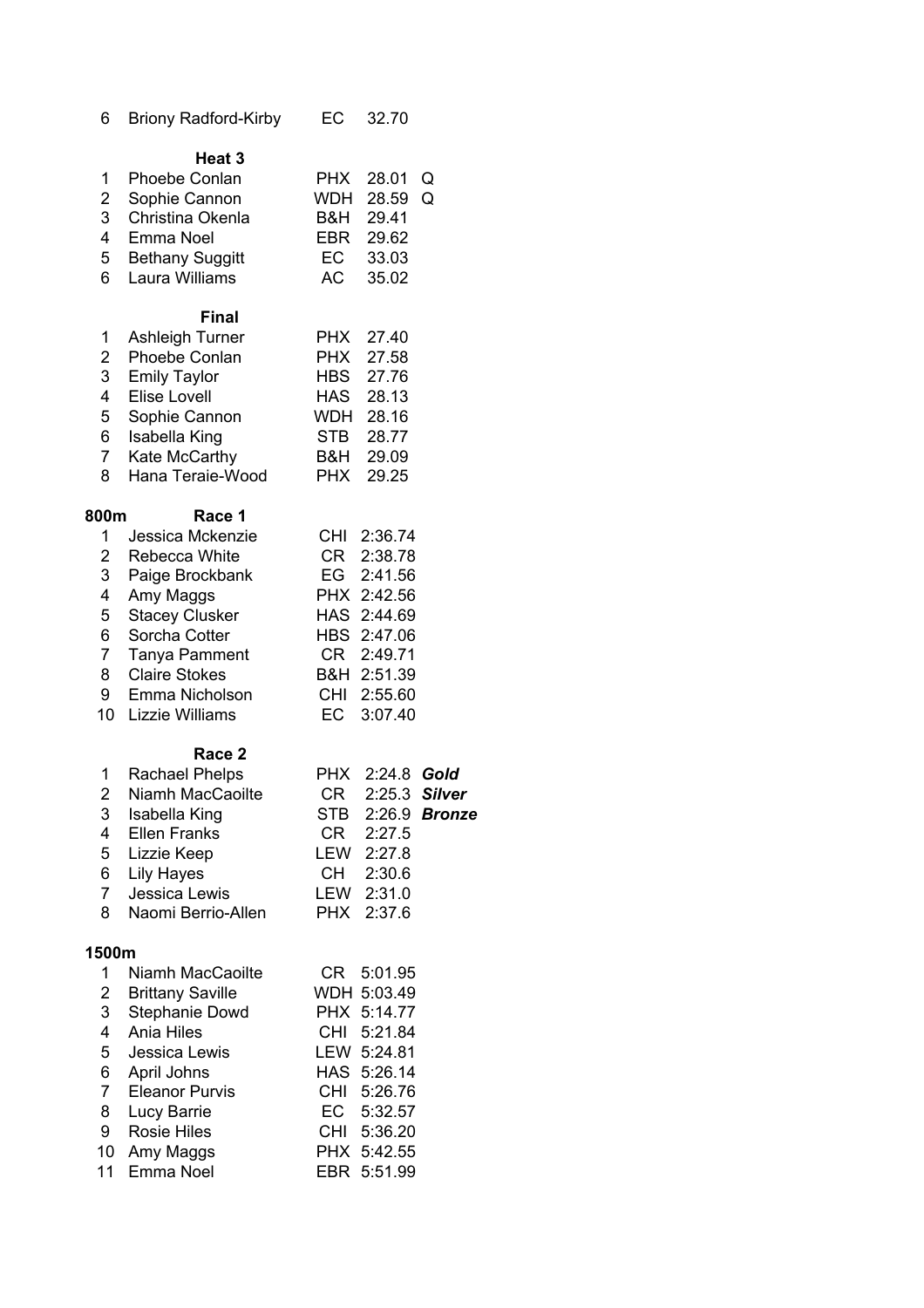|                | 12 Aimee Graham               | CR          | 5:54.31 |
|----------------|-------------------------------|-------------|---------|
| 13             | Chloe Threadgold              | AC          | 5:55.21 |
|                | 75m Hurdles                   | Wind $+0.7$ |         |
| 1.             | Tayo MacCanna                 | CR          | 12.00   |
| $\overline{2}$ | Amy Barclay                   | CR          | 12.39   |
| 3 <sup>1</sup> | Chloe Loader                  | HBS         | 12.46   |
| 4              | Philippa Wilson               | B&H         | 12.54   |
| $5 -$          | Sorcha Cotter                 | HBS         | 13.51   |
| 6              | Katie Carmichael              | HBS         | 13.59   |
| 7 <sup>7</sup> | Sophie Ely                    | EG a        | 14.30   |
| 8              | <b>Briony Radford-Kirby</b>   | EC          | 16.36   |
|                | 2500m Walk                    |             |         |
| $1 \quad$      | Lizzie Williams               | EС          | 20:50.8 |
|                | 2 Vicki Groves                | EC.         | 20:50.9 |
| 3              | <b>Bethany Suggitt</b>        | EС          | NΤ      |
|                | 4x100 Relay                   |             |         |
| 1              | Hosrham Blue Star             |             | 54.65   |
| $\mathbf{2}$   | <b>East Grinstead</b>         |             | 58.03   |
|                | <b>Hurstpierpoint College</b> |             | DQ      |

| Hurstpierpoint College     | υQ    |
|----------------------------|-------|
| <b>Phoenix Non Scoring</b> | 53.51 |
|                            |       |

|                | <b>Pole Vault</b>           |                | 2.20 | 2.30    | 2.40      | 2.50      | 2.60       |            |            |            |
|----------------|-----------------------------|----------------|------|---------|-----------|-----------|------------|------------|------------|------------|
| 1              | Lucy Stickland              | HBS o          |      |         | O         | $\circ$   | <b>XXX</b> |            |            |            |
|                |                             |                | 1.20 | 1.50    | 1.60      | 1.70      | 1.80       | 1.90       | 2.00       | 2.10       |
| $\overline{2}$ | Sophie Ely                  | EG             |      | $\circ$ | $\circ$   | o         | o          | $\circ$    | $\circ$    | <b>XXX</b> |
| 3              | Liz Wells                   | LEW o          |      | $\circ$ |           | O         | o          | <b>XXX</b> |            |            |
|                | <b>High Jump</b>            |                | 1.15 | 1.20    | 1.25      | 1.30      | 1.35       | 1.40       | 1.45       | 1.50       |
| 1              | Philippa Wilson             | B&H            |      |         |           |           |            | O          | $\circ$    | $\circ$    |
| $2 =$          | <b>Chloe Loader</b>         | <b>HBS</b>     |      |         |           | o         | o          | $\circ$    | <b>XXX</b> |            |
| $2 =$          | Anya Caister                | B&H            |      |         |           | o         | o          | o          | <b>XXX</b> |            |
| 4              | <b>Elizabeth Maries</b>     | <b>CR</b>      |      |         |           | o         | o          | XO         | <b>XXX</b> |            |
| 5              | Sophie Ely                  | EG             |      |         |           | o         | o          | XXO        | <b>XXX</b> |            |
| $6=$           | <b>Briony Radford-Kirby</b> | EC<br>$\Omega$ |      | O       | O         | o         | o          | <b>XXX</b> |            |            |
| $6=$           | Laura Hind                  | HAS o          |      | $\circ$ | O         | o         | o          | <b>XXX</b> |            |            |
| 6=             | Megan Cox                   | B&H            |      |         |           | o         | о          | <b>XXX</b> |            |            |
| $9=$           | <b>Bethany Zalder</b>       | HC             |      | O       | O         | XO        | XO         | <b>XXX</b> |            |            |
| $9=$           | Melanie Leonida             | EBR o          |      | XO      | o         | o         | XO         | <b>XXX</b> |            |            |
| 11             | Katie Carmichael            | <b>HBS</b>     |      |         | O         | o         | XXO        | <b>XXX</b> |            |            |
| 12             | Sorcha Cotter               | <b>HBS</b>     |      |         |           | O         | <b>XXX</b> |            |            |            |
|                | Long Jump                   |                |      |         |           |           |            |            |            |            |
| 1              | Elise Lovell                | <b>HAS</b>     | 4.58 | 4.61    | <b>NJ</b> | 4.66      | 4.87       | 4.80       | 4.87       |            |
| 2              | Sarah Kitchen               | <b>HBS</b>     | 4.51 | 4.33    | 4.45      | 4.17      | 4.28       | 4.53       | 4.53       |            |
| 3              | Anya Caister                | B&H            | 4.02 | 4.29    | 4.52      | <b>NJ</b> | 4.36       | <b>NJ</b>  | 4.52       |            |
| 4              | Amy Barclay                 | CR             | 4.06 | 4.45    | 4.24      | 4.19      | 4.51       | 4.45       | 4.51       |            |
| 5              | Philippa Wilson             | B&H            | 4.34 | 4.44    | 4.33      | <b>NJ</b> | 4.20       | 4.37       | 4.44       |            |
| 6              | Charlotte 0'Leary           | <b>WDH</b>     | 4.02 | 4.16    | 4.27      | 4.15      | 4.03       | 4.18       | 4.27       |            |
| 7              | Emma Noel                   | <b>EBR</b>     | 3.70 | 3.85    | 4.18      |           |            |            | 4.18       |            |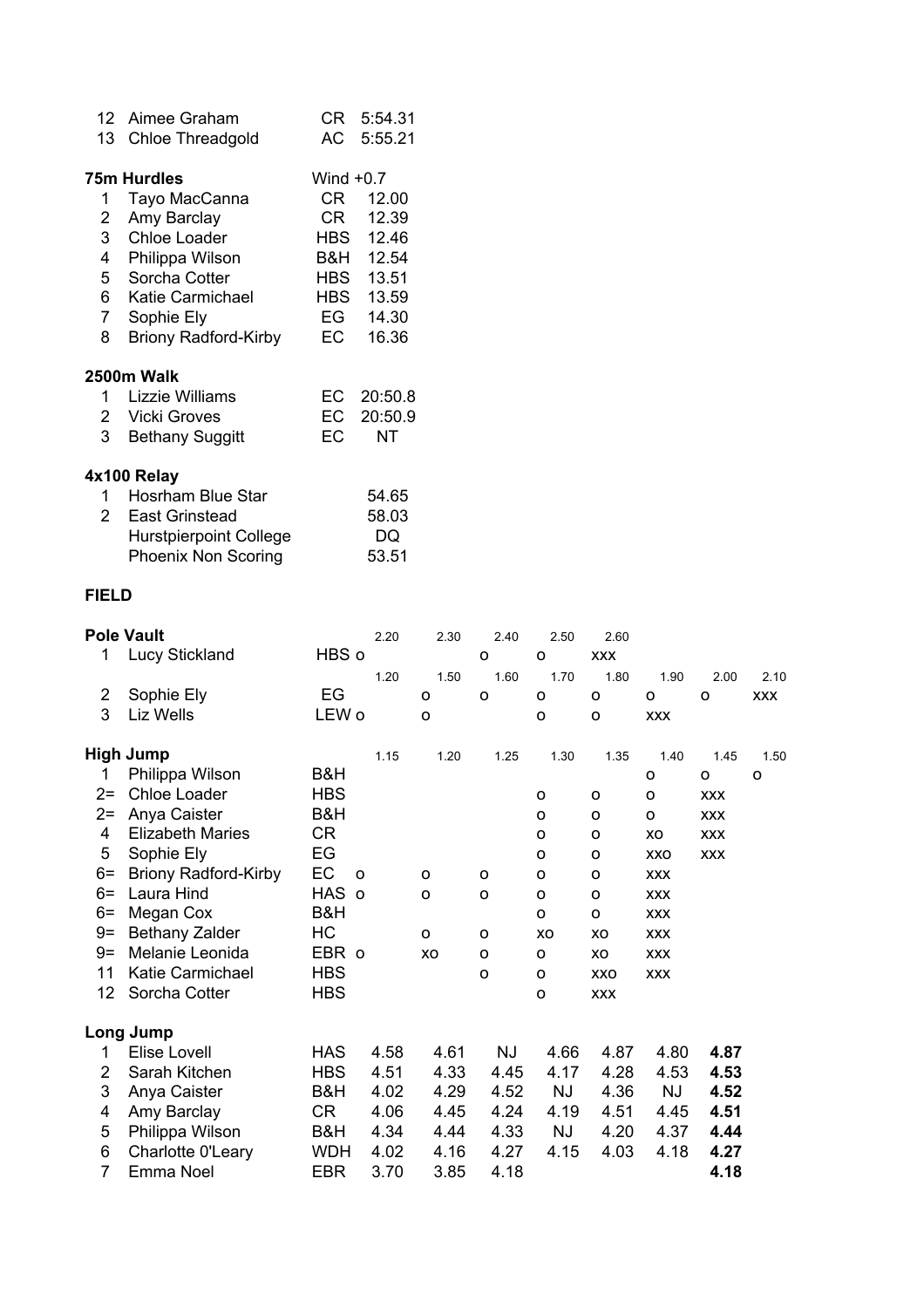| 8<br>9<br>10<br>11<br>13<br>14<br>15                                                                           | <b>Vicki Groves</b><br><b>Tessa Martin</b><br><b>Bridie Wallis</b><br>Chloe Loader<br>12 Rachael Phelps<br><b>Bethany Suggitt</b><br><b>Charlotte Frost</b><br>Nicole Tester       | EC<br>EG<br>AC<br><b>HBS</b><br><b>PHX</b><br>EC<br>B&H<br><b>HHH</b>                                       | 3.94<br>4.07<br>3.87<br>3.89<br>3.63<br>3.45<br>3.74<br>3.72                  | 3.83<br>3.99<br>3.92<br>3.93<br>3.82<br>3.63<br>2.88<br><b>NJ</b>                           | 4.10<br>3.77<br>3.94<br><b>NJ</b><br>3.74<br>3.77<br>3.47<br>3.59             |                                                   |                                               |                                                                   | 4.10<br>4.07<br>3.94<br>3.93<br>3.82<br>3.77<br>3.74<br>3.72                  |
|----------------------------------------------------------------------------------------------------------------|------------------------------------------------------------------------------------------------------------------------------------------------------------------------------------|-------------------------------------------------------------------------------------------------------------|-------------------------------------------------------------------------------|---------------------------------------------------------------------------------------------|-------------------------------------------------------------------------------|---------------------------------------------------|-----------------------------------------------|-------------------------------------------------------------------|-------------------------------------------------------------------------------|
| 16                                                                                                             | <b>Stacey Clusker</b>                                                                                                                                                              | <b>HAS</b>                                                                                                  | 3.27                                                                          | 2.89                                                                                        | 2.81                                                                          |                                                   |                                               |                                                                   | 3.27                                                                          |
| <b>Shot</b><br>1<br>$\overline{2}$<br>3<br>$\overline{\mathbf{4}}$<br>5<br>6<br>$\overline{7}$<br>8<br>9<br>10 | Amber O'Brien<br>Nicole Tester<br>Lucie Robichaud<br>Hannah Coombs<br>Shiree Hillman<br>Philippa Wilson<br>Sophie Ely<br>Hannah Meyerratken<br>Laura Hind<br><b>Grace O'Reilly</b> | B&H<br><b>HHH</b><br><b>EBR</b><br><b>HAS</b><br><b>HAS</b><br>B&H<br>EG<br><b>STB</b><br><b>HAS</b><br>B&H | 10.59<br>8.64<br>7.93<br>8.15<br>5.98<br>6.56<br>5.53<br>6.15<br>6.30<br>6.08 | <b>NP</b><br>N <sub>P</sub><br>8.41<br>7.75<br>7.51<br>6.64<br>6.43<br>6.21<br>6.39<br>5.73 | 10.63<br>8.85<br>8.83<br>7.86<br>7.13<br>6.79<br>6.49<br>6.43<br>6.15<br>6.32 | 10.09<br>8.15<br>NP<br>8.14<br>6.92               | 10.40<br>7.70<br>8.62<br>7.64<br>7.19         | 9.92<br>7.13<br>8.02<br>7.68<br>7.41                              | 10.63<br>8.85<br>8.83<br>8.15<br>7.51<br>6.79<br>6.49<br>6.43<br>6.39<br>6.32 |
| <b>Discus</b>                                                                                                  |                                                                                                                                                                                    |                                                                                                             |                                                                               |                                                                                             |                                                                               |                                                   |                                               |                                                                   |                                                                               |
| 1<br>$\overline{2}$<br>3<br>4<br>5<br>6<br>$\overline{7}$<br>8                                                 | Lauren Allymohammed<br><b>Eleanor Earl</b><br>Nicole Tester<br>Hannah Coombs<br>Lucie Robichaud<br>Sophie Ely<br>Hannah Meyerratken<br>Shiree Hillman                              | <b>EBR</b><br><b>LEW</b><br><b>HHH</b><br><b>HAS</b><br><b>EBR</b><br>EG<br><b>STB</b><br><b>HAS</b>        | 19.75<br>23.90<br>17.13<br>18.05<br>20.81<br>17.07<br>16.21<br>13.81          | 21.35<br>21.79<br>17.78<br>17.36<br><b>NT</b><br>17.47<br>17.47<br>16.63                    | 21.62<br><b>NT</b><br><b>NT</b><br>18.27<br>19.78<br>17.06<br>16.97<br>14.97  | 18.49<br><b>NT</b><br>22.07<br>16.88<br><b>NT</b> | 21.81<br><b>NT</b><br>18.15<br>21.03<br>19.95 | 23.94<br><b>NT</b><br><b>NT</b><br>19.92<br><b>NT</b>             | 23.94<br>23.90<br>22.07<br>21.03<br>20.81<br>17.47<br>17.47<br>16.63          |
| <b>Javelin</b><br>1<br>$\overline{c}$<br>3<br>$\overline{\mathbf{4}}$<br>5                                     | Jessica Challen<br>Stephanie Mottershead<br>Lauren Allymohamed<br>Sophie Ely<br>April Johns                                                                                        | <b>WDH</b><br>B&H<br><b>EBR</b><br>EG<br><b>HAS</b>                                                         | 35.80<br>22.72<br>24.04<br>15.49<br><b>NT</b>                                 | 30.63<br>25.44<br>22.32<br>11.57<br>NT                                                      | 34.56<br>24.68<br>22.25<br>17.84<br>10.96                                     | 24.20<br>24.48<br>12.94<br>11.95                  | 24.22<br>23.64<br>16.72<br>16.09              | 31.80 33.90 31.97 35.80<br>23.84 25.44<br>19.49<br>16.13<br>14.79 | 24.48<br>17.84<br>16.09                                                       |
| <b>Hammer</b><br>$\mathbf{1}$<br>$\overline{2}$<br>3<br>$\overline{\mathbf{4}}$                                | Hannah Coombs<br>Hannah Grant (U13)<br>Lucie Robichaud<br>Shiree Hillman                                                                                                           | <b>HAS</b><br><b>WDH</b><br>EBR<br><b>HAS</b>                                                               | <b>NT</b><br><b>NT</b><br><b>NT</b><br>18.04                                  | <b>NT</b><br>21.08<br>18.15<br>17.35                                                        | 14.98<br>21.83<br><b>NT</b><br>16.87                                          | NT.<br>22.86<br>18.62<br>18.26                    | 23.31<br><b>NT</b><br>18.37<br><b>NT</b>      | 27.41<br><b>NT</b><br>19.00<br>17.07                              | 27.41<br>22.86<br>19.00<br>18.26                                              |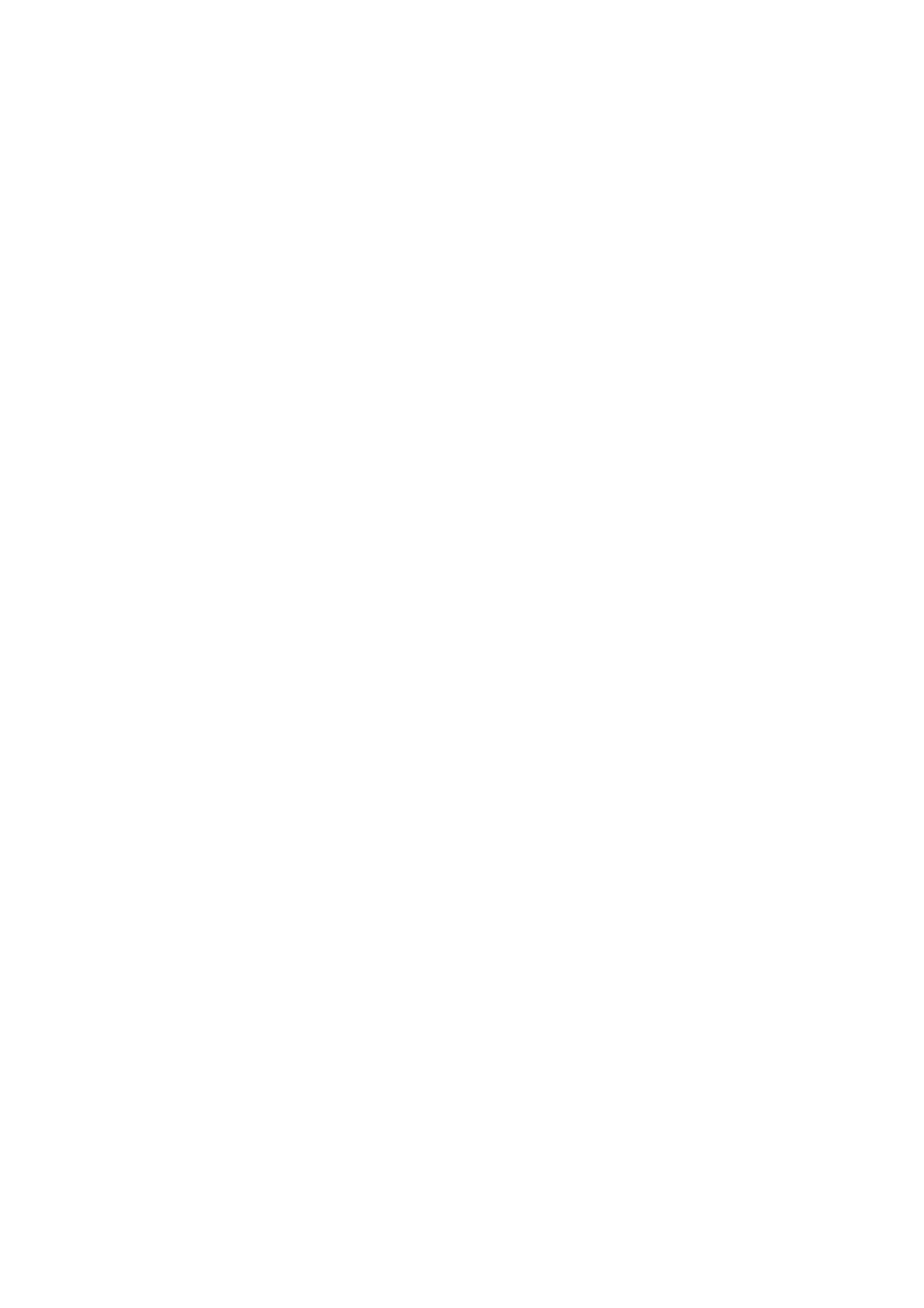**2.50 =CBP**

**2.00**

**1.80**

1.55 1.58 o xxx **1.55 1.40 1.40 1.40 1.40 1.35 1.35 1.35 1.35 1.35 1.35 1.30**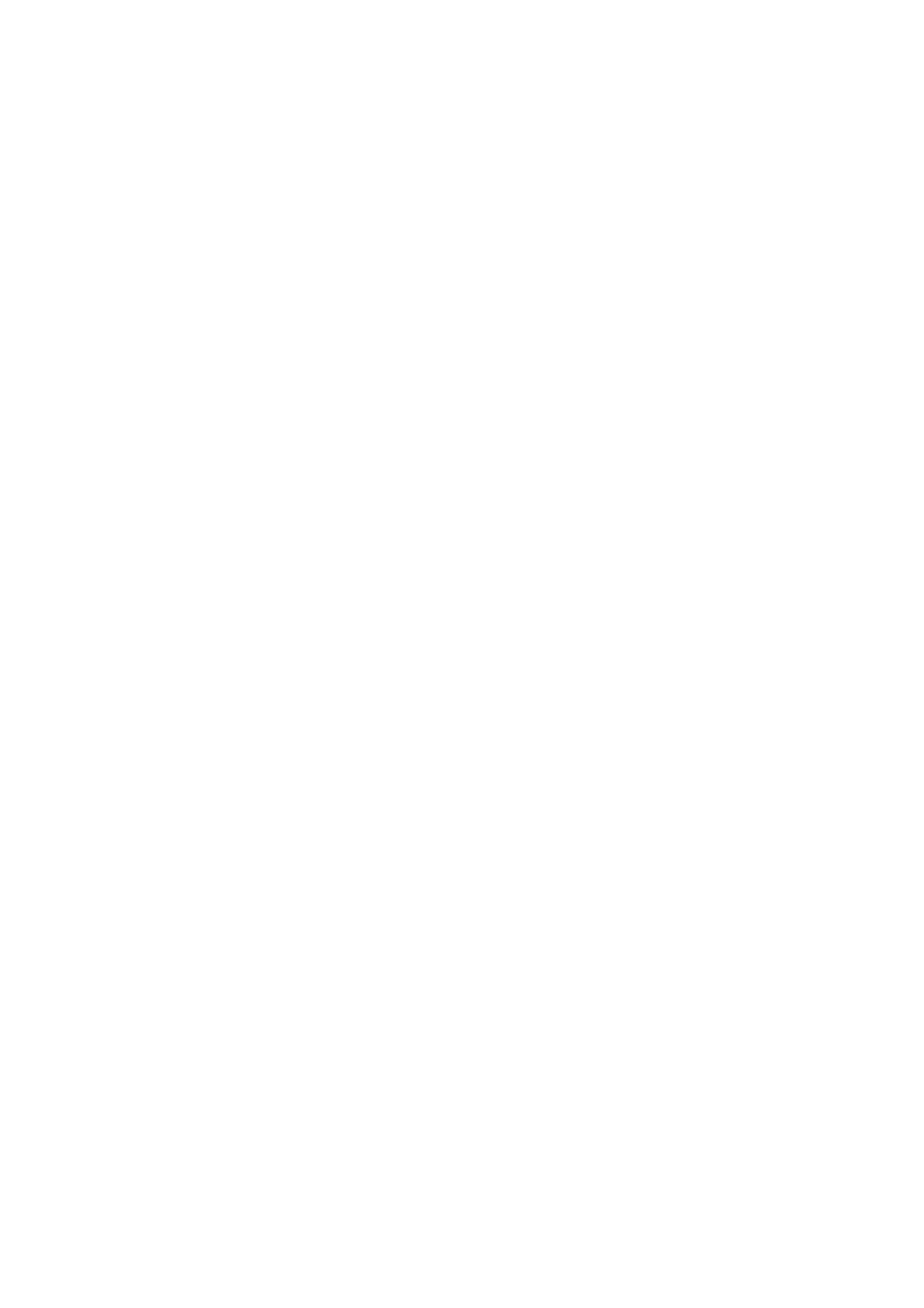#### **UNDER 13 GIRLS**

#### **2000m Walk**

| 1 Mollie Hoare          | -ST | 12:13.2 |
|-------------------------|-----|---------|
| 2 Sophie Hesketh        | ST. | 13:43.7 |
| 3 Melissa Killner-Brown | ST. | 14:14.8 |
|                         |     |         |

| 4 Jacinta Dawe | 15:25.2 |
|----------------|---------|
|                |         |

#### **MINITHON**

|                | <b>MINITHON</b>                   |            |                |                 |            |                     |
|----------------|-----------------------------------|------------|----------------|-----------------|------------|---------------------|
|                |                                   |            | Jump           | <b>Throw</b>    | Run        | <b>Total Points</b> |
|                |                                   |            | LJ or HJ       | SP or DT        | 150 or 800 |                     |
| 1              | Ella Cooper                       | B&H        | 4.16           | 7.23            | 2:38.1     |                     |
|                |                                   |            | 21             | 22              | 29         | 72                  |
| $\overline{2}$ | <b>Vicky Platt</b>                | <b>EBR</b> | 3.98           | 7.29            | 20.8       |                     |
|                |                                   |            | 19             | 23              | 29         | 71                  |
| 3              | Joanna Morgan                     | <b>EBR</b> | 4.16           | 6.25            | 20.7       |                     |
|                |                                   |            | 21             | 16              | 29         | 66                  |
| 4              | Amy Beeden                        | <b>EBR</b> | 3.91           | 5.98            | 20.5       |                     |
|                |                                   |            | 18             | 14              | 30         | 62                  |
| 5              | Sophie Rodger                     | <b>EBR</b> | 3.97           | 5.80            | 20.8       |                     |
|                |                                   |            | 18             | 13              | 29         | 60                  |
| 6              | <b>Charlotte Firth</b>            | <b>WDH</b> | 1.23           | 4.62            | 2:40.8     |                     |
|                |                                   |            | 20             | $5\phantom{.0}$ | 29         | 54                  |
| 7              | <b>Chantal West</b>               | <b>PHX</b> | 3.73           | 5.42            | 21.8       |                     |
|                |                                   |            | 15             | $10\,$          | 26         | 51                  |
| 8              | Natalie Sampson                   | <b>WDH</b> | 1.26           | 12.81           | 23.1       |                     |
|                |                                   |            | 22             | $\overline{7}$  | 21         | 50                  |
| 9              | Keira Jarvis                      | <b>WDH</b> | 3.26           | 5.36            | 22.1       |                     |
|                |                                   |            | $10$           | $10\,$          | 25         | 45                  |
|                | 10 Frances Lythgo-Smith           | <b>EBR</b> | 3.27           | 5.50            | 22.7       |                     |
|                |                                   |            | 10             | 11              | 23         | 44                  |
|                | 11= Katie Urquhart                | B&H        | 3.56           | 4.57            | 22.4       |                     |
|                |                                   |            | 13             | 5               | 24         | 42                  |
|                | 11= Beth Kidger                   | CR         | 3.23           | 4.51            | 2:43.6     |                     |
|                |                                   |            | 10             | 5               | 27         | 42                  |
|                | 13= Megan Kidger                  | <b>CR</b>  | 3.32           | 4.79            | 2:51.9     |                     |
|                |                                   |            | 10             | 6               | 25         | 41                  |
|                | 13= Yasemin Craggs Mersinoglu PHX |            | 3.31           | 5.20            | 22.9       |                     |
|                |                                   |            | 10             | 9               | 22         | 41                  |
|                | 15 Melissa Killner-Brown          | <b>ST</b>  | 3.22           | 5.59            | 24.3       |                     |
|                |                                   |            | 9              | 11              | $17$       | 37                  |
|                | 16= Lauren Milnthorpe             | <b>HBS</b> | 3.19           | 3.70            | 2:55.0     |                     |
|                |                                   |            | 9              | 3               | 24         | 36                  |
|                | 16= Rachel Noel                   | <b>EBR</b> | 3.21           | 3.77            | 2:56.3     |                     |
|                |                                   |            | 9              | 3               | 24         | 36                  |
|                | 18 Lauren Asplin                  | B&H        | 3.02           | 3.96            | 22.6       |                     |
|                |                                   |            | $\overline{7}$ | 3               | 23         | 33                  |
|                | 19 = Abigail Ashbee-Simmonds      | <b>CR</b>  | 2.54           | 4.42            | 2:25.6     |                     |
|                |                                   |            | $\overline{4}$ | 5               | 23         | 32                  |
|                | 19 = Laura Brown                  | <b>HBS</b> | 3.10           | 4.57            | 23.7       |                     |
|                |                                   |            | 8              | 5               | 19         | 32                  |
|                |                                   |            |                |                 |            |                     |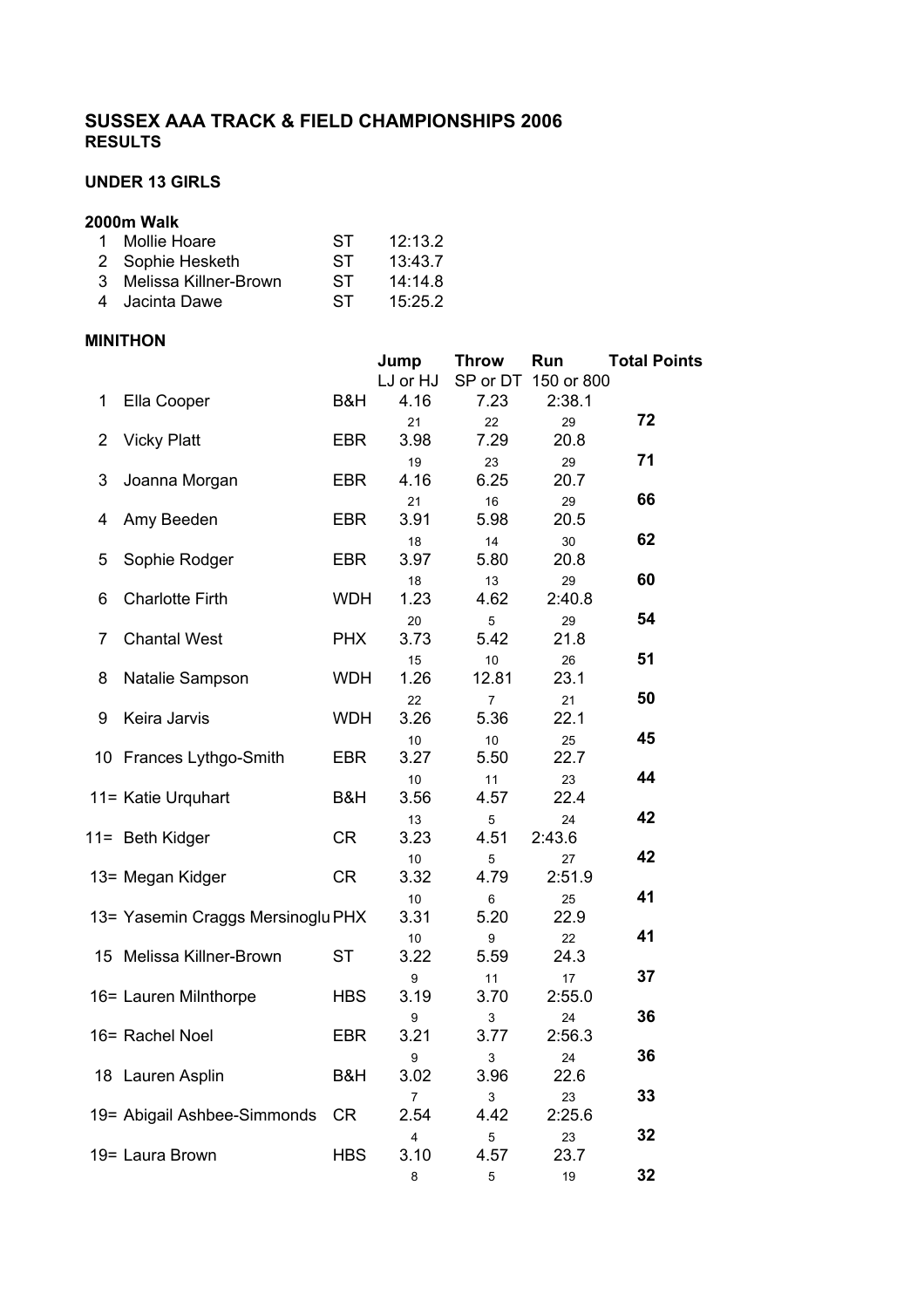| 21 Eleanor Woolcott | B&H        | 2.92 | 5.04 | 3:27.9 |    |
|---------------------|------------|------|------|--------|----|
|                     |            |      |      | 13     | 28 |
| 22 Holly Hodges     | <b>HBS</b> | 2.49 | 3.52 | 3:11.2 |    |
|                     |            | 4    |      | 19     | 26 |
| 23 Jacinta Dawe     | ST.        | 201  | 4.15 | 29.5   |    |
|                     |            |      |      | 5      | 10 |